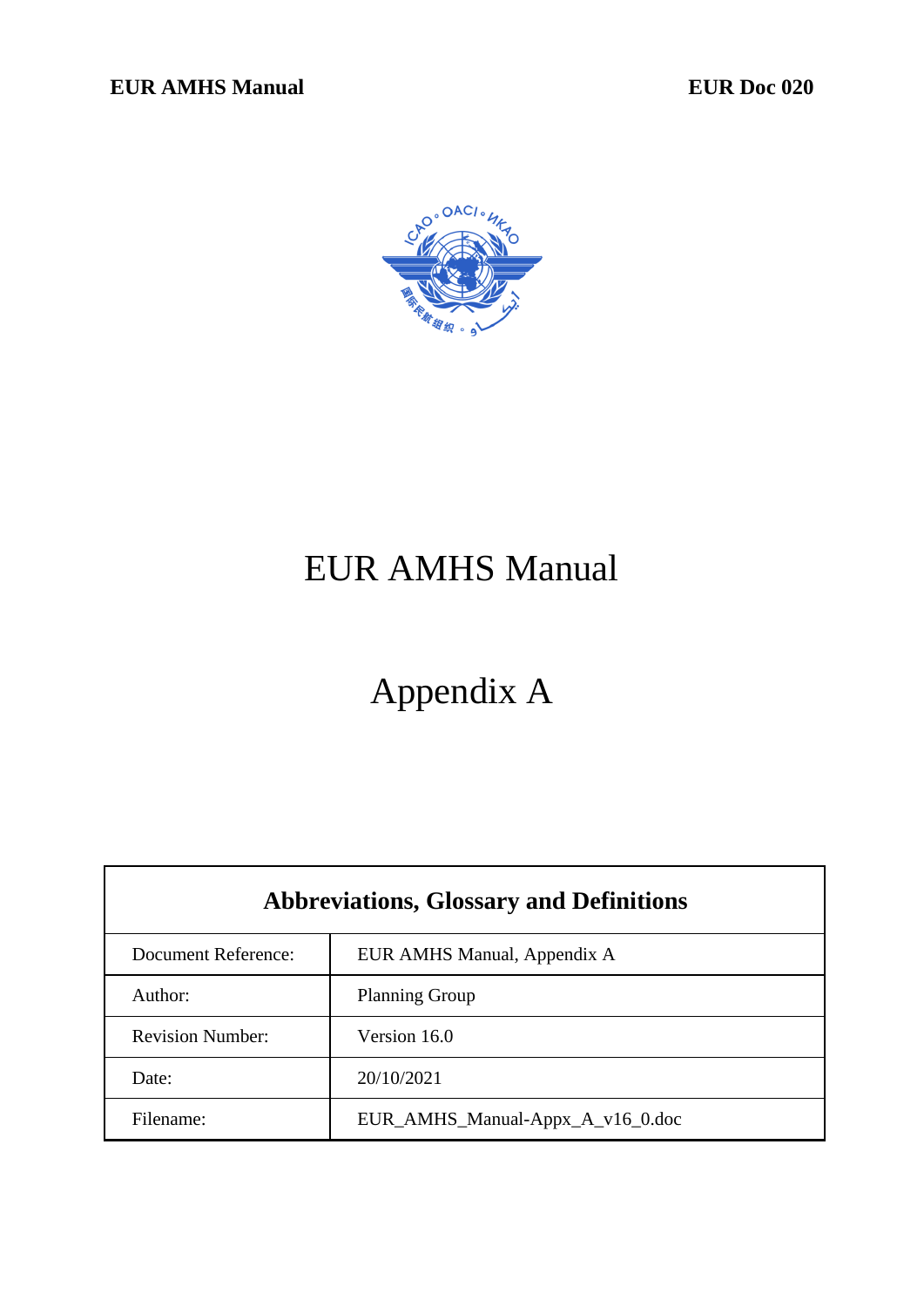## Document Control Log

| <b>Edition</b> | <b>Date</b> | <b>Comments</b>                                                                                          | section/pages<br>affected                   |
|----------------|-------------|----------------------------------------------------------------------------------------------------------|---------------------------------------------|
| 0.1            | 29/07/2005  | Created from draft EUR AMHS Manual, version<br>0.5, Appendix A, B and C.                                 | all                                         |
| 0.2            | 15/08/2005  | Updated by abbreviations used in the EUR<br><b>AMHS</b> Profile and Conformance Test documents           | Chapter 1                                   |
| 0.3            | 28/09/2005  | Insert of additional abbreviations                                                                       | Chapter 1                                   |
| 0.4            | 28/01/2006  | Insert of additional abbreviations and definitions                                                       | Chapter 1 and 2                             |
| 0.5            | 08/03/2006  | Reformatting (Notes)                                                                                     | all                                         |
| 0.6            | 19/03/2006  | Insert of additional abbreviations                                                                       | Chapter 1                                   |
| 1.0            | 27/04/2006  | Adopted version (AFSG/9)                                                                                 |                                             |
| 1.1            | 11/01/2007  | Insert of abbreviations from Manual update of<br>Main Part and Appendices                                | Chapter 1                                   |
| 2.0            | 26/04/2007  | Adopted version (AFSG/10)                                                                                |                                             |
| 3.0            | 24/04/2008  | Adopted version $(AFSG/11)$ – without changes                                                            |                                             |
| 3.1            | 17/11/2008  | Change of references from ICAO Doc 9705 to<br>ICAO Doc 9880 (CP-AMHSM-08-006),<br>editorial improvements | References,<br>Chapter 2 Note               |
| 3.2            | 13/02/2009  | Incorporation of CP-AMHSM-08-007                                                                         | Chapter 2 -<br><b>Indirect AMHS</b><br>user |
| 3.3            | 11/03/2009  | Update of the referenced documents                                                                       | References                                  |
| 4.0            | 02/04/2009  | Adopted version (AFSG/12)                                                                                |                                             |
| 5.0            | 17/06/2010  | Adopted version $(AFSG/14)$ – without changes                                                            |                                             |
| 5.1            | 24/09/2010  | Incorporation<br>of CP-AMHSM-10-001,<br>minor<br>editorial updates                                       | References                                  |
| 5.2            | 30/11/2010  | Remark concerning Doc 9739 (CAMAL) added                                                                 | References                                  |
| 6.0            | 14/04/2011  | Adopted version (AFSG/15)                                                                                |                                             |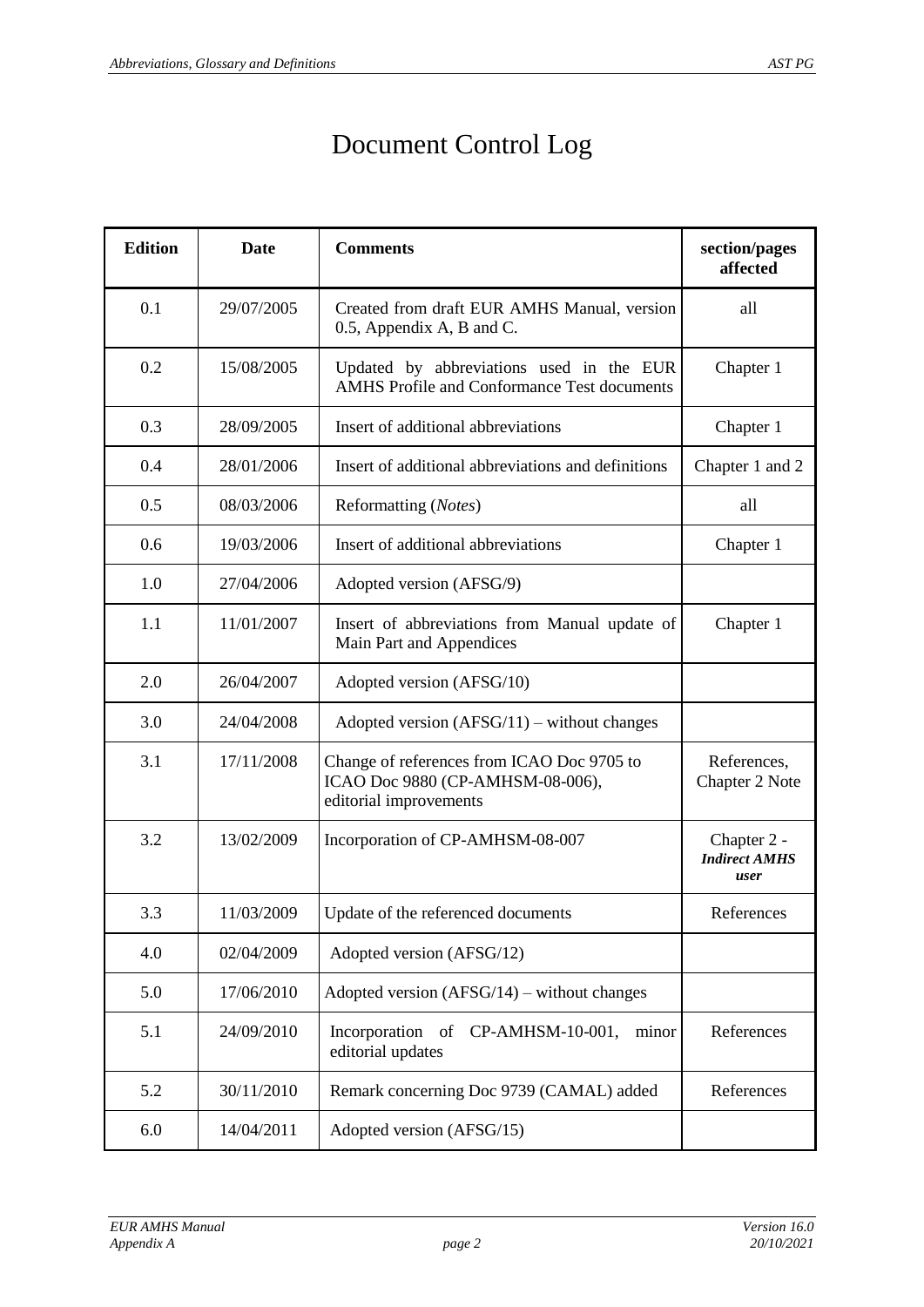| 6.1  | 19/03/2012 | Incorporation of abbreviations used in CP-<br>AMHSM-11-001, CP-AMHSM-12-001 and CP-<br><b>AMHSM-12-002</b>                                                                                                                                   | Chapter 1                              |
|------|------------|----------------------------------------------------------------------------------------------------------------------------------------------------------------------------------------------------------------------------------------------|----------------------------------------|
| 7.0  | 26/04/2012 | Adopted version (AFSG/16)                                                                                                                                                                                                                    |                                        |
| 7.1  | 25/03/2013 | Incorporation of CP-AMHSM-12-006                                                                                                                                                                                                             | References,<br>Chapter 1,<br>Chapter 2 |
| 8.0  | 25/04/2013 | Adopted version (AFSG/17)                                                                                                                                                                                                                    |                                        |
| 8.1  | 12/03/2014 | Incorporation of CP-AMHSM-12-014                                                                                                                                                                                                             | Chapter 1                              |
| 9.0  | 10/04/2014 | Adopted version (AFSG/18)                                                                                                                                                                                                                    |                                        |
| 9.1  | 19/03/2015 | Incorporation of CP-AMHSM-14-004,                                                                                                                                                                                                            | Chapter 1 and 2                        |
| 9.2  | 23/03/2015 | Incorporation of CP-AMHSM-15-001                                                                                                                                                                                                             | Chapter 1 and 2                        |
| 10.0 | 23/04/2015 | Adopted version (AFSG/19)                                                                                                                                                                                                                    |                                        |
| 10.1 | 04/04/2016 | Incorporation of CP-AMHSM-15-007                                                                                                                                                                                                             | Chapter 1                              |
| 11.0 | 26/04/2016 | Adopted version (AFSG/20)                                                                                                                                                                                                                    |                                        |
| 11.1 | 31/03/2017 | Incorporation of CP-AMHSM-17-001                                                                                                                                                                                                             | Chapter 1                              |
| 12.0 | 28/04/2017 | Adopted version (AFSG/21)                                                                                                                                                                                                                    |                                        |
| 12.1 | 23/04/2018 | Incorporation of CP-AMHSM-17-003,<br>Incorporation of CP-AMHSM-17-004                                                                                                                                                                        | Chapter 1,<br>References               |
| 13.0 | 27/04/2018 | Adopted version (AFSG/22)                                                                                                                                                                                                                    |                                        |
| 14.0 | 05/03/2019 | Adopted version $(AFSG/23)$ – without changes                                                                                                                                                                                                |                                        |
| 14.1 | 26/11/2019 | Incorporation of CP-AMHS-19-002                                                                                                                                                                                                              | all                                    |
|      |            | Adaption: According to COG/74&RCOG/11<br>Decision /4, Approval of AFS to SWIM Transition<br>Task Force (AST TF) Terms of Reference (ToR)<br>and coherent Work Programme, the Author of<br>EUR Doc 020 changed from "AFSG PG" to "AST<br>PG". |                                        |
| 14.2 | 30/09/2020 | Incorporation of DR-AMHSM-19-003                                                                                                                                                                                                             | Chapter 1 and 2                        |
| 15.0 | 12/11/2020 | Adopted version (AST TF/01)                                                                                                                                                                                                                  |                                        |
| 16.0 | 20/10/2021 | Adopted version (AST TF/02)                                                                                                                                                                                                                  |                                        |
|      |            |                                                                                                                                                                                                                                              |                                        |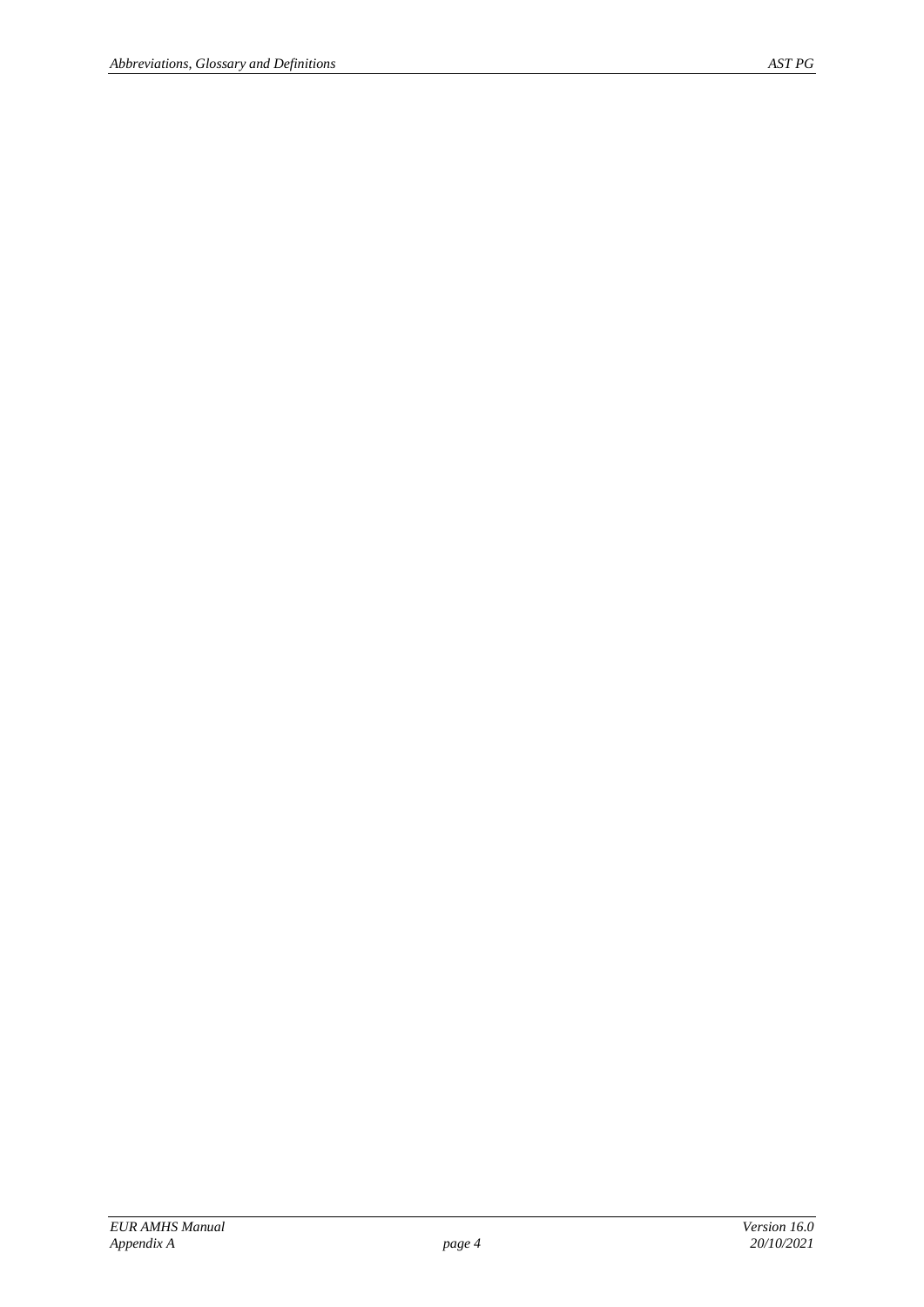### Table of contents

### References

#### **ICAO Documentation**

- <span id="page-4-8"></span><span id="page-4-5"></span>[1] Aeronautical Telecommunications, Annex 10, Volume III, Part I, Chapter 3
- [2] ICAO Doc 9880-AN/466: Manual on Detailed Technical Specifications for the Aeronautical Telecommunication Network (ATN) using ISO/OSI Standards and Protocols, Part II – Ground-Ground Applications - Air Traffic Services Message Handling Services (ATSMHS), Second Edition – 2016
- [3] ICAO Doc 9739, Comprehensive ATN Manual (CAMAL), Part 1, Section 5.1 Abbreviations (not further maintained by ICAO)
- <span id="page-4-6"></span>[4] ICAO Doc 9739, Comprehensive ATN Manual (CAMAL), Part 1, Section 5.2 Definitions (not further maintained by ICAO)
- <span id="page-4-7"></span>[5] ICAO Doc 9739, Comprehensive ATN Manual (CAMAL), Part 1, Section 5.3 ATNP Lexicon (not further maintained by ICAO)

#### **General technical literature**

- <span id="page-4-4"></span>[6] ISO/IEC 10021-2: Information Technology – Message Handling Systems (MHS): Overall architecture
- <span id="page-4-1"></span><span id="page-4-0"></span>[7] ITU-T Recommendations X.400-X.499: Message Handling Systems
- <span id="page-4-2"></span>[8] ITU-T Recommendations X.500-X.599: Directory
- <span id="page-4-3"></span>[9] ITU-T Recommendations X.800-X.849: Security
- [10] ITU-T Recommendations X.850-X.899: OSI applications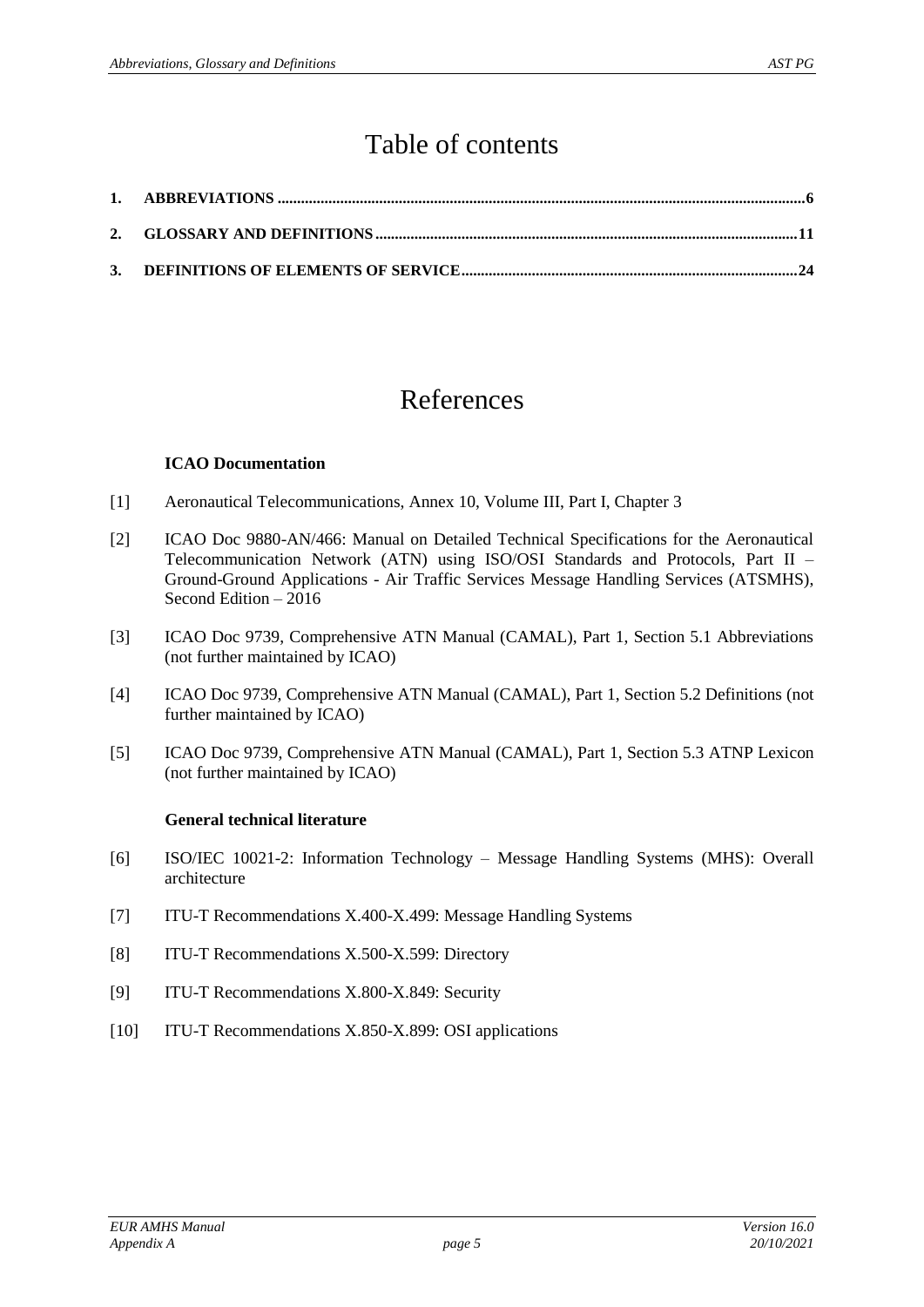### **1. Abbreviations**

(The list has been composed by the abbreviations included in the EUR AMHS Manual and its Appendices. It is noticed that the list also contains terms, not directly derived from the said manual, but taken from the ICAO Doc 9739, Comprehensive ATN Manual (CAMAL), Part 1, Section 5.1 Abbreviation, which was not further maintained by ICAO)

#### A

| A             | administration-domain-name               |
|---------------|------------------------------------------|
| AAC           | Aeronautical administrative              |
|               | communications                           |
| <b>ACARS</b>  | Aircraft communication addressing        |
|               | and reporting system                     |
| <b>ACC</b>    | Area control centre                      |
| <b>ACCESS</b> | <b>ATN Compliant Communications</b>      |
|               | <b>European Strategy Study</b>           |
| <b>ACI</b>    | <b>Access Control Information</b>        |
| <b>ACK</b>    | Acknowledgement                          |
| <b>ACP</b>    | <b>Aeronautical Communications</b>       |
|               | Panel (ICAO)                             |
| <b>ACSE</b>   | Application control service element      |
| Ad            | <b>Destination Address (CIDIN)</b>       |
| AD            | Administrative domain                    |
| <b>ADEXP</b>  | <b>Aeronautical Data Exchange</b>        |
|               | Protocol                                 |
| <b>ADI</b>    | Administrative domain identifier         |
| <b>ADM</b>    | Administrative identifier                |
| <b>ADMD</b>   | Administration management                |
|               | domain                                   |
| ADS           | Address (AFTN procedure signal)          |
| ADS           | Automatic dependent surveillance         |
| <b>ADSL</b>   | <b>Asymmetric Digital Subscriber</b>     |
|               | Line                                     |
| Ae            | Entry address (CIDIN)                    |
| AE            | <b>Application Entity</b>                |
| <b>AES</b>    | Aircraft earth station                   |
| AFI           | Authority and format identifier          |
| <b>AFS</b>    | Aeronautical fixed service               |
| <b>AFSG</b>   | <b>Aeronautical Fixed Services Group</b> |
|               | (ICAO EANPG)                             |
| <b>AFTN</b>   | Aeronautical fixed                       |
|               | telecommunication network                |
| AI            | Aircraft identifier                      |
| <b>AIDC</b>   | ATS inter-facility data                  |
|               | communication                            |
| <b>AINSC</b>  | Aeronautical industry services           |
|               | communication                            |

| <b>AIRAC</b>  | Aeronautical information regulation<br>and control       |
|---------------|----------------------------------------------------------|
| <b>AIRMET</b> | Information concerning en-route                          |
|               | weather phenomena which may                              |
|               | affect the safety of low-level                           |
|               | aircraft operations                                      |
| <b>AIS</b>    | Aeronautical information services                        |
| <b>AIXM</b>   | <b>Aeronautical Information Exchange</b><br>Model        |
| AMC           | <b>ATS Messaging Management</b>                          |
|               | Centre                                                   |
| AMH           | Application (profile) Message                            |
|               | Handling                                                 |
| AMHS          | ATS message handling system                              |
| AMI           | <b>Address Mapping Data Import</b>                       |
|               | Process                                                  |
| AMP           | <b>Address Mapping Procedure</b>                         |
| <b>AMS</b>    | Aeronautical mobile service                              |
| <b>AMSS</b>   | Aeronautical mobile satellite                            |
|               | service                                                  |
|               | AMS(R)S Aeronautical Mobile Satellite<br>(Route) Service |
| AMT           | <b>Address Mapping Table</b>                             |
| ANC           | Air Navigation Commission                                |
| <b>ANM</b>    | <b>ATFM</b> notification messages                        |
| <b>ANP</b>    | Air Navigation Plan                                      |
| <b>ANSP</b>   | Air Navigation Service Provider                          |
| <b>AOC</b>    | Aeronautical operational control                         |
| <b>AOP</b>    | ATN OSI profile                                          |
| AP            | <b>Amendment Proposal</b>                                |
| AP            | <b>Application process</b>                               |
| APC           | Aeronautical passenger                                   |
|               | communications                                           |
| API           | Application Programming Interface                        |
| <b>APRL</b>   | ATN protocol requirements list                           |
| <b>APS</b>    | <b>Address Publishing Service</b>                        |
| <b>ARO</b>    | ATS/Aerodrome Reporting Office                           |
| <b>ARS</b>    | Administrative region selector                           |
| <b>ASCII</b>  | American Standard Code for                               |
|               | <b>Information Interchange</b>                           |
| ASN.1         | Abstract syntax notation one                             |
| <b>ASO</b>    | Application service object                               |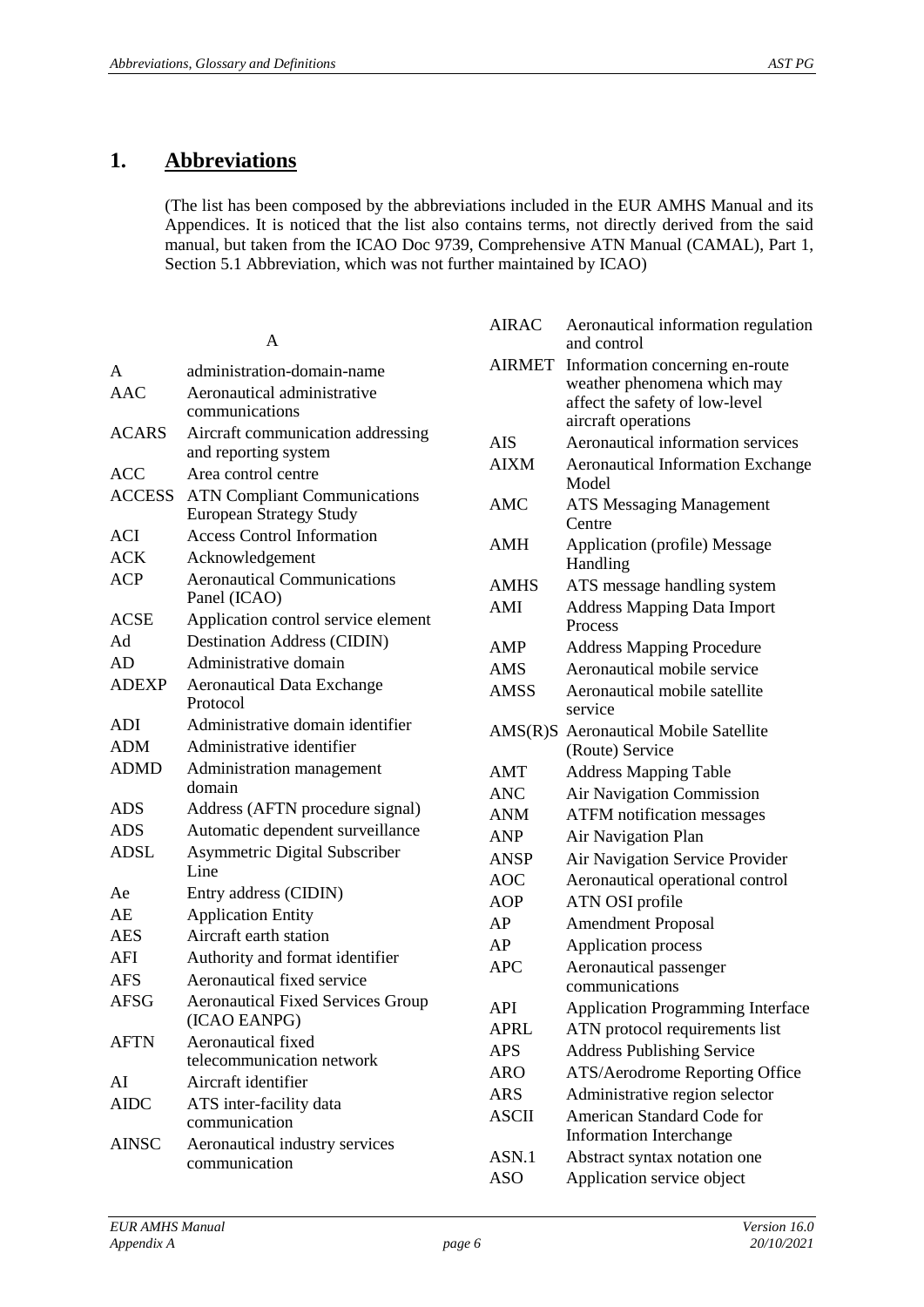| AST OG        | Operations Group of AST TF                      |
|---------------|-------------------------------------------------|
| <b>AST PG</b> | Planning Group of AST TF                        |
| <b>AST TF</b> | AFS to SWIM Transition Task<br>Force (EASPG)    |
| <b>ATC</b>    | Air traffic control                             |
| <b>ATCC</b>   | Air traffic control centre                      |
| <b>ATFM</b>   | Air traffic flow management                     |
| <b>ATIS</b>   | Automatic terminal information<br>service       |
| <b>ATM</b>    | Air traffic management                          |
| ATN           | Aeronautical telecommunication<br>network       |
| <b>ATNP</b>   | Aeronautical telecommunication<br>network panel |
| <b>ATS</b>    | Air traffic services                            |
| <b>ATSC</b>   | Air traffic services communication              |
|               | ATSMHS ATS message handling services            |
| <b>ATSO</b>   | Air Traffic Services Operator                   |
| <b>ATSP</b>   | Air Traffic Service Provider                    |
| <b>ATSU</b>   | Air traffic service unit                        |
| AU            | Access unit                                     |
| Ax            | Exit Address (CIDIN)                            |

#### B

| <b>Bas</b>  | <b>Basic ATS Message Handling</b><br>Service (as used in Appendix B) |
|-------------|----------------------------------------------------------------------|
| BC          | <b>Business class</b>                                                |
| <b>BCD</b>  | Binary coded decimal                                                 |
| <b>BIS</b>  | Boundary intermediate system                                         |
| <b>BER</b>  | Basic encoding rules                                                 |
| <b>BUFR</b> | Binary Universal Form for the                                        |
|             | Representation of meteorological                                     |
|             | data                                                                 |

#### C

| C            | country-name                                                                     |
|--------------|----------------------------------------------------------------------------------|
| CA.          | Certification authority                                                          |
| CAA          | Civil aviation authority                                                         |
| CAAS         | Common AMHS addressing<br>scheme                                                 |
| CAMAL        | Comprehensive ATN Manual                                                         |
| <b>CCAMS</b> | Centralised Code Assignment &<br><b>Management System</b>                        |
| <b>CCC</b>   | Co-operating COM Centre                                                          |
| <b>CCITT</b> | International telegraph and<br>telephone consultative committee<br>$(now ITU-T)$ |
| <b>CFMU</b>  | <b>Central Flow Management Unit</b>                                              |
| <b>CIDIN</b> | Common ICAO data interchange<br>network                                          |
|              | Connectionless                                                                   |

| CLNP         | Connectionless-mode network                    |
|--------------|------------------------------------------------|
|              | protocol                                       |
| <b>CM</b>    | Context management                             |
| CMA          | Context management application                 |
| <b>CMC</b>   | <b>CIDIN Management Centre</b>                 |
| <b>CN</b>    | common-name                                    |
| <b>CNS</b>   | Communications, navigation and<br>surveillance |
| CO           | Connection oriented                            |
| <b>COM</b>   | Communication                                  |
| <b>COMT</b>  | Communications Team                            |
|              | (EUROCONTROL)                                  |
| <b>COP</b>   | Character oriented protocol                    |
| <b>COTS</b>  | <b>Commercial Off The Shelf</b>                |
| CP           | <b>Change Proposal</b>                         |
| <b>CPDLC</b> | Controller-pilot data link                     |
|              | communications                                 |
| CPU          | <b>Central Processing Unit</b>                 |
| CS           | <b>Community Specification</b>                 |
| <b>CSV</b>   | <b>Comma Separated Values</b>                  |
| CT           | <b>Conformance Test</b>                        |
| <b>CTD</b>   | <b>CIDIN Test Driver</b>                       |
| <b>CTUA</b>  | <b>User Agent Conformance Test</b>             |

#### D

| <b>DAP</b>  | Directory access protocol           |
|-------------|-------------------------------------|
| <b>DCE</b>  | Data communications equipment       |
| <b>DIB</b>  | Directory information base          |
| <b>DIR</b>  | Use of directory (functional group) |
| <b>DISP</b> | Directory information shadowing     |
|             | protocol                            |
| DIT         | Directory information tree          |
| DL          | Distribution list                   |
| <b>DLAC</b> | Data link application coding        |
| <b>DMD</b>  | Directory management domain         |
| <b>DNIC</b> | Data network identification code    |
| Doc         | Document (ICAO)                     |
| <b>DOP</b>  | Directory operational binding       |
|             | protocol                            |
| DR.         | Delivery Report                     |
| DR          | Defect Report                       |
| DR          | Disconnect request                  |
| <b>DSA</b>  | Directory system agent              |
| DSP         | Directory system protocol           |
| <b>DSP</b>  | Domain specific part                |
| <b>DTE</b>  | Data terminal equipment             |
| <b>DUA</b>  | Directory user agent                |
|             | Е                                   |

EAD European AIS Database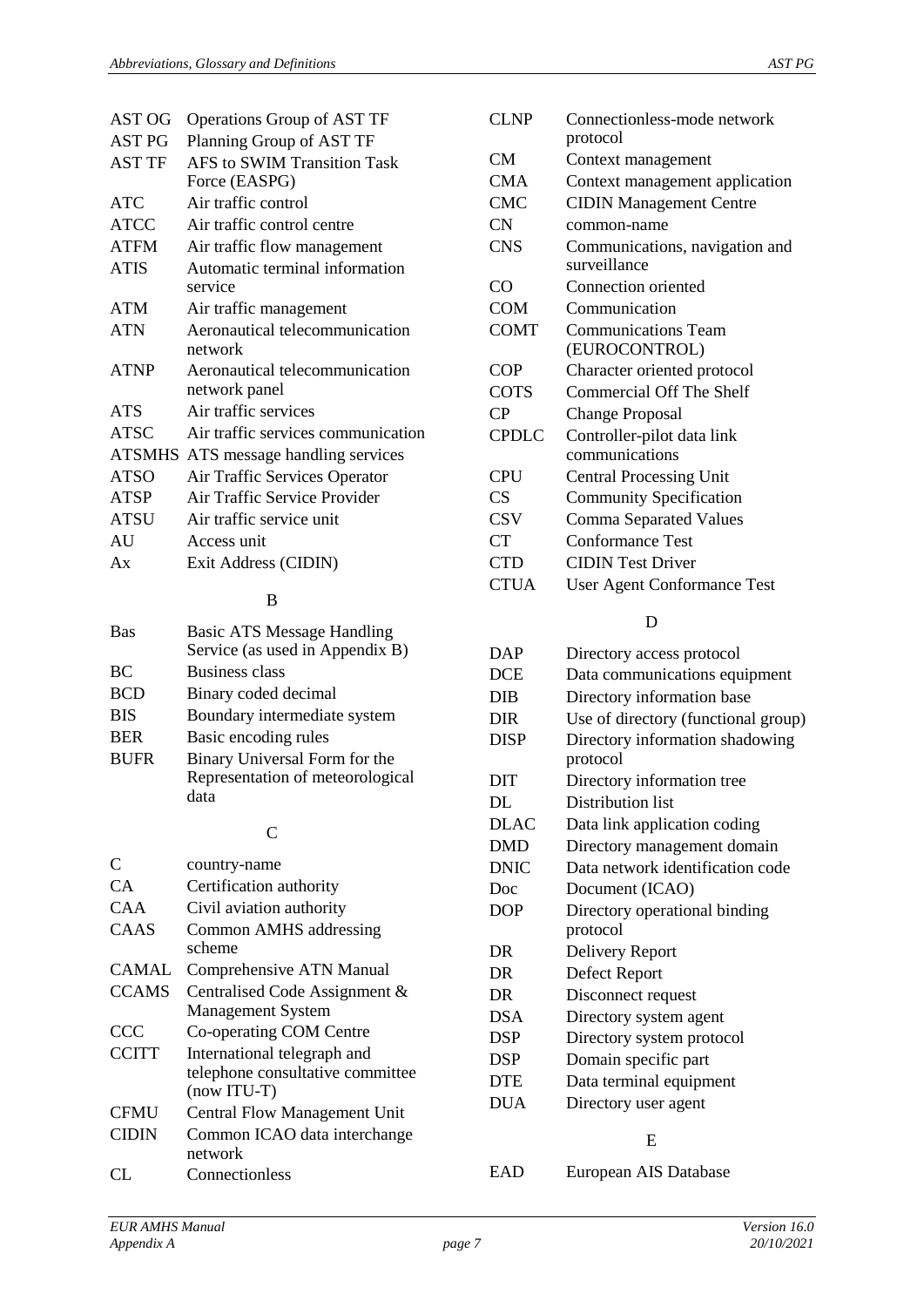| <b>EANPG</b> | European Air Navigation Planning        |
|--------------|-----------------------------------------|
|              | Group (ICAO)                            |
| <b>EASPG</b> | <b>European Aviation System</b>         |
|              | <b>Planning Group</b>                   |
|              | EATCHIP European ATC Harmonisation and  |
|              | <b>Integration Programme</b>            |
| <b>ECAC</b>  | <b>European Civil Aviation</b>          |
|              | Conference                              |
| <b>ECDSA</b> | Elliptic curves digital signature       |
|              | algorithm                               |
| ECG          | <b>EATMP</b> Communication Gateway      |
| <b>EDS</b>   | <b>European Directory Service</b>       |
| <b>EIT</b>   | <b>Encoded Information Type</b>         |
| <b>EMA</b>   | <b>Electronic Messaging Association</b> |
| ES           | End system                              |
| <b>EUR</b>   | <b>ICAO Region Europe</b>               |
| Ext          | <b>Extended ATS Message Handling</b>    |
|              | Service (as used in Appendix B)         |

#### F

| <b>FANS</b><br><b>FASID</b> | Future air navigation system<br><b>Facilities and Services</b>                                                                                                    |  |
|-----------------------------|-------------------------------------------------------------------------------------------------------------------------------------------------------------------|--|
|                             | Implementation Document (Part of<br>ANP)                                                                                                                          |  |
| <b>FCAPS</b>                | Fault, configuration, accounting,<br>performance, security (ISO<br><b>Telecommunications Management</b><br>Network model and framework for<br>network management) |  |
| <b>FDDI</b>                 | Fibre distributed data interface                                                                                                                                  |  |
| FG                          | Functional group                                                                                                                                                  |  |
| <b>FIB</b>                  | Forwarding information base                                                                                                                                       |  |
| <b>FIR</b>                  | Flight information region                                                                                                                                         |  |
| <b>FIRST</b>                | First multipartite International<br><b>Realisation of ICAO SARPs</b><br><b>AMHS Trials</b>                                                                        |  |
| <b>FIS</b>                  | Flight information services                                                                                                                                       |  |
| <b>FIXM</b>                 | <b>Flight Information Exchange Model</b>                                                                                                                          |  |
| <b>FMS</b>                  | Flight management system                                                                                                                                          |  |
| <b>FMTP</b>                 | <b>Flight Message Transfer Protocol</b>                                                                                                                           |  |
| FP                          | Flight plan                                                                                                                                                       |  |
| <b>FPG</b>                  | Future Planning Group (now PG –<br>Planning Group)                                                                                                                |  |
| <b>FPL</b>                  | Flight plan                                                                                                                                                       |  |
| FT                          | Filling time                                                                                                                                                      |  |
| <b>FTBP</b>                 | File transfer body part                                                                                                                                           |  |
| G                           |                                                                                                                                                                   |  |

| GA         | General aviation         |
|------------|--------------------------|
| GDI        | Global Domain Identifier |
| <b>GES</b> | Ground earth station     |

#### H

| <b>HDLC</b> | High-level data link control |
|-------------|------------------------------|
| HF          | High frequency               |
| HMI         | Human machine interface      |
|             |                              |

#### I

| $IA-5$            | International Alphabet No. 5                     |
|-------------------|--------------------------------------------------|
| <b>IACSP</b>      | International aeronautical                       |
|                   | communication service provider                   |
| <b>IATA</b>       | <b>International Air Transport</b>               |
|                   | Association                                      |
| <b>ICAO</b>       | <b>International Civil Aviation</b>              |
|                   | Organisation                                     |
| <b>ICAORD</b>     | <b>ICAO Regional Director</b>                    |
| ICC               | Inter-centre co-ordination                       |
| <b>ICD</b>        | International code designator                    |
| <b>ICS</b>        | Internet communications service                  |
| ID                | Identification                                   |
| IDI               | Initial domain identifier                        |
| IDP               | Initial domain part                              |
| <b>IDRP</b>       | Inter-domain routing protocol                    |
| <b>IEC</b>        | International electro technical                  |
|                   | commission                                       |
| <b>IETF</b>       | <b>Internet Engineer Task Force</b>              |
| <b>IFR</b>        | Instrument flight rules                          |
| <b>IHE</b>        | IPM heading extension(s)                         |
| IP                | Internet protocol                                |
| iPAX              | Internet protocol for ATS data                   |
|                   | exchange                                         |
| <b>IPM</b>        | Interpersonal messaging                          |
| <b>IPMS</b>       | <b>Interpersonal Messaging System</b>            |
| <b>IPN</b>        | Interpersonal notification                       |
| <b>IPS</b>        | Internet protocol suite                          |
| <b>IPsec</b>      | Security Architecture for the                    |
|                   | <b>Internet Protocol</b>                         |
| IPv4              | Internet protocol version 4                      |
| IP <sub>v</sub> 6 | Internet protocol version 6                      |
| <b>IROG</b>       | <b>Interregional OPMET Gateway</b>               |
| IT                | Interoperability Test (as used in<br>appendix E) |
| $ITA-2$           | <b>International Telegraph Alphabet</b><br>No. 2 |
| <b>ITOT</b>       | ISO Transport Service on top of<br>TCP           |
| <b>IS</b>         | Intermediate system                              |
| <b>ISDN</b>       | Integrated services digital network              |
| <b>ISO</b>        | International organisation for                   |
|                   | standardisation                                  |
| <b>ISOPA</b>      | ISO protocol architecture                        |
| <b>ISP</b>        | International standardised profile               |
|                   |                                                  |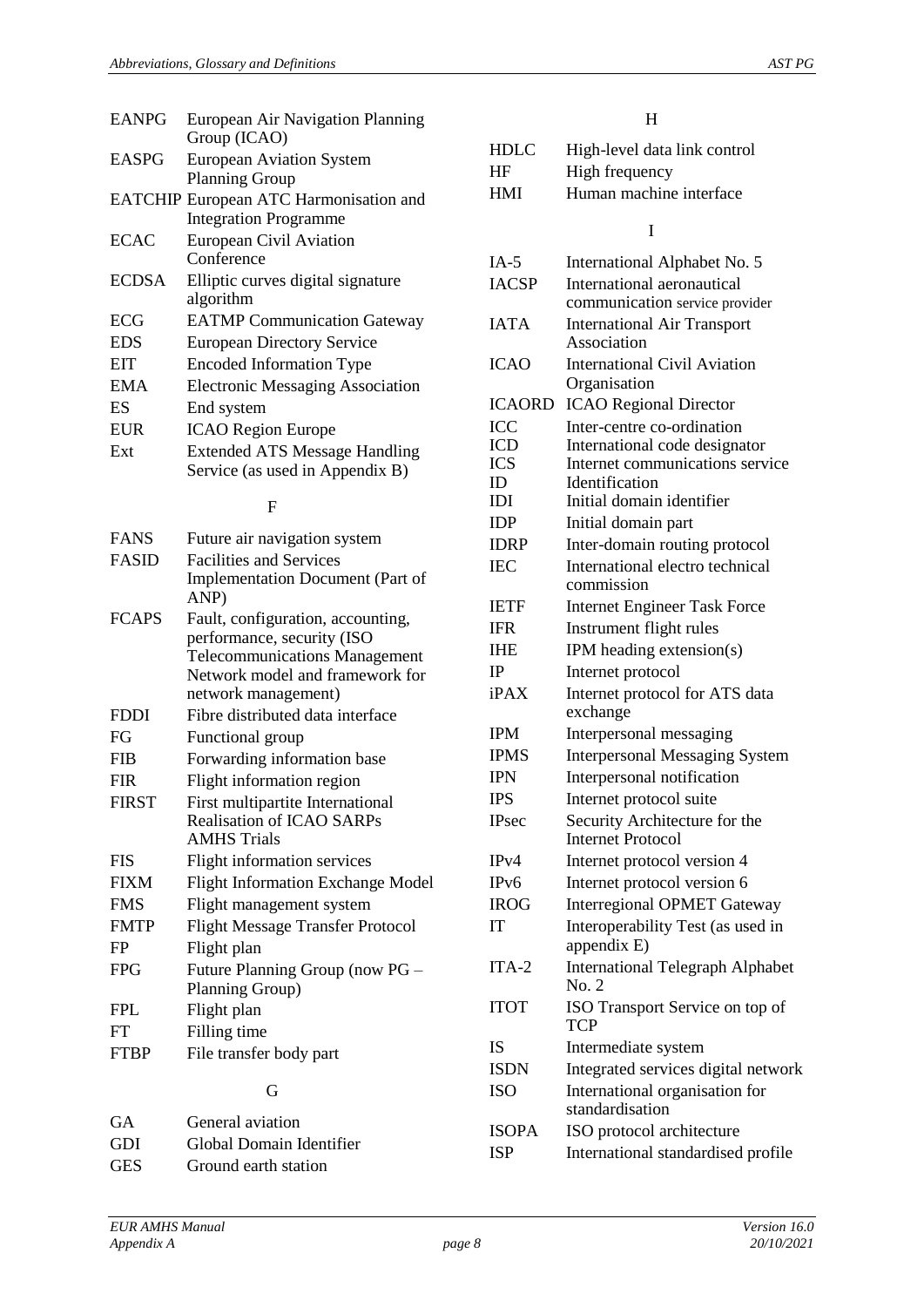| <b>International Telecommunication</b>       |  |  |  |
|----------------------------------------------|--|--|--|
| Union — Telecommunication                    |  |  |  |
| <b>Standardisation Sector</b>                |  |  |  |
| <b>Implementation Under Test</b>             |  |  |  |
| <b>IWXXM</b> ICAO Meteorological Information |  |  |  |
| <b>Exchange Model</b>                        |  |  |  |
|                                              |  |  |  |
|                                              |  |  |  |

#### L

| LAN         | Local area network                  |  |
|-------------|-------------------------------------|--|
| <b>LDAP</b> | <b>Lightweight Directory Access</b> |  |
|             | Protocol                            |  |
| <b>LDIF</b> | <b>LDAP</b> Data Interchange Format |  |
| <b>LLC</b>  | Logical Link Control                |  |
| LOC.        | Location identifier                 |  |

#### M

| <b>MAC</b>    | <b>Medium Access Control</b>        |  |  |
|---------------|-------------------------------------|--|--|
| MD            | Management domain                   |  |  |
| <b>MET</b>    | Meteorological service              |  |  |
| <b>METAR</b>  | Aerodrome routine meteorological    |  |  |
|               | report (in meteorological code)     |  |  |
| MF            | MHS-form (address)                  |  |  |
| MН            | <b>Message Handling</b>             |  |  |
| <b>MHE</b>    | <b>Message Handling Environment</b> |  |  |
| <b>MHS</b>    | Message handling services           |  |  |
| <b>MHS</b>    | Message handling system             |  |  |
| <b>MIB</b>    | <b>Management Information Base</b>  |  |  |
| <b>MODE S</b> | Mode select                         |  |  |
| <b>MORTs</b>  | Managed objects requirement         |  |  |
|               | templates                           |  |  |
| <b>MOTIS</b>  | Message-oriented text interchange   |  |  |
|               | system                              |  |  |
| MS            | Message store                       |  |  |
| MS (94)       | Message Store '94                   |  |  |
| <b>MT</b>     | Message transfer                    |  |  |
| <b>MTBF</b>   | Mean Time between Failures          |  |  |
| <b>MTCU</b>   | Message transfer and control unit   |  |  |
| <b>MTA</b>    | Message transfer agent              |  |  |
| <b>MTD</b>    | <b>MTA Test Driver</b>              |  |  |
| <b>MTE</b>    | <b>Message Transfer Envelope</b>    |  |  |
| <b>MTP</b>    | Manual teletypewriter procedures    |  |  |
| <b>MTS</b>    | Message transfer system             |  |  |
|               |                                     |  |  |

#### N

| <b>NAT</b> | <b>ICAO Region North Atlantic</b>   |
|------------|-------------------------------------|
| NAT-PT     | <b>Network Address Translation-</b> |
|            | <b>Protocol Translation</b>         |
| <b>NDR</b> | Non-Delivery Report                 |
| <b>NET</b> | Network entity title                |
| <b>NM</b>  | <b>Network Manager</b>              |
|            |                                     |

| NOC          | <b>National OPMET Centre</b> |
|--------------|------------------------------|
| <b>NOTAM</b> | Notice to airmen             |
| <b>NPDU</b>  | Network protocol data unit   |
| <b>NRN</b>   | No-Receipt Notification      |
| <b>NSAP</b>  | Network service access point |
| <b>NTN</b>   | Network terminal number      |
| N-SEL        | Network selector             |
|              |                              |

#### O

| $\cap$       | organization-name                  |  |  |
|--------------|------------------------------------|--|--|
| OG           | Operations Group (see AST OG)      |  |  |
| OHI          | Optional heading information       |  |  |
| <b>OID</b>   | Object identifier                  |  |  |
| OLDI         | On-line Data Interchange           |  |  |
| <b>OPMET</b> | Operational meteorological traffic |  |  |
| O/R          | Originator/recipient               |  |  |
| OSI          | Open system interconnection        |  |  |
| OSPF         | <b>Open Shortest Path First</b>    |  |  |
| OU           | organizational-unit-names          |  |  |
|              | р                                  |  |  |

| P              | private-domain-name                     |  |  |
|----------------|-----------------------------------------|--|--|
| P <sub>1</sub> | <b>Message Transfer Protocol</b>        |  |  |
| P <sub>2</sub> | <b>Inter-Personal Messaging Content</b> |  |  |
|                | Type                                    |  |  |
| P <sub>3</sub> | Message Submission and Delivery         |  |  |
|                | Protocol                                |  |  |
| P7             | <b>Message Retrieval Protocol</b>       |  |  |
| PANS-RAC       | Procedures for Air Navigation           |  |  |
|                | Services — Rules of the Air and         |  |  |
|                | <b>Air Traffic Services</b>             |  |  |
| <b>PCI</b>     | Protocol control information            |  |  |
| <b>PDAI</b>    | Predetermined distribution              |  |  |
|                | addressee indicator                     |  |  |
| <b>PDR</b>     | <b>Potential Defect Report</b>          |  |  |
| PDU            | Protocol data unit                      |  |  |
| <b>PENS</b>    | Pan-European Network Services           |  |  |
| <b>PER</b>     | Packed encoding rules                   |  |  |
| P <sub>G</sub> | Planning Group (see AST PG)             |  |  |
| <b>PIB</b>     | Policy information base                 |  |  |
| <b>PICS</b>    | Protocol implementation                 |  |  |
|                | conformance statement                   |  |  |
| <b>PIREP</b>   | Pilot reports                           |  |  |
| <b>PKI</b>     | Public Key Infrastructure               |  |  |
| PN             | personal-name                           |  |  |
| <b>PRI</b>     | Priority                                |  |  |
| <b>PRL</b>     | Profile requirement list                |  |  |
| <b>PRMD</b>    | Private management domain               |  |  |
| <b>PSAP</b>    | Presentation service access point       |  |  |
| <b>PSDN</b>    | Packet switched data network            |  |  |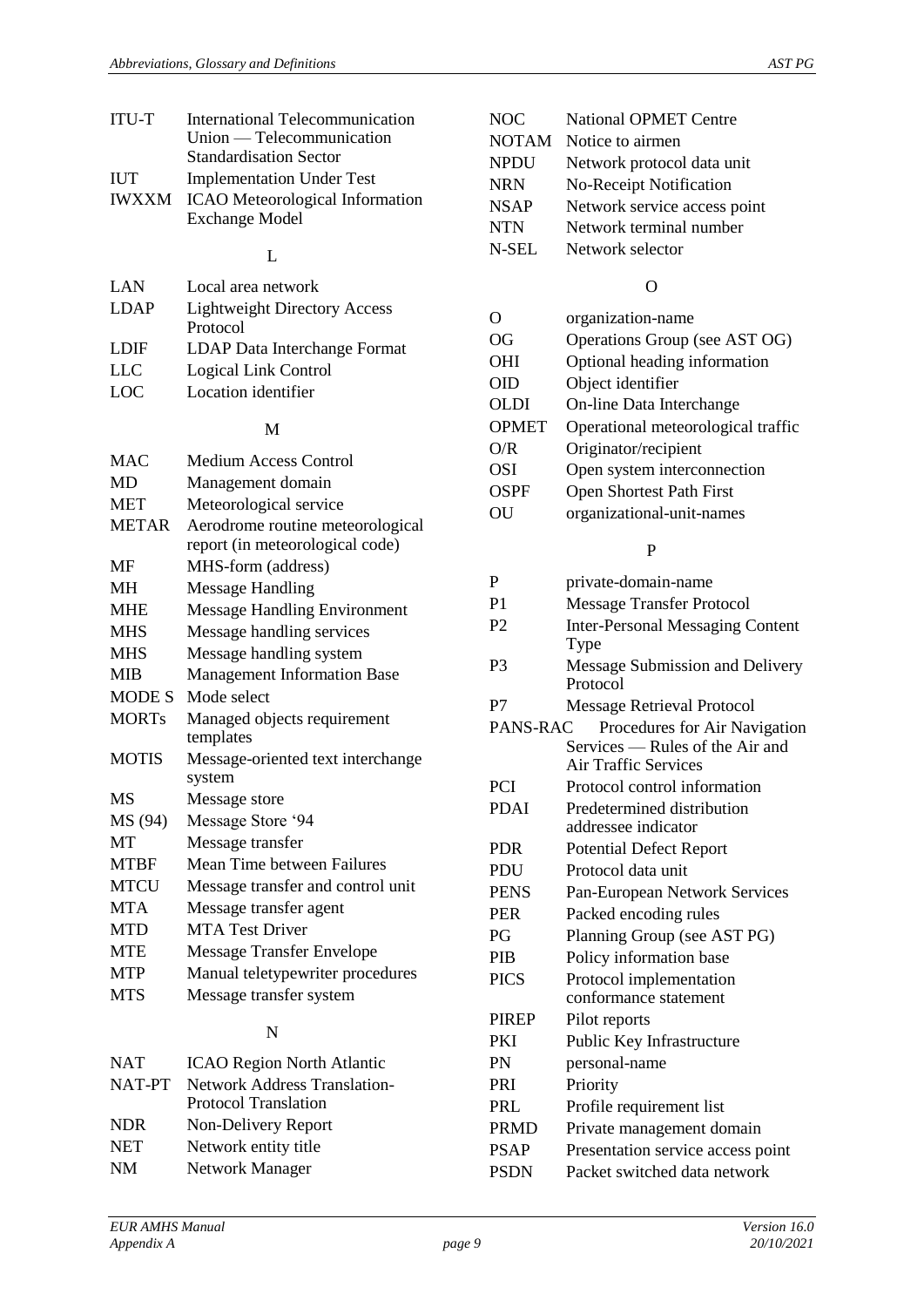| PSEL          | Presentation selector                                          | <b>SPSO</b> | <b>SPACE Participating States/</b>      |
|---------------|----------------------------------------------------------------|-------------|-----------------------------------------|
| PTT           | Post, telephone and telegraph                                  |             | Organisations                           |
| <b>PVC</b>    | Permanent virtual circuit                                      | S-SEL       | Session selector                        |
|               |                                                                | <b>SSAP</b> | Session service access protocol         |
|               | Q                                                              | <b>SSR</b>  | Secondary surveillance radar            |
| QoS           | Quality of service                                             | <b>SUT</b>  | System under test                       |
| QTA           | AFTN procedure signal                                          | <b>SVC</b>  | Service message                         |
|               |                                                                | <b>SVC</b>  | <b>Switched Virtual Connection</b>      |
|               | $\mathbf R$                                                    | <b>SWIM</b> | System Wide Information<br>Management   |
|               | RAPNET Regional ATS Packet Switched<br>Network                 | <b>SYS</b>  | System identifier                       |
| RD            | Routing domain                                                 |             |                                         |
| <b>RDC</b>    | Routing domain confederation                                   |             | T                                       |
| RDF           | Routing domain format                                          | <b>TAF</b>  | Aerodrome forecast                      |
| <b>RDI</b>    | Routing domain identifier                                      | <b>TBD</b>  | To be defined                           |
| <b>RDN</b>    | Relative distinguished name                                    | TC          | Test Case (as used in appendix E)       |
| RFC           | <b>Request For Comment</b>                                     | <b>TCA</b>  | Tropical cyclone advisory               |
| RIB           | Routing information base                                       | TCP/IP      | Transmission control                    |
| RN            | Receipt notification                                           |             | protocol/internet protocol              |
| ROC           | <b>Regional OPMET Centre</b>                                   | TEN-T       | <b>Trans-European Transport Network</b> |
| RODB          | <b>Regional OPMET Databank</b>                                 | <b>TP</b>   | <b>Transport Protocol</b>               |
| <b>ROSE</b>   | Remote operations service element                              | <b>TSAP</b> | Transport service access point          |
| RPT           | Repeat (AFTN procedure signal)                                 | <b>TSEL</b> | Transport selector                      |
| RQX           | Meteorological databank request in                             | <b>TSMS</b> | Test Suite and Monitoring System        |
|               | <b>IWXXM</b> format                                            |             | U                                       |
| RTE           | <b>Report Transfer Envelope</b>                                | <b>UA</b>   | User agent                              |
| RTSE          | Reliable transfer service element                              | <b>UHF</b>  | Ultra high frequency                    |
|               | S                                                              | <b>ULCS</b> | Upper layer communications<br>service   |
| <b>SAR</b>    | Search and rescue                                              | <b>UTC</b>  | <b>Universal Time Coordinated</b>       |
| <b>SARPs</b>  | Standards and recommended<br>practices                         |             | V                                       |
| SEC           | Security (functional group)                                    |             |                                         |
| SEL           | Selector                                                       | <b>VAA</b>  | Volcanic ash advisory                   |
| <b>SICASP</b> | <b>SSR Improvements and Collision</b>                          | <b>VDL</b>  | Very high frequency digital link        |
|               | <b>Avoidance Systems Panel</b>                                 | <b>VER</b>  | Version identifier                      |
| SIGMET        | Information concerning en-route<br>weather phenomena which may | <b>VHF</b>  | Very high frequency                     |
|               | affect the safety of aircraft<br>operations                    |             | W                                       |
| SLA           | Service level agreement                                        | <b>WAN</b>  | Wide area network                       |
| SN            | Subnetwork                                                     | WG          | <b>Working Group</b>                    |
| <b>SNDCF</b>  | <b>Subnetwork Dependent</b>                                    | WG M        | Working Group for Maintenance           |
|               | Convergence Function                                           | <b>WMO</b>  | World Meteorological Organisation       |
| <b>SNMP</b>   | <b>Simple Network Management</b>                               | <b>WPR</b>  | <b>Work Package Report</b>              |
|               | Protocol                                                       |             | X                                       |
| SNPA          | Subnetwork point of attachment                                 | <b>XF</b>   | Translated-form (address)               |
| <b>SPACE</b>  | <b>Study and Planning of AMHS</b><br>Communications in Europe  | <b>XMIB</b> | Cross-domain management                 |
| SPECI         | Aerodrome special meteorological                               |             | information base                        |
|               | report (in meteorological code)                                | <b>XML</b>  | Extensible Markup Language              |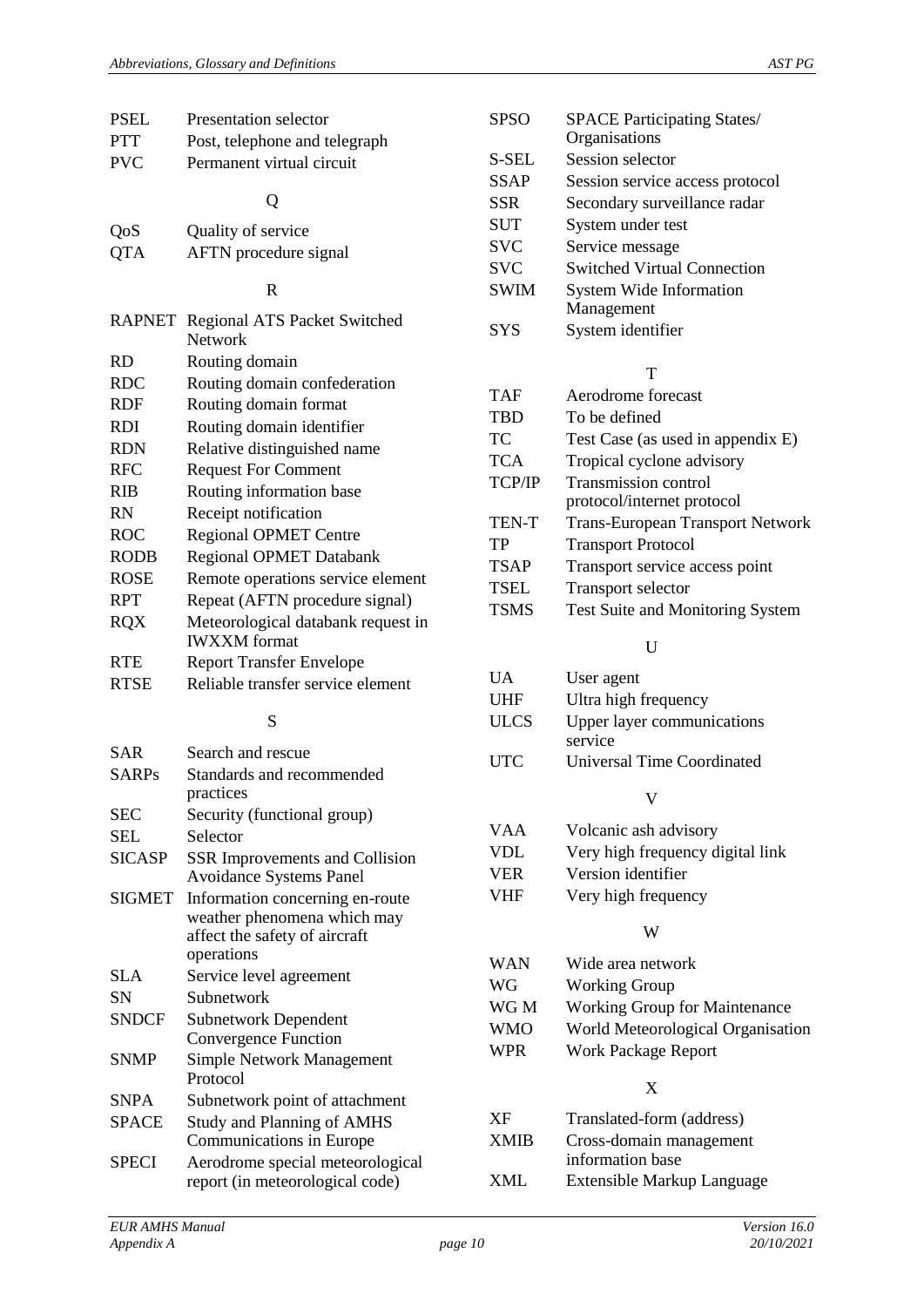### **2. Glossary and Definitions**

*Note. – This glossary of terms has been compiled using ITU-T X.400 [\[7\]](#page-4-0), X.500 [\[8\]](#page-4-1), X.800 [\[9\]](#page-4-2), X.850 [\[10\]](#page-4-3) series recommendations, ISO/IEC 10021-2 [\[6\]](#page-4-4), ICAO AMHS technical specifications [\[2\]](#page-4-5) and the Comprehensive ATN Manual (Definitions [\[4\]](#page-4-6) and ATNP Lexicon [\[5\]](#page-4-7)). In case of notable differences in definitions from various sources, all are presented, with the indication of the relevant source.*

*Access unit (AU)* In the context of a message handling system, the functional object, a component of MHS, that links another communication system (e.g. a physical delivery system or the telex network) to the MTS and via which its patrons engage in message handling as indirect users.

In the context of message handling services, the unit which enables users of one service to intercommunicate with message handling services, such as the IPM service. [\[7\]](#page-4-0)

- *Actual recipient* In the context of message handling, a potential recipient for which delivery or affirmation takes place. [\[7\]](#page-4-0)
- *Address domain* A set of address formats and values administered by a single address authority. Under the ISO plan, any address authority may define subdomains within its own domain and delegate authority within those subdomains. [\[4\]](#page-4-6)
- *Addressing authority* Defines formats and/or values of NSAP addresses within its jurisdiction. [\[4\]](#page-4-6)
- *Addressing (logical)* Logical addressing means that the address defined in the addressing plan and used to locate the addressed object is a virtual address which is a substitute of the actual (physical) address of an object. Address mapping functions have to fulfil this substitution, carefully maintaining unambiguity of identification of objects. [\[5\]](#page-4-7)
- *Addressing (physical)* Physical addressing means that the address defined in the addressing plan and used to locate the addressed object is the physical, i.e. hardwired, hard-coded or configured address of the object. An example of a physical address is the ICAO 24-bit aircraft address used for the SSR Mode S transponder. [\[5\]](#page-4-7)
- *Administration* In the context of ITU-T, an Administration (member of ITU) or a Recognised Operating Agency (ROA). [\[7\]](#page-4-0)
- *Administrative domain* A collection of end systems, intermediate systems and subnetworks operated by a single organisation or administrative authority. An administrative domain may be internally divided into one or more routing domains. [\[4\]](#page-4-6)
- *Administration domain name (A)* In the context of message handling, a standard attribute of a name form that identifies an ADMD relative to the country denoted by a country name. [\[7\]](#page-4-0)

An administration-domain-name is a standard attribute that identifies an ADMD relative to the country denoted by a country-name. The value of an administration-domain-name is a Printable String chosen from a set of such strings that is administered for this purpose by the country alluded to above.

*Note.– In the context of ATSMHS, the administration-domain-name assigned to ICAO by ITU-T is*  $A = "ICAO".$  *[\[6\]](#page-4-4)* 

*Administration management domain (ADMD)* A management domain that comprises messaging systems managed (operated) by a service provider. [\[7\]](#page-4-0)

A management domain that comprises systems managed (operated) by a service provider. [\[6\]](#page-4-4)

*Aeronautical administrative communications (AAC)* Communications used by aeronautical operating agencies related to the business aspects of operating their flights and transport services. These communications are used for a variety of purposes, such as flight and ground transportation bookings, deployment of crew and aircraft, or any other logistic purposes that maintains or enhances the efficiency of overall flight operation. [\[4\]](#page-4-6)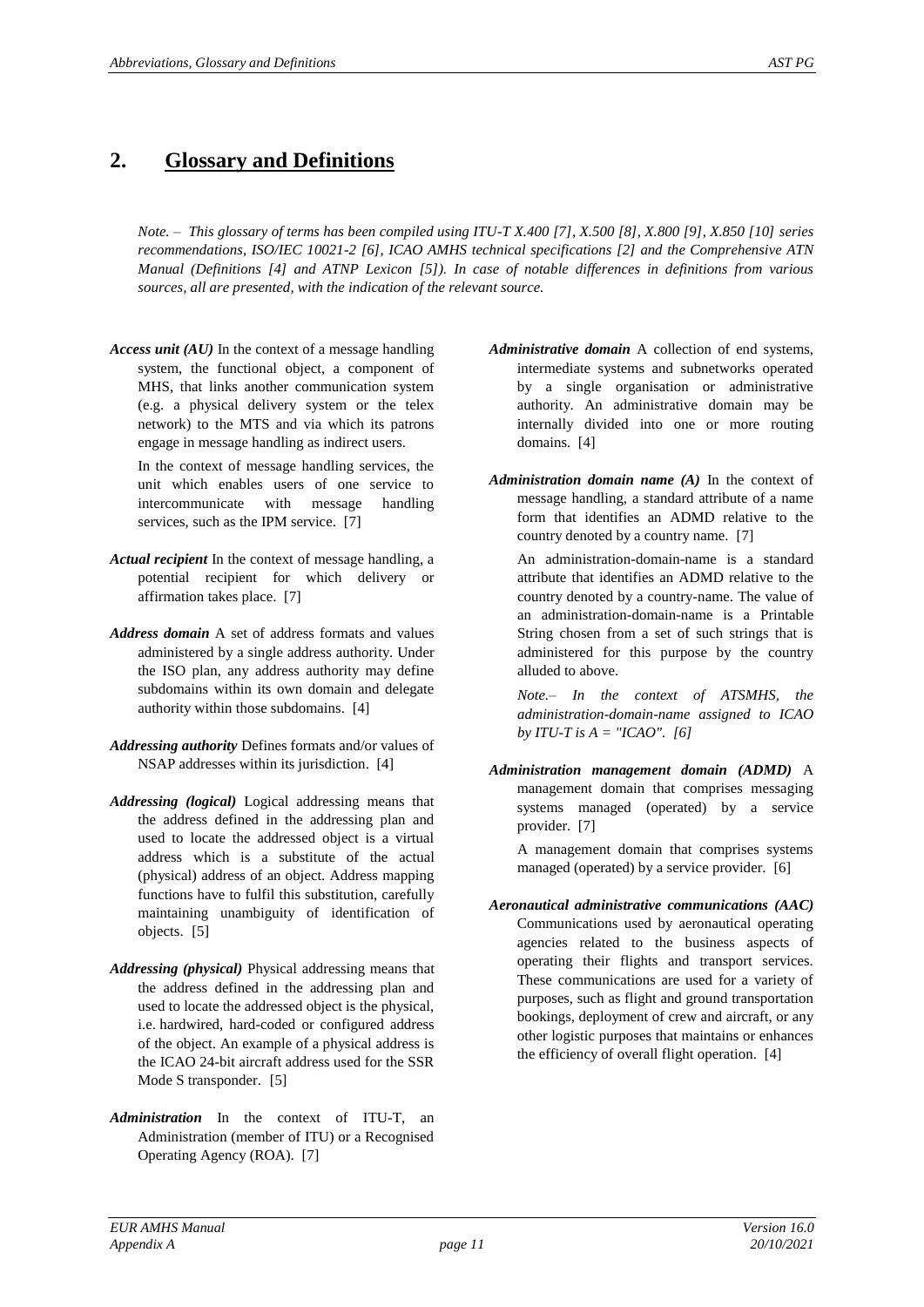- *Aeronautical mobile satellite service (AMSS)* Provides packet-mode data and circuit-mode data and voice service to aircraft and ground users provided by a satellite subnetwork which comprises satellites, Aircraft Earth Stations (AESs), Ground Earth Stations (GESs) and associated ground facilities such as a network coordination centre. [\[4\]](#page-4-6)
- *Aeronautical operational control (AOC)* Communication required for the exercise of authority over the initiation, continuation, diversion or termination of flight for safety, regularity and efficiency reasons. [\[4\]](#page-4-6)
- *Aeronautical passenger communications (APC)* Communications relating to the non-safety voice and data services to passengers and crew members for personal communications. [\[4\]](#page-4-6)
- *Aeronautical telecommunication network (ATN)* An internetwork architecture which allows ground, air-to-ground and avionics data subnetworks to interoperate by adopting common interface services and protocols based on the International Organisation for Standardisation (ISO) Open Systems Interconnection (OSI) reference model. [\[4\]](#page-4-6)
- *AF-address* The AF-address (AFTN-form address) is either an AFTN addressee indicator as specified in Annex 10, Volume II, paragraph 4.4, which is used to locate AMHS users, either direct or indirect, in the AFTN address space or a predetermined distribution addressee indicator (PDAI) as specified in Annex 10, Volume II, paragraph 4.4.14. [\[1\]](#page-4-8)
- *AFTN/AMHS Gateway:* An end system which provides bi-directional interworking between users of the ATS message service and users connected to the AFTN.
- *Air traffic control (ATC)* A service operated by an appropriate authority to promote the safe, orderly and expeditious flow of air traffic. [\[4\]](#page-4-6)
- *Air traffic services communications (ATSC)* Communications related to air traffic services including air traffic control, aeronautical and meteorological information, position reporting and services related to safety and regularity of flight. This communication must involve one or more air traffic service administrations. This term is used for purposes of address administration. [\[4\]](#page-4-6)
- *Alternate recipient* In the context of message handling, a user or a distribution list to which a message or probe may be conveyed if, and only if, it cannot be conveyed to a particular preferred recipient. The Alternate Recipient may be specified by the originator, by the recipient, or by the recipient MD. [\[7\]](#page-4-0)
- *Application* Software providing services to its users as a consistent set of functionality; e.g. the ATC related functions implemented in the server(s) and/or controller work position host computers. [\[4\]](#page-4-6)
- *Application entity (AE)* Part of an application process that is concerned with communications within the OSI environment. The aspects of an application process that need to be taken into account for the purposes of OSI are represented by one or more AEs. [\[4\]](#page-4-6)
- *Application process (AP)* A set of resources, including processing resources, within a real open system which may be used to perform a particular information processing activity. [\[4\]](#page-4-6)
- *Application service* The abstract interface between the (N)-service and the (N)-service user, where N refers to the application layer; thus it is the boundary between the ATN-App-AE and the application-user. [\[4\]](#page-4-6)
- *ATN applications* Refers to applications that support ATM or aeronautical industry functions and that are designed to operate across an OSI communications system. ATN applications are always distributed applications, i.e. peer processes are hosted by different end systems which are interconnected. [\[4\]](#page-4-6)
- *ATN communication services* The ATN communication services are provided to ATN users that require ground-ground or air-ground data communication. The ATN accommodates different grades of services which can be expressed by quality of service parameters and by communication priorities. [\[5\]](#page-4-7)
- *ATN environment* The term relates to functional and operational aspects around the ATN as a complete end-to-end communication system. [\[4\]](#page-4-6)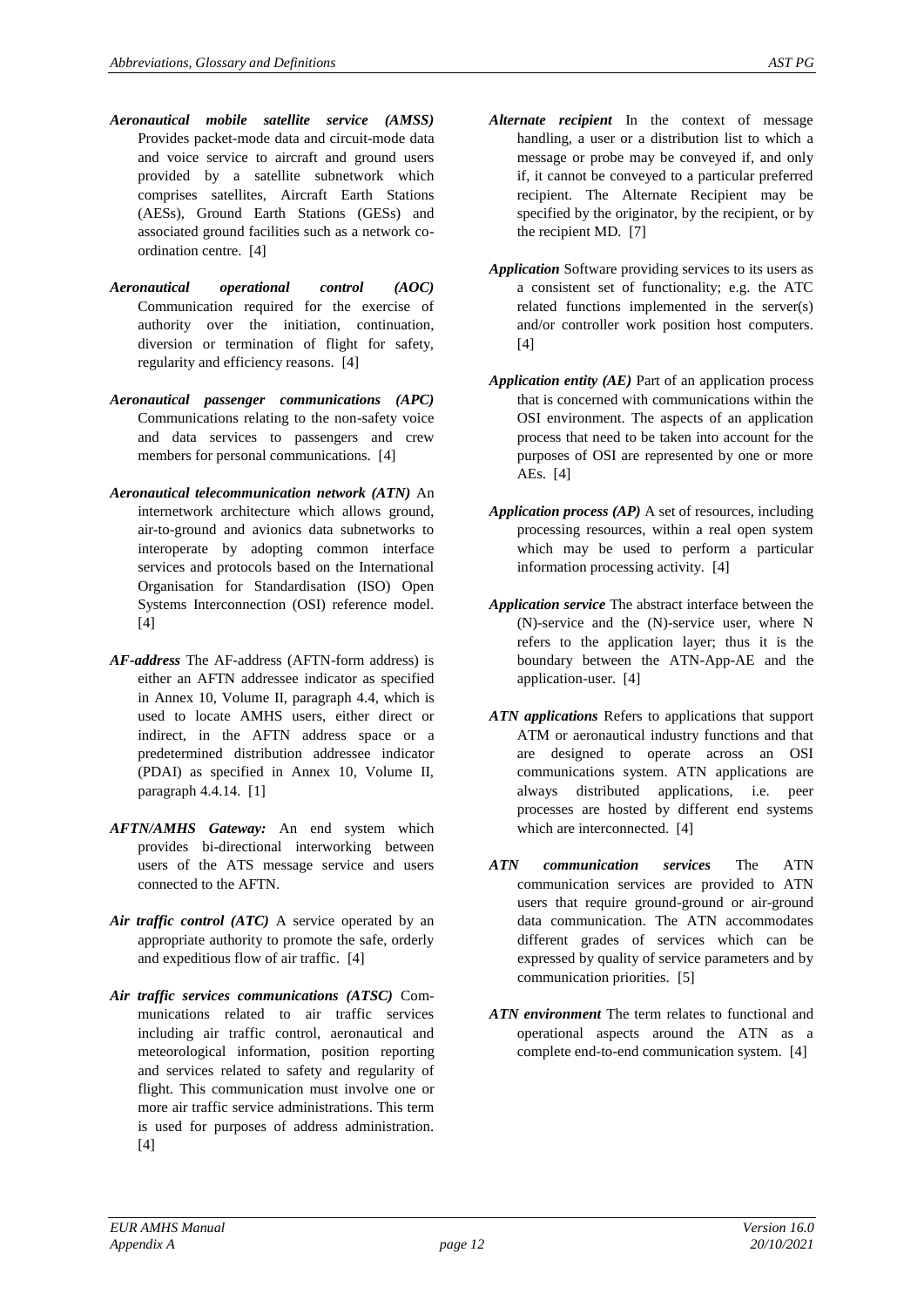- *ATN internet (ATNI)* An implementation of the ISO OSI network layer services and protocols for support of interprocess data communication between aeronautical host computers. It is defined to be the collection of the connected internetwork routers and subnetworks that conform to ATN internetwork requirements. [\[4\]](#page-4-6)
- *ATN network operating concept* An ATN network operating concept will address the administrative, operational, institutional and policy issues and additional (non-SARPs) technical aspects to enable the efficient and correct operation of the ATN. [\[4\]](#page-4-6)
- *ATN router* The communication element that manages the relaying and routing of data while in transit from an originating ATN host computer to a destination ATN host computer. In ISO terms, an ATN router comprises an OSI intermediate system and an end system supporting a systems management agent. [\[4\]](#page-4-6)
- *ATN routing domain confederation (RDC)* The ATN RDC is the set of interconnected routing domains that together form the ATN internetwork. [\[4\]](#page-4-6)
- *ATN services* The ATN services are provided to ATN users that require ground-ground or air-ground data communication. The ATN internet service is provided at the transport layer (service access point). The ATN accommodates different grades of services which can be expressed by Quality of Service parameters. [\[4\]](#page-4-6)
- *ATN system applications* System applications support the operation of the ATN communication services and are either not directly or not at all used by ATN users but rather by the service providers, operators or other ATN applications. Typical examples of ATN system applications are the ATN directory service, ATN context management or ATN systems management. [\[5\]](#page-4-7)
- *ATN systems management* The ATN Systems Management provides mechanisms for monitoring, control and co-ordination of resources necessary to provide ATN services. ATN systems management is based on OSI system management principles and may be distributed, centralised or local. [\[4\]](#page-4-6)
- *ATS message handling services (ATSMHS)* Procedures used to exchange ATS messages over the ATN such that the conveyance of an ATS message is in general not correlated with the conveyance of another ATS message by the service provider. There are two ATS message handling services. They are the ATS message service and the ATN pass-through service. [\[4\]](#page-4-6)
- *ATS Message Handling Services (ATSMHS) or ATS message service* Both terms apply to the application or functional service delivered to service users in compliance with the technical provisions for the ATN (i.e. ref. [\[1\]](#page-4-8), sub-volume III).

Two levels of service are defined within the ATS Message Service:

- i) the Basic ATS Message Service; and
- ii) the Extended ATS Message Service.

Both levels of service are compatible with one another. The Extended ATS Message Service is functionally a superset of the Basic ATS Message Service, and it is backward compatible with the Basic ATS Message Service. [\[2\]](#page-4-5)

- *ATS message-handling system (AMHS)* Term used to technically identify the set of systems providing the ATS message service. [\[1\]](#page-4-8)
- *Attribute* In the context of message handling, an information item, a component of an attribute list that describes a user or distribution list and that can also locate it in relation to the physical or organisational structure of MHS (or the network underlying it). [\[7\]](#page-4-0)

It describes a user or DL and may also locate it in relation to the physical or organisational structure of the MHS (or the network underlying it).

- An attribute has the following parts:
- a) attribute type (or type) that denotes a class of information;
- b) attribute value (or value) that is an instance of the class of information the attribute type denotes.

Attributes are of the following two kinds:

- a) standard attribute: an attribute whose type is bound to a class of information by the ISO/IEC 10021-2 specification;
- b) domain-defined attribute: an attribute whose type is bound to a class of information by a Management Domain (MD). [\[6\]](#page-4-4)
- *Attribute list* In the context of message handling, a data structure, an ordered set of attributes, that constitutes an O/R address. [\[7\]](#page-4-0)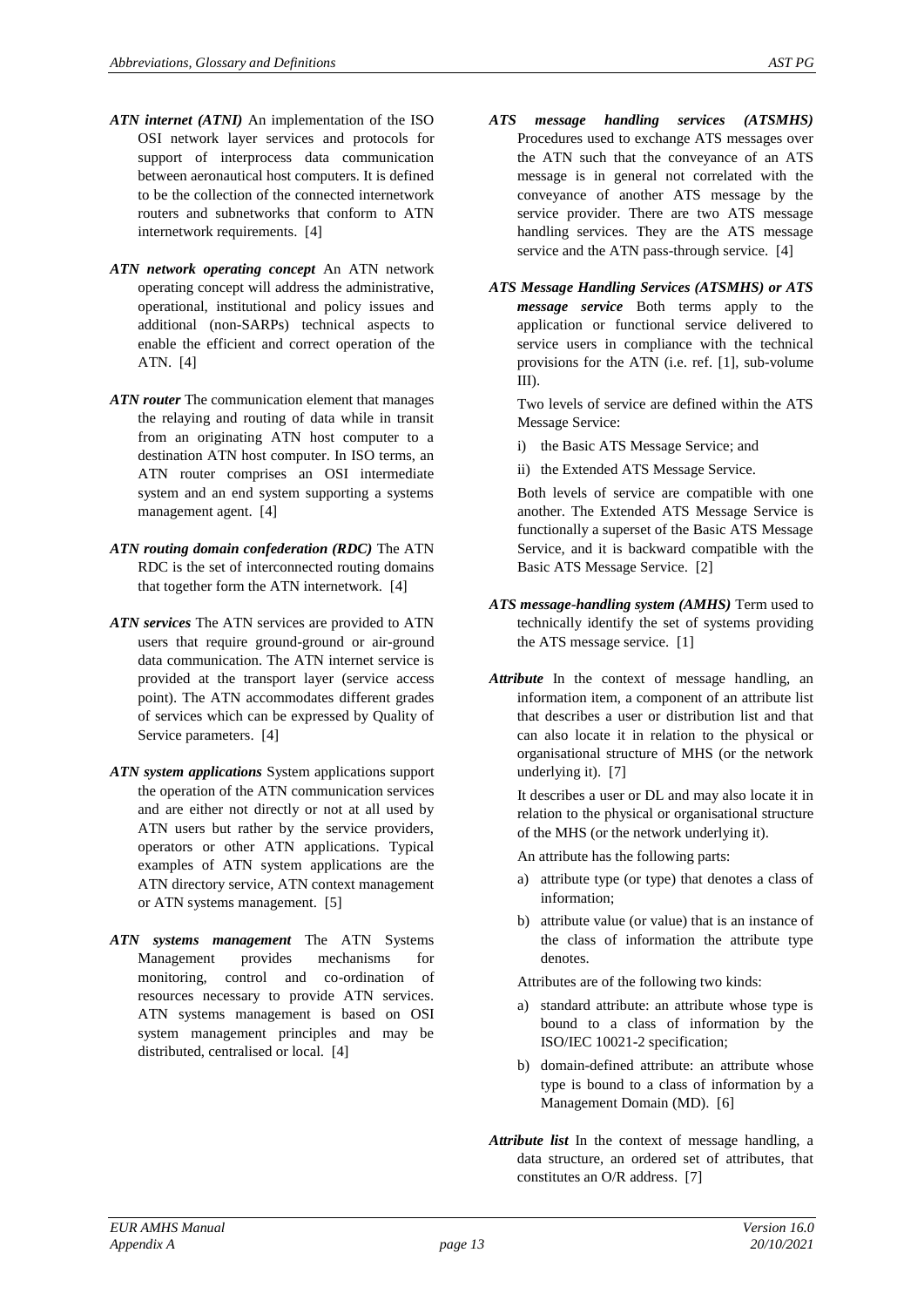- *Attribute type* An identifier that denotes a class of information (e.g. personal names). It is a part of an attribute. [\[7\]](#page-4-0)
- *Attribute value* An instance of the class of information an attribute type denotes (e.g. a particular personal name). It is a part of an attribute. [\[7\]](#page-4-0)
- *Automatic dependent surveillance (ADS)* A technique in which aircraft automatically provide, via a data link, data derived from on-board navigation and position-fixing systems, including aircraft identification, four-dimensional position and additional data as appropriate. ADS is a data link application. [\[4\]](#page-4-6)
- *Basic service* In the context of message handling, the sum of features inherent in a service. [\[7\]](#page-4-0)
- *Basic ATS message service* The Basic ATS Message Service is based on the first version of the ISO/IEC ISPs, published in 1994 and based on the ISO/IEC 10021:1990 set of standards. [\[2\]](#page-4-5)
- *Bilaterally-defined* The body part type bilaterallydefined is a basic X.400 body part type. A body part of type bilaterally-defined represents an information object whose semantics and abstract syntax are bilaterally agreed by the IPM's originator and all of its potential recipients. [7]

*Note 1. – According to the ISO/IEC 10021-7, the use of this body part type is discouraged [7]*

*Note 2. – In ATSMHS, its use has meanwhile been deprecated. See also bilaterally-defined-bodypart*

*Bilaterally-defined-body-part* The body part type bilaterally-defined-body-part is a standard extended X.400 body part type. A body part of type bilaterally-defined-body-part represents an information object whose semantics and abstract syntax are bilaterally agreed by the IPM's originator and all of its potential recipients. [7]

*Note 1. – According to the ISO/IEC 10021-7, the use of this body part type is discouraged [7]*

*Note 2. – In ATSMHS, its use has meanwhile been deprecated. See also bilaterally-defined*

- *Bind operation* A Directory Bind operation is used at the beginning of a period of accessing the Directory. [\[8\]](#page-4-1)
- *Body* Component of the content of a message. Another component is the heading. [\[7\]](#page-4-0)
- *Body part* Component of the body of a message. [\[7\]](#page-4-0)
- *Boundary intermediate system (BIS)* An intermediate system that is able to relay data between two separate routing or administrative domains. [\[4\]](#page-4-6)
- *Character set* Standard attribute values and domaindefined attribute types and values are constructed from Printable Strings. [\[1\]](#page-4-8)
- *Common name (CN)* In the context of message handling, a standard attribute of an O/R address form that identifies a user or distribution list relative to the entity denoted by another attribute (e.g. an organisational name). [\[7\]](#page-4-0)

A common-name is a standard attribute that identifies a user or DL relative to the entity denoted by another attribute (e.g. an organizationname). The value of a common-name is a Printable String. The string is chosen from a set of such strings that is administered for this purpose (and perhaps others) by the entity alluded to above. [\[6\]](#page-4-4)

- *Congestion* In the ATN internet sense, congestion describes the state where the network is overloaded. Typical effects of congestion are extended transit delays, drastically reduced throughput and the loss of data packets. [\[5\]](#page-4-7)
- *Congestion avoidance* Techniques that regulate the data flow into the network in order to prevent the network from getting overloaded. These encompass both open-loop techniques, which ensure that a traffic contract specified by the source is respected, and closed-loop techniques, which monitor signals generated by the network and adapt the traffic generated by the sources accordingly. [\[5\]](#page-4-7)
- *Congestion management* This term refers to a set of rules and techniques which prevent congestion, e.g. by monitoring actual network load. Cooperative interaction of *all* end systems is required in order to prevent individual endsystems taking up the throughput saved by well behaving systems. [\[5\]](#page-4-7)
- *Congestion recovery/congestion control* This term refers to a mechanism which reacts to congestion after it has occurred in order to remove the overload condition. Congestion recovery can be initiated only after congestion has been experienced and is not able to safely prevent congestion in the network. [\[5\]](#page-4-7)
- *Conformance test* A test of a protocol implementation with respect to its specifications.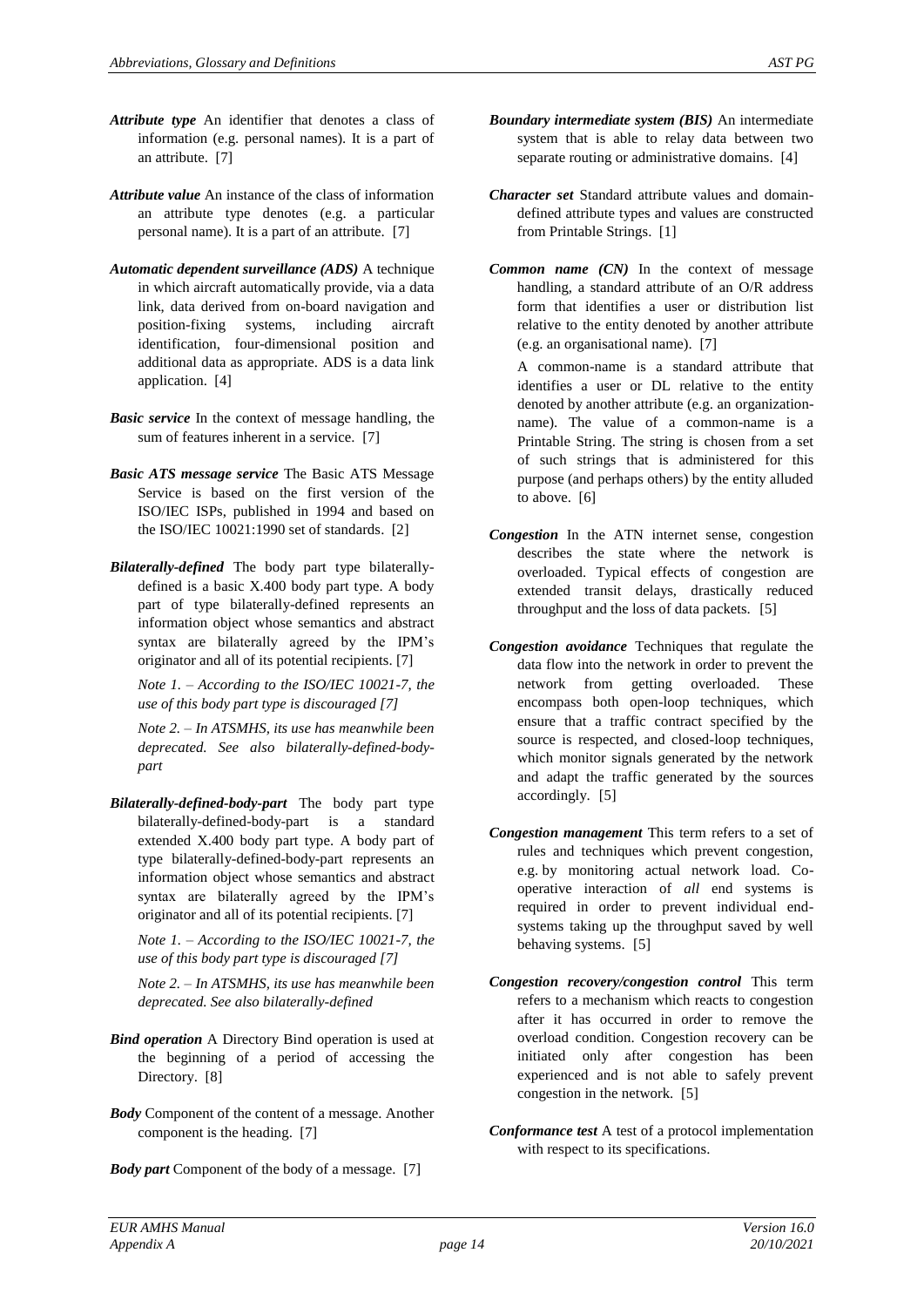- *Consistency* A property of a set of related operations such that the effects of the operations are performed accurately, correctly, and with validity, with respect to application semantics. [\[10\]](#page-4-3)
- *Content* In the context of message handling, an information object, part of a message, that the MTS neither examines nor modifies, except for conversion, during its conveyance of the message. [\[7\]](#page-4-0)
- *Content type* In the context of message handling, an identifier, on a message envelope, that identifies the type (i.e. syntax and semantics) of the message content. [\[7\]](#page-4-0)
- *Context management (CM)* Refers to an ATN application. This application implements an ATN logon service allowing initial aircraft introduction into the ATN. The logon service also allows indication of all other data link applications on the aircraft. CM also includes functionality to forward addresses between ATC centres. Thus, CM is a logon and simple directory service. [\[4\]](#page-4-6)

*Note. – "Context management" is a recognised OSI presentation layer term. The OSI use and the ATN use have nothing in common.*

- *Conversion* In the context of message handling, a transmittal event in which an MTA transforms parts of a message's content from one encoded information type to another, or alters a probe so it appears that the described messages were so modified. [\[7\]](#page-4-0)
- *Country name (C)* In the context of message handling, a standard attribute of a name form that identifies a country. A country name is a unique designation of a country for the purpose of sending and receiving messages. [\[7\]](#page-4-0)

A country-name is a standard attribute that identifies a country. The value of a country-name is a Printable String that gives the character pair assigned to the country by ISO 3166.

*Note. – In the context of ATSMHS, the countryname assigned to ICAO by ITU-T is C = "XX" [\[6\]](#page-4-4)*

*Data Integrity* The property that data has not been altered or destroyed in an unauthorized manner. [\[9\]](#page-4-2)

- *Delivery* In the context of message handling, a transmittal step in which an MTA conveys a message or report to the MS, UA or AU of a potential recipient of the message or of the originator of the report's subject message or probe. [\[7\]](#page-4-0)
- *Delivery report* In the context of message handling, a report that acknowledges delivery, non-delivery, export, or affirmation of the subject message or probe, or distribution list expansion. [\[7\]](#page-4-0)
- *Direct AMHS user* An ATS Message Service user who engages in the ATS Message Service at an ATS Message User Agent. A direct AMHS user may belong to two subgroups as follows:
	- 1) human users who interact with the ATS Message Service by means of an ATS Message User Agent connected to an ATS Message Server; and
	- 2) host users which are computer applications running on ATN end systems and interacting with the ATS Message Service by means of application programme interfaces. [\[2\]](#page-4-5)
- *Direct submission* In the context of message handling, a transmittal step in which the originator's UA or MS conveys a message or probe to an MTA. [\[7\]](#page-4-0)
- *Directory* A collection of open systems co-operating to provide directory services. [\[7\]](#page-4-0)
- *Directory Access Protocol (DAP)* Before a DUA and a DSA from different open systems can interact, a Bind operation has to be invoked between them to establish an application-association supporting a Directory protocol called the Directory Access Protocol (DAP). [\[8\]](#page-4-1)
- *Directory Information Base (DIB)* The information held by the Directory is collectively known as the Directory Information Base (DIB). The DIB is composed of Directory entries, each of which consists of a collection of information on one object. [\[8\]](#page-4-1)
- *Directory Information Shadowing Protocol (DISP)*  Before a pair of DSAs from different open systems can interact for the purpose of exchanging shadowing information, a Bind operation has to be invoked between them to establish an application-association supporting a Directory protocol called the Directory Information Shadowing Protocol (DISP). [\[8\]](#page-4-1)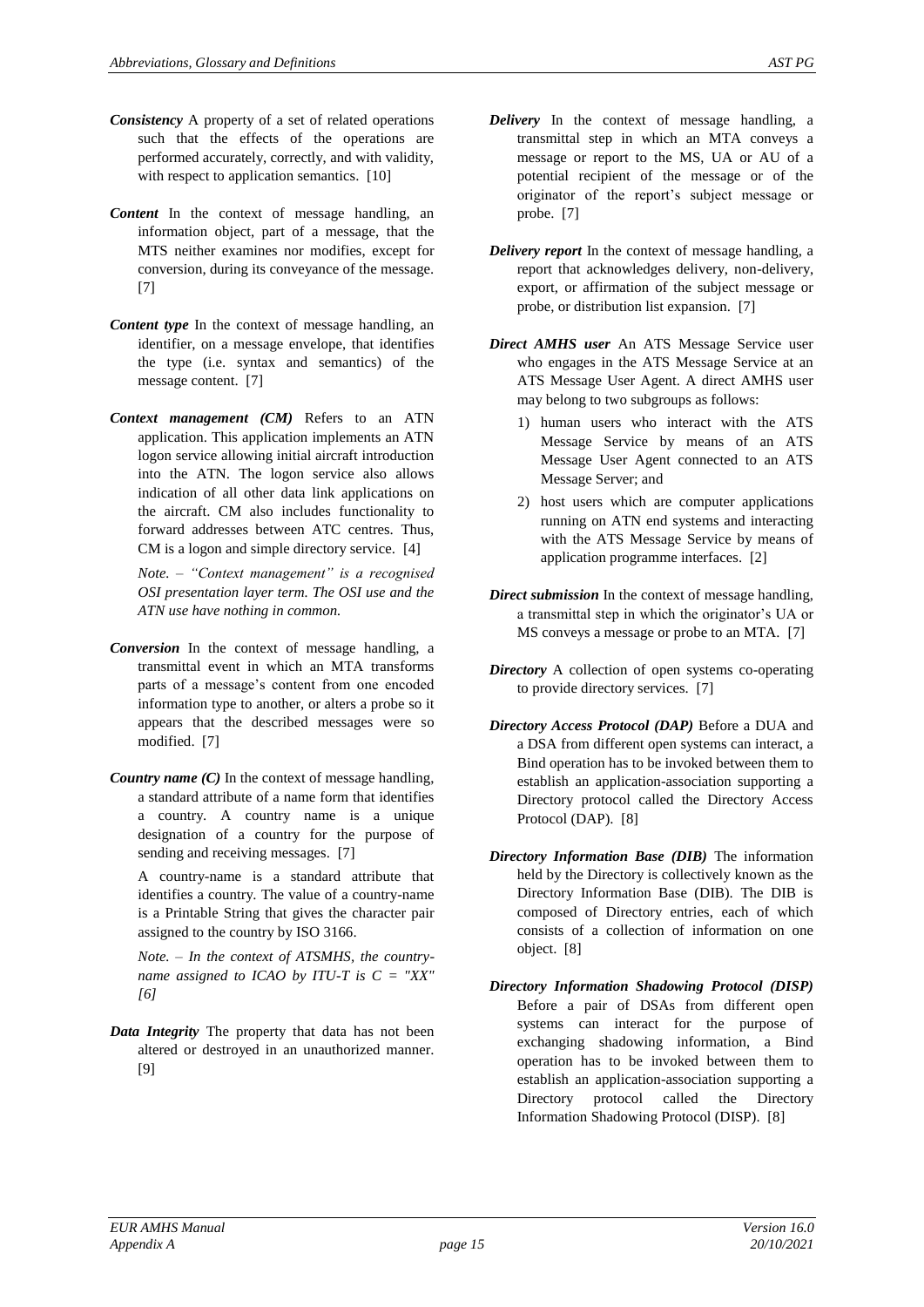- *Directory Information Tree (DIT)* The entries of the Directory Information Base (DIB) are arranged in the form of a tree, the Directory Information Tree (DIT). Starting at the root, the DIT gives a hierarchical structure to the DIB whereas the vertices represent the entries. [\[8\]](#page-4-1)
- *Directory Management Domain (DMD)* A DMD is a management domain in Directory services implementing a set of one or more DSAs and zero or more DUAs managed by a single organisation. [\[8\]](#page-4-1)

#### *Directory name* Name of an entry in a directory.

*Note. – In the context of message handling, the entry in the directory will enable the O/R address to be retrieved for submission of a message. [\[7\]](#page-4-0)*

When locally supported, a Directory name identifies an object to the Directory. By presenting such a name to the Directory, the MHS can access a user's or DL's Directory entry and from that entry the Message Transfer System (MTS) can obtain the user's or DL's OR-address. [\[6\]](#page-4-4)

- *Directory Operational Bindings Management Protocol (DOP)* Before a pair of DSAs from different open systems can interact for the purpose of maintaining operational bindings, a Bind operation has to be invoked to establish an application-association supporting a Directory protocol called the Directory Operational Binding Management Protocol (DOP). [\[8\]](#page-4-1)
- *Directory service* The ATN directory service provides the ATN user with the addressing information which is associated with the application process title or application entity title used as input to the directory. The addressing information provided by the directory service includes the network address as well as further technical addresses on the layers above, as required or applicable. Furthermore, the ATN directory service resolves generic application process titles or application entity titles, i.e. names which may be incomplete or contain "don't care" elements, into the corresponding (list of) non-generic application process titles or application entity titles. [\[5\]](#page-4-7)
- *Directory system agent (DSA)* An OSI application process which is part of the directory, and whose role is to provide access to the directory information base to DUAs and/or other DSAs. [\[7\]](#page-4-0)
- *Directory System Protocol (DSP)* Before a pair of DSAs from different open systems can interact, a Bind operation has to be invoked between them to establish an application-association supporting a Directory protocol called the Directory System Protocol (DSP). [\[8\]](#page-4-1)
- *Directory user agent (DUA)* An OSI application process which represents a user in accessing the directory. Each DUA serves a single user so that the directory can control access to directory information on the basis of the DUA names. DUAs can also provide a range of local facilities to assist users to compose requests (queries) and interpret the responses. [\[7\]](#page-4-0)
- *Direct user* In the context of message handling, a user that engages in message handling by direct use of the MTS. [\[7\]](#page-4-0)
- *Distribution list (DL)* In the context of message handling, the functional object, a component of the message handling environment, that represents a pre-specified group of users and other distribution lists and that is a potential destination for the information objects an MHS conveys. Membership can contain O/R names identifying either users or other distribution lists. [\[7\]](#page-4-0)
- *Distribution list expansion* In the context of message handling, a transmittal event in which an MTA resolves a distribution list, among a message's immediate recipients, to its members. [\[7\]](#page-4-0)
- *Distribution list name* An O/R name allocated to represent a collection of O/R addresses and directory names. [\[7\]](#page-4-0)

*Domain* See management domain. [\[7\]](#page-4-0)

- *Domain* A set of end systems and intermediate systems that operate according to the same routing procedures and that is wholly contained within a single administrative domain[. \[4\]](#page-4-6)
- *Domain-defined attributes* Optional attributes of an O/R address allocated to names in the responsibility of a management domain. [\[7\]](#page-4-0)
- *Element of service* A functional unit for the purpose of segmenting and describing message handling features. [\[7\]](#page-4-0)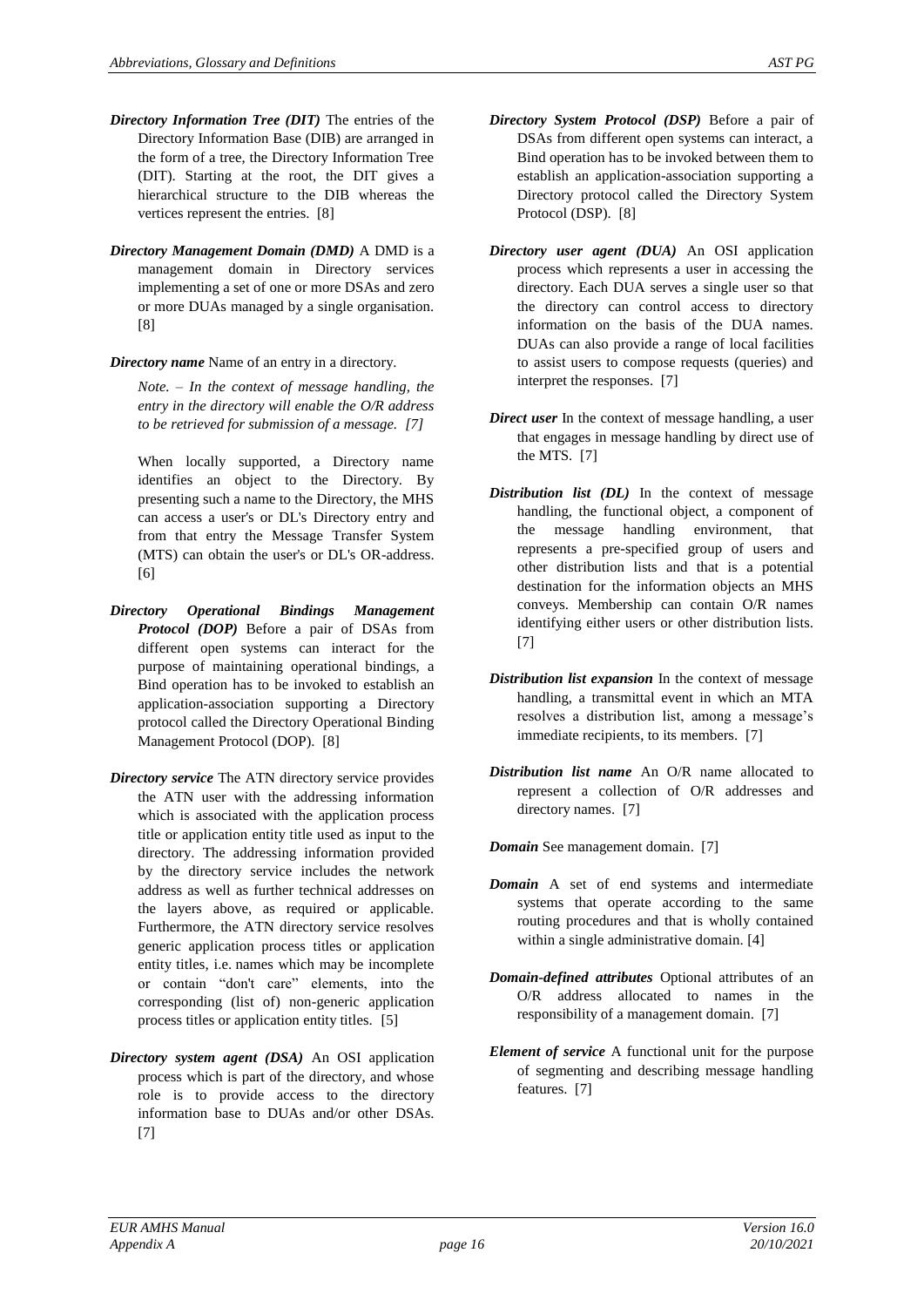- *Encoded information type (EIT)* In the context of message handling, an identifier, on a message envelope, that identifies one type of encoded information represented in the message content. It identifies the medium and format (e.g. T.51 text, group 3 facsimile) on an individual portion of the content. [\[7\]](#page-4-0)
- *End system (ES)* A system that contains the seven OSI layers and contains one or more end user application processes[. \[4\]](#page-4-6)
- *Engineering trials* In contrast to operational trials, engineering trials may be based on preoperational, prototype or experimental equipment. Aim is to demonstrate the technical feasibility and correctness of applied techniques, concepts and specifications. [\[5\]](#page-4-7)
- *Envelope* In the context of message handling, an information object, part of a message, whose composition varies from one transmittal step to another and that variously identifies the message originator and potential recipients, documents its past and directs its subsequent conveyance by the MTS, and characterises its content. [\[7\]](#page-4-0)
- *European Directory Service (EDS)* The European Directory Service (EDS) is a centralised Directory service in the European area in support of ATN applications and implemented as a common facility.
- *Explicit conversion* In the context of message handling, a conversion in which the originator selects both the initial and final encoded information types. [\[7\]](#page-4-0)
- *Extended ATS message service* The Extended ATS Message Service is based on the third version of the ISO/IEC ISPs, published in 1999 and based on the ISO/IEC 10021:1999 set of standards. [\[2\]](#page-4-5)
- *File transfer body part* A body part for conveying the contents of a stored file, and other information associated with the file, from originator to recipient. The other information includes attributes, which are typically stored along with the file content, information on the environment from which the transfer originated, and references to existing stored files or previous messages. [\[7\]](#page-4-0)
- *File-transfer-body-part* The body part type filetransfer-body-part is a standard extended X.400 body part type. A body part of type file-transferbody-part represents an information object used to convey the contents, and optionally the attributes, of a stored file. [7]
- *Functional requirements* Operational requirements that determine what function a system should perform. They can usually be expressed by a verb applying to a type of data, e.g. display aircraft position. [\[4\]](#page-4-6)
- *Gateway* A system used to interconnect dissimilar networks. A gateway may contain all seven layers of the OSI reference model. [\[4\]](#page-4-6)
- *General text body part* A body part that represents character text of a general nature, using 8-bitencoding. It has parameters and data components. The parameter component identifies the character sets that are present in the data component. The data component comprises a single general string. [\[7\]](#page-4-0)
- *General-text-body-part* The body part type generaltext-body-part is a standard extended X.400 body part type. A body part of type general-text-bodypart represents a text of general nature. [7]

In ATSMHS, use of the general-text-body-part is limited to repertoire group A identified by repertoire identifiers {1, 6} and repertoire group B identified by repertoire identifiers {1, 6, 100}.

- *Heading* A component of an IP-message. Other components are the envelope and the body. [\[7\]](#page-4-0)
- *Ia5-text* The body part type ia5-text is a basic X.400 body part type. A body part of type ia5 text. [7]

*Note. – See also ia5-text-body-part*

*Ia5-text-body-part* The body part type ia5-text-bodypart is a standard extended X.400 body part type. A body part of type ia5-text-body-part represents an IA5 text. [7]

*Note. – See also ia5-text*

- *Immediate recipient* In the context of message handling, one of the potential recipients assigned to a particular instance of a message or probe (e.g. an instance created by splitting). [\[7\]](#page-4-0)
- *Implementation under test* Implementation of one or more protocols, which are to be studied by testing
- *Implicit conversion* In the context of message handling, a conversion in which the MTA selects both the initial and final encoded information types. [\[7\]](#page-4-0)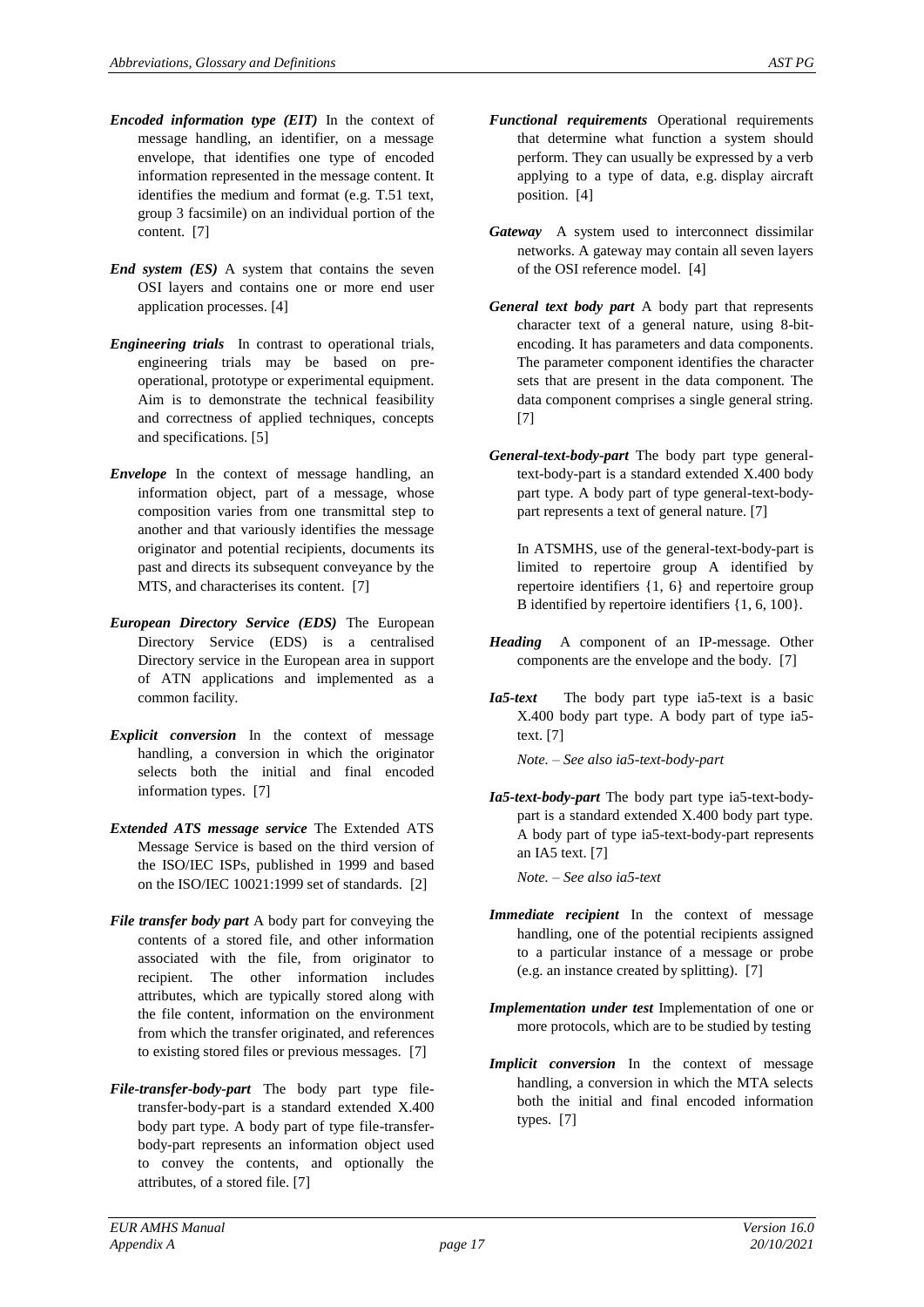- *Indirect AMHS user* An ATS Message Handling Service user at an AFTN station, using an AFTN/AMHS Gateway to communicate with other ATS Message Handling Service users. [\[2\]](#page-4-5)
- *Indirect submission* In the context of message handling, a transmittal step in which an originator's UA conveys a message or probe to an MTA via an MS. [\[7\]](#page-4-0)
- *Indirect user* In the context of message handling, a user that engages in message handling by indirect use of MHS, i.e. through another communication system (e.g. a physical delivery system or the telex network) to which MHS is linked.

*Note. – Indirect users communicate via access units with direct users of MHS. [\[7\]](#page-4-0)*

- *Institutional issues* Issues related to ownership, control and responsibility for correct implementation and operation of systems which involve more than one state or organisation. [\[5\]](#page-4-7)
- *Integrated services digital network (ISDN)* A public telecommunications network that supports the transmission of digitised voice and data traffic on the same transmission links. [\[4\]](#page-4-6)
- *Intercommunication* In the context of message handling, a relationship between services, where one of the services is a message handling service, enabling the user of the message handling service to communicate with users of other services

*Note. Examples are the intercommunication between the IPM service and the telex service, and the intercommunication between message handling services and physical delivery services. [\[7\]](#page-4-0)*

- *Intermediate system (IS)* A system comprising the lower three layers of the OSI reference model and performing relaying and routing functions. [\[4\]](#page-4-6)
- *International Alphabet No. 5* 7-bit coded character set providing a repertoire of 128 characters. [11]

*Note. – Abbreviation IA-5 is used in ICAO documentation whereas abbreviation IA5 is also used (e.g. ITU-T Rec. T.50)*

*International Telegraph Alphabet No. 2* 5-bit coded character set. [12]

*Note. – Abbreviation ITA-2 is used in ICAO documentation whereas abbreviation ITA2 is also used (e.g. ITU-T Rec. S.1)*

- *Internetwork* A set of interconnected, logically independent heterogeneous subnetworks. The constituent subnetworks are usually administrated separately and may employ different transmission media. [\[4\]](#page-4-6)
- *Interoperability test A* test of a protocol implementation in a model of a communication network where fault-free interaction with peer implementations can be verified.
- *Interpersonal messaging service* Messaging service between users belonging to the same management domain or to different management domains by means of message handling, based on the message transfer service. [\[7\]](#page-4-0)
- *Interrogation operations* These are operations which allow querying the directory: read, compare, list, search and abandon. [\[8\]](#page-4-1)
- *IP-message* The content of a message in the IPM Service. [\[7\]](#page-4-0)
- *Management domain* Resources that for systems management purposes are represented by managed objects. A management domain possesses at least the following quantities: a name that uniquely identifies that management domain, identification of a collection of managed objects that are members of the domain, and identification of any inter-domain relationships between this domain and other domains. [\[4\]](#page-4-6)
- *Management domain (MD)* In the context of message handling, a set of messaging systems – at least one of which contains, or realises, an MTA – that is managed by a single organisation. It is a primary building block used in the organisational construction of MHS. It refers to an organisational area for the provision of services.

*Note.– A management domain may or may not necessarily be identical with a geographical area.*  [\[7\]](#page-4-0)

- *Management domain name* A unique designation of a management domain for the purpose of sending and receiving messages. [\[7\]](#page-4-0)
- *Members* In the context of message handling, the set of users and distribution lists implied by a distribution list name. [\[7\]](#page-4-0)
- *Message* An instance of the primary class of information object conveyed by means of message transfer, and comprising an envelope and content. [\[7\]](#page-4-0)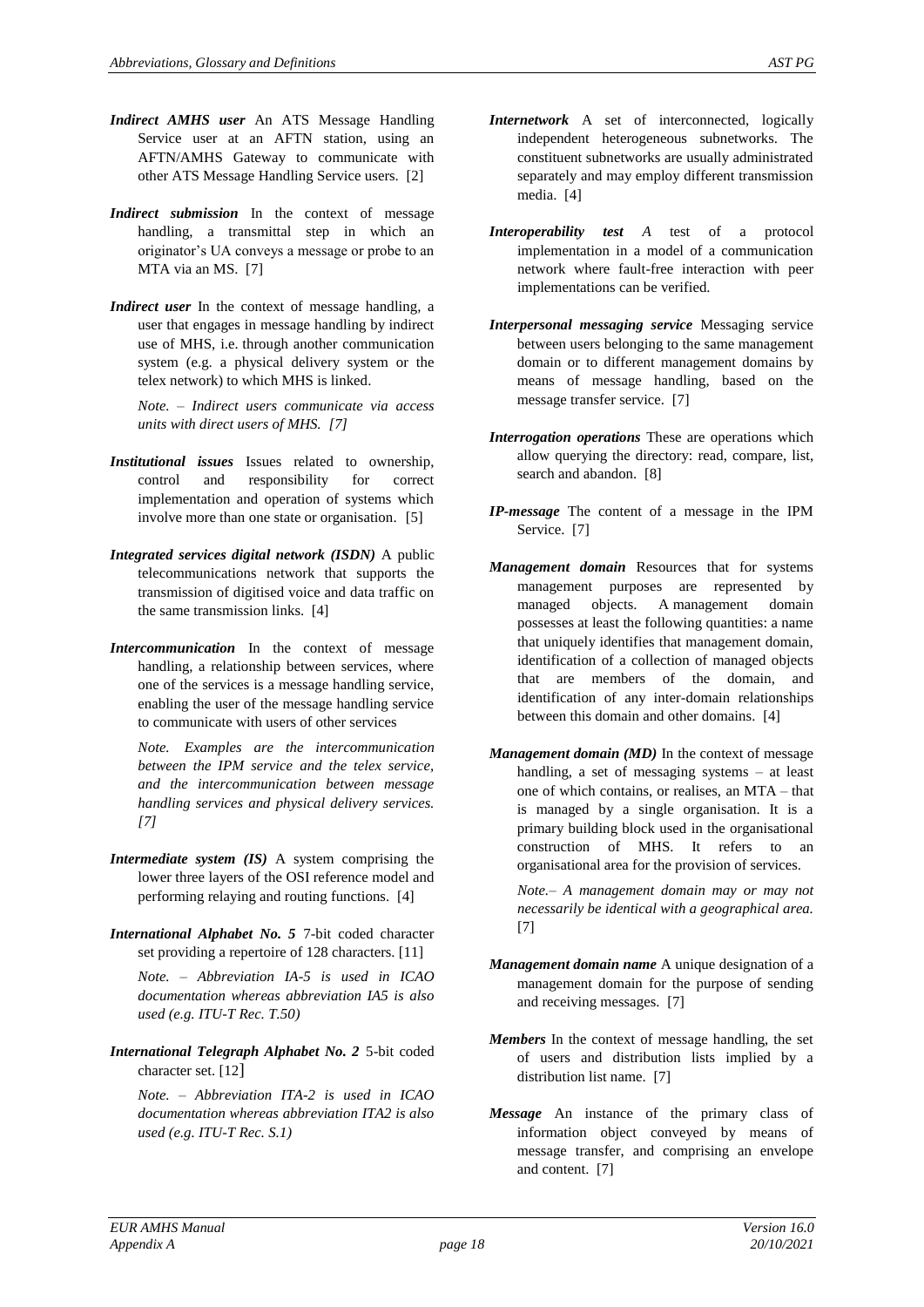- related subtasks of message transfer and message storage. [\[7\]](#page-4-0)
- *Message handling environment (MHE)* The environment in which message handling takes place, comprising MHS, users, and distribution lists.

The sum of all components of message handling systems.

*Note. – Examples of components are:*

- *– message transfer agents;*
- *– user agents;*
- *– message stores;*
- *– users.*
- [\[7\]](#page-4-0)
- *Message handling service* Service provided by the means of message handling systems.

*Note 1: Service may be provided through administration management domains or private management domains.*

*Note 2: Examples of message handling services are:*

- *– Interpersonal Messaging service (IPM service);*
- *– Message Transfer service (MT service).*
- [\[7\]](#page-4-0)
- *Message handling system (MHS)* The functional object, a component of the message handling environment, that conveys information objects from one party to another. [\[7\]](#page-4-0)
- *Message storage* The automatic storage for later retrieval of information objects conveyed by means of message transfer. It is one aspect of message handling. [\[7\]](#page-4-0)
- *Message store (MS)* The functional object, a component of MHS, that provides a single direct user with capabilities for message storage. [\[7\]](#page-4-0)
- *Message transfer (MT)* The non-real-time carriage of information objects between parties using computers as intermediaries. It is one aspect of message handling. [\[7\]](#page-4-0)
- *Message transfer agent (MTA)* A functional object, a component of the MTS, that actually conveys information objects to users and distribution lists. [\[7\]](#page-4-0)
- *Message transfer service* A service that deals with the submission, transfer and delivery of messages for other messaging services. [\[7\]](#page-4-0)
- *Message transfer system (MTS)* The functional object consisting of one or more message transfer agents which provides store-and-forward message transfer between user agents, message stores and access units. [\[7\]](#page-4-0)
- *MF-address* An MF-address is the OR-address of an AMHS user. [\[7\]](#page-4-0)
- *Messaging system* A computer system (possibly but not necessarily an open system) that contains, or realises, one or more functional objects. It is a building block used in the physical construction of MHS. [\[7\]](#page-4-0)
- *Mnemonic O/R address* An O/R address that mnemonically identifies a user or distribution list relative to the ADMD through which the user is accessed or the distribution list is expanded. It identifies an ADMD, and a user or distribution list relative to that ADMD. [\[7\]](#page-4-0)

A mnemonic OR-address is one that provides a memorable identification for a user or DL. It identifies an ADMD and a user or DL relative to that ADMD. [\[6\]](#page-4-4)

- *Mobile subnetwork* A subnetwork connecting a mobile system with another system not resident in the same mobile platform. These subnetworks tend to use free-radiating media (e.g. radio) rather than "contained" media (e.g. wire); thus they exhibit broadcast capabilities in the truest sense. [\[4\]](#page-4-6)
- *Modification operations* These are operations to alter the contents of the directory: add entry, remove entry, modify entry and modify distinguished name. [\[8\]](#page-4-1)

*Naming authority* An authority responsible for the allocation of names.

*Note. – In the context of ATSMHS, ICAO is the naming authority, responsible for the allocation of private-domain-name and organization-name. [\[7\]](#page-4-0)*

*Network address* In the context of message handling, a standard attribute of an O/R address form that gives the network address of a terminal. It comprises the numbering digits for network access points from an international numbering plan. [\[7\]](#page-4-0)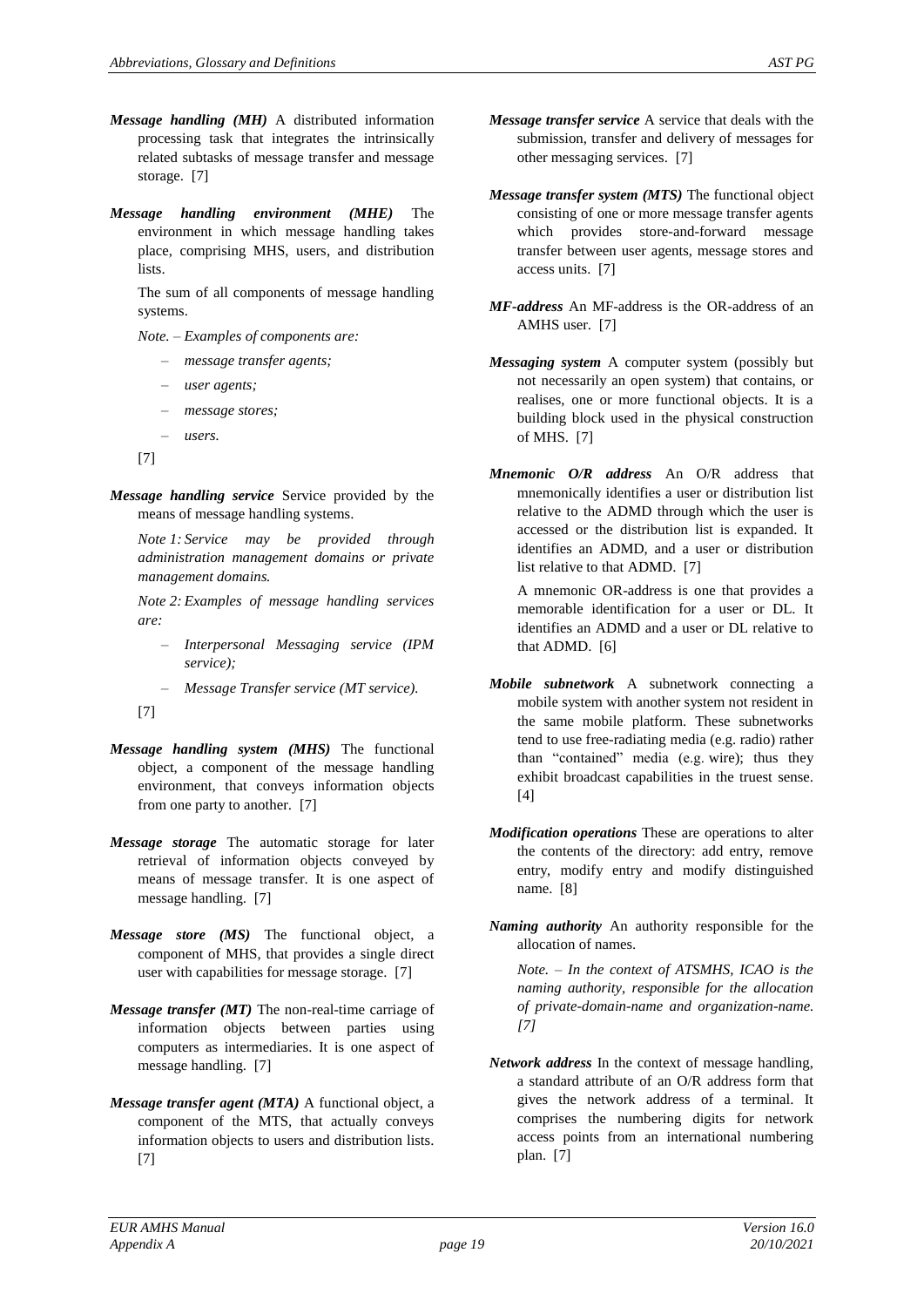- *Network management* The set of functions related to the management of various OSI resources and their status across the network layer of the OSI architecture. [\[4\]](#page-4-6)
- *Non-delivery* In the context of message handling, a transmittal event in which an MTA determines that the MTS cannot deliver a message to one or more of its immediate recipients, or cannot deliver a report to the originator of its subject message or probe. [\[7\]](#page-4-0)
- *Non-registered access* In the context of message handling services, access to the service through publicly available telecommunications means by users who have neither been explicitly registered by the service provider, nor been allocated an O/R address. [\[7\]](#page-4-0)
- *Object class* An identified family of objects (or conceivable objects) which share certain characteristics. [\[8\]](#page-4-1)
- *Operating concept* The technical functionality of a system and its inherent capabilities regarded from the system operator's point of view. This includes the interaction between user and system, the services provided by the system as well as the internal operation of the system. [\[4\]](#page-4-6)
- *Operational concept* Describes, from the user's point of view, the operational requirements, constraints and prerequisites within which a technical system is supposed to work as well as the inherent capabilities of the system. It describes the interaction between the user and the system as well as the services the user may expect from the system. Broad outline of an operational structure able to meet a given set of high level user requirements. It comprises a consistent airspace organisation, general operational procedures and associated operational requirements for system support. [\[4\]](#page-4-6)
- *Operational trials* Operational trials are based on operational environment. This includes operational systems and operational equipment, e.g. routinely scheduled flights in an operational ATS environment. Aim is to demonstrate the operational acceptance and correctness of applied mechanisms, applications and concepts. [\[5\]](#page-4-7)
- *O/R address* In the context of message handling, an attribute list that distinguishes one user or DL from another and identifies the user's point of access to MHS or the distribution list's expansion point. [\[7\]](#page-4-0)

To convey a message, probe or report to a user, or to expand a DL specified as a potential recipient of a message or probe, the MTS must locate the user or DL relative to its own physical and organisational structures. OR-addresses are the data structures by means of which all such location is accomplished. OR-addresses are constructed from attribute lists. [\[6\]](#page-4-4)

- *O/R address form* An OR-address shall only take the mnemonic form. [\[7\]](#page-4-0)
- *Organizational unit name (OU)* Standard attribute of an O/R address as a unique designation of an organizational unit of an organization for the purpose of sending and receiving of messages. [\[7\]](#page-4-0)
- *Organization name (O)* Standard attribute of an O/R address as a unique designation of an organization for the purpose of sending and receiving of messages. [\[7\]](#page-4-0)
- *O/R name* In the context of message handling, an information object by means of which a user can be designated as the originator, or a user or distribution list designated as a potential recipient of a message or probe. An O/R name distinguishes one user or distribution list from another and can also identify its point of access to MHS. [\[7\]](#page-4-0)

An identifier by means of which a user can be designated as the originator, or a user or DL designated as a potential recipient of a message or probe. An OR-name comprises a Directory name, an OR-address, or both. [\[6\]](#page-4-4)

- *Originator* In the context of message handling, the user (but not distribution list) that is the ultimate source of a message or probe. [\[7\]](#page-4-0)
- *Performance requirements* Requirements with respect to the performance of a system (e.g. reliability, availability, response time, processing delay, etc.) and are derived from operational requirements. In general, they describe the minimum performance figures that a system must provide in order to fulfil the operationally required functions. [\[4\]](#page-4-6)
- *Personal name (PN)* In the context of message handling, a standard attribute of an O/R address form that identifies a person relative to the entity denoted by another attribute (e.g. an organization name).

*Note.– In the context of ATSMHS, the personalname attribute is not used at present. [\[7\]](#page-4-0)*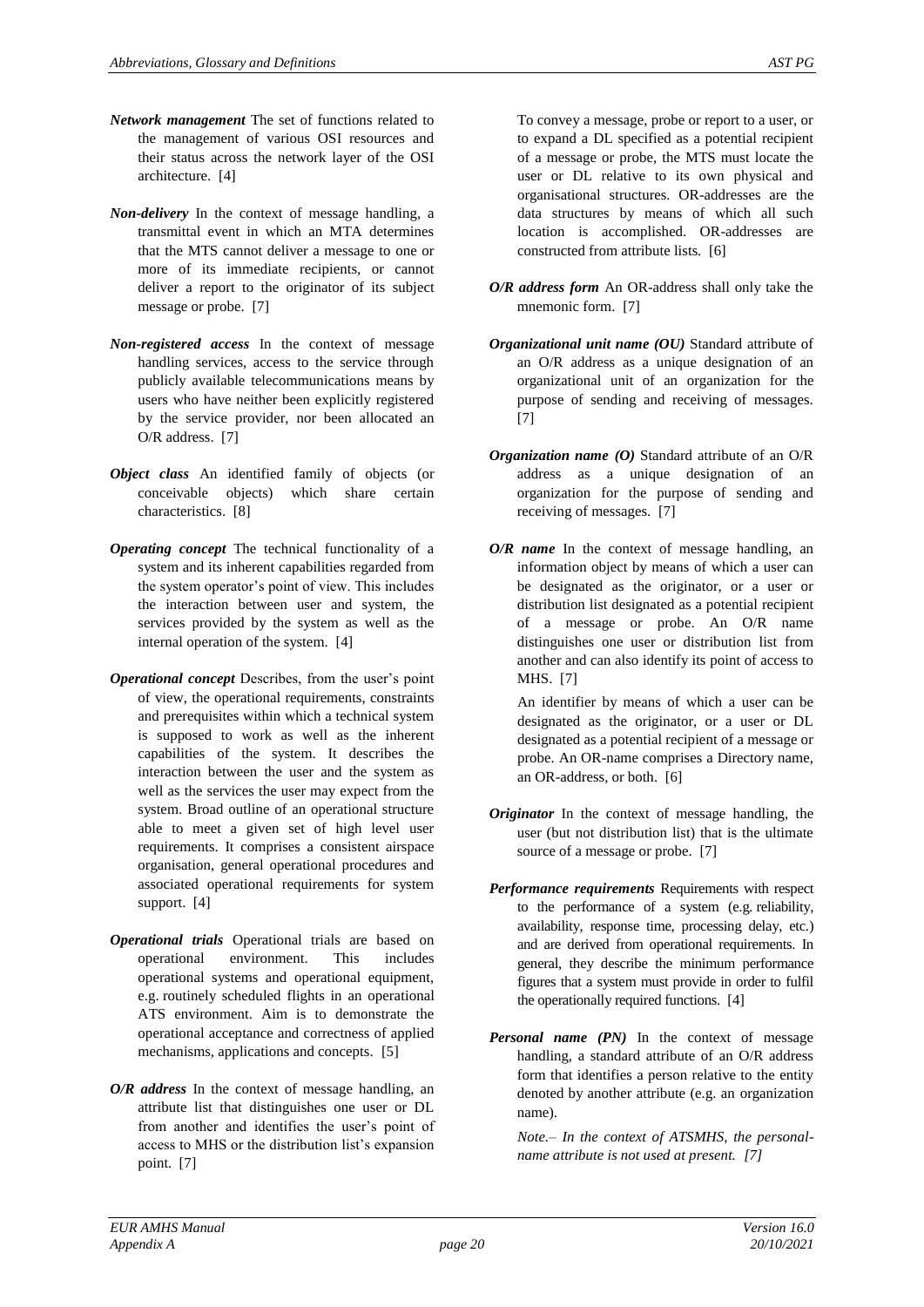*Private domain name (P)* In the context of message handling, a standard attribute of an O/R address form that identifies a PRMD relative to the ADMD denoted by an administration domain name. [\[7\]](#page-4-0)

A private-domain-name is a standard attribute that identifies a PRMD. As a national matter, this identification may be either relative to the country denoted by a country-name (so that PRMD names are unique within the country), or relative to the ADMD identified by an administration-domainname. The value of a private-domain-name is a Printable String chosen from a set of such strings that is administered for this purpose by the country or ADMD alluded to above. [\[6\]](#page-4-4)

*Private management domain (PRMD)* In the context of message handling, a management domain that comprises messaging system(s) managed (operated) by an organisation other than a service provider.

*Note. – This does not preclude a service provider from managing (operating) a PRMD. [\[7\]](#page-4-0)*

- *Probe* In the context of message handling, an instance of a secondary class of information objects conveyed by means of message transfer that describes a class of messages and that is used to determine the deliverability of such messages. [\[7\]](#page-4-0)
- *Pull mode* A content delivery mode which provides delivery of content at the request of the end-user.
- *Push mode* A content delivery mode which provides delivery of content at the request of the service provider.
- *Quality of service (QoS)* Information relating to data transfer characteristics (for example, requested throughput and priority) used by a router to perform relaying and routing operations across the subnetworks which make up a network. [\[4\]](#page-4-6)
- *Receipt* In the context of message handling, a transmittal step in which either a UA conveys a message or report to its direct user, or the communication system that serves an indirect user conveys such an information object to that user. [\[7\]](#page-4-0)

*Recipient* See actual recipient. [\[7\]](#page-4-0)

*Recursion* In the context of message handling, the situation that a message gets back to the same distribution list of origin and potentially circulates infinitely. [\[7\]](#page-4-0)

- *Redirection* In the context of message handling, a transmittal event in which an MTA replaces a user among a message's immediate recipients with a user preselected for that message. [\[7\]](#page-4-0)
- *Registered access* In the context of message handling services, access to the service performed by subscribers who have been registered by the service provider to use the service, and been allocated an O/R address. [\[7\]](#page-4-0)
- *Replication* The process by which copies of entry and operational information are held by DSAs other than the master DSA. [\[8\]](#page-4-1)
- *Report* In the context of message handling, an instance of a secondary class of information object conveyed by means of message transfer. It is generated by the MTS; it reports the outcome or progress of a message's or probe's transmittal to one or more potential recipients. [\[7\]](#page-4-0)
- *Retrieval* In the context of message handling, a transmittal step in which a user's message store conveys a message or report to the user's UA. The user is an actual recipient of the message or the originator of the subject message or probe. [\[7\]](#page-4-0)
- *Router* The communication element that manages the relaying and routing of data while in transit from an originating end system to a destination end system. An ATN router comprises an OSI intermediate system and end system supporting a systems management agent. [\[4\]](#page-4-6)
- *Routing* A function within a layer that uses the address to which an entity is attached in order to define a path by which that entity can be reached. [\[4\]](#page-4-6)
- *Routing domain* A set of end systems and intermediate systems that operate the same routing protocols and procedures and that are wholly contained within a single administrative domain. A routing domain may be divided into multiple routing subdomains. [\[4\]](#page-4-6)
- *Routing policy* A set of rules that control the selection of routes and the distribution of routing information by ATN boundary intermediate systems (BISs). These rules are based on policy criteria rather than on performance metrics such as hop count, capacity, transit delay, cost, etc. which are usually applied for routing. There are two groups of routing policy in the ATN: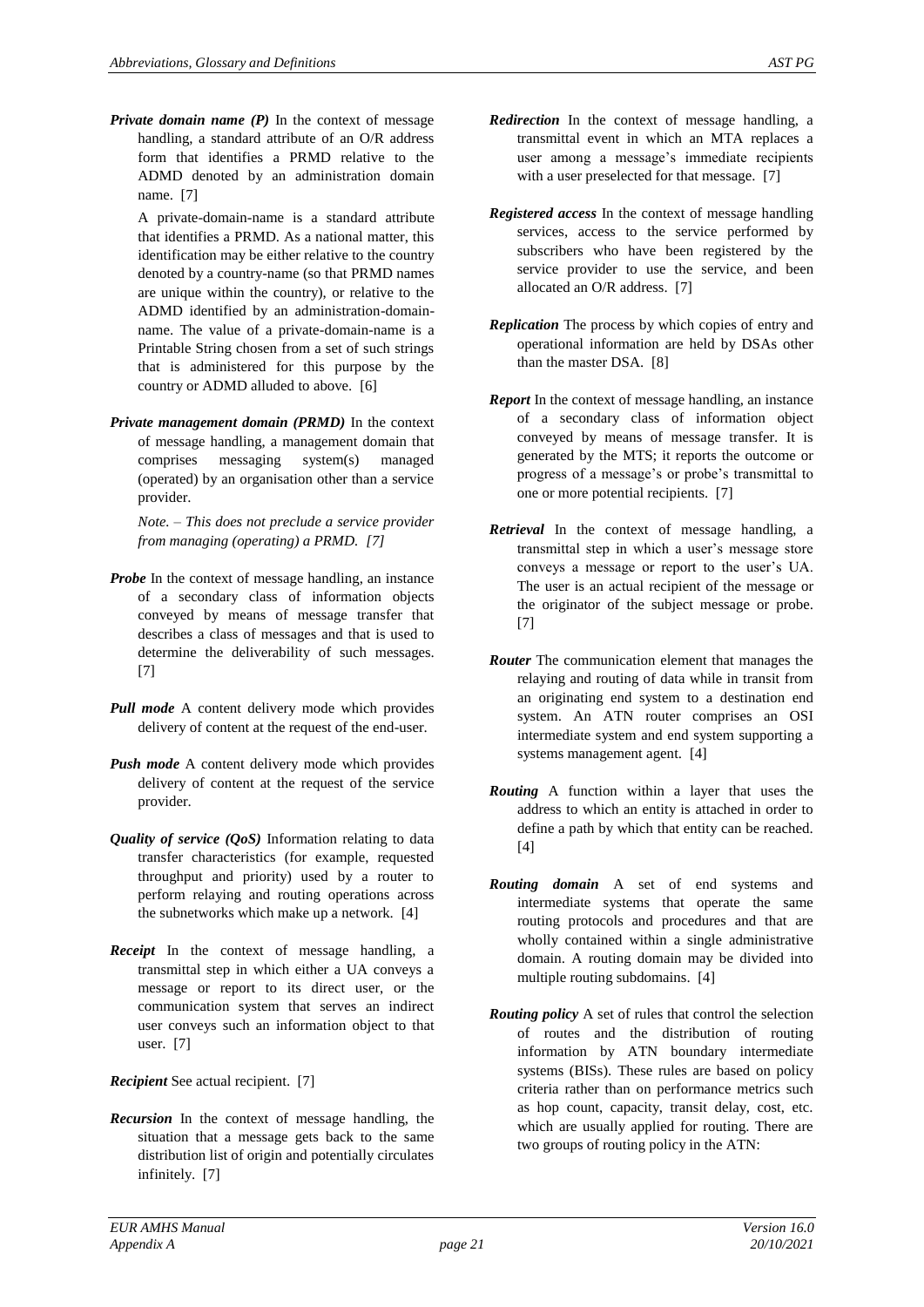- (1) general routing policy specified in the ATN Internet SARPs in order to ensure necessary connectivity in the ATN at a reasonable routing information update rate; and
- (2) user-specified routing policy, i.e. individual policy rules which may be additionally implemented in ATN BISs by administrations and organisations to meet their specific operational and policy needs.

The set of rules in a BIS that determines the advertisement and use of routes is known as a routing policy. Each organisational user of the ATN must determine and apply their own routing policy. [\[4\]](#page-4-6)

- *Safety case* An analysis presenting an overall justification for the declaration that a particular systems satisfies its safety requirements. [\[4\]](#page-4-6)
- *Security capabilities* In the context of message handling, the mechanisms that protect against various security threats. [\[7\]](#page-4-0)
- *Security management* To support the application of security policies by means of functions which include the creation, deletion and control of security services and mechanisms, the distribution of security-relevant information and the reporting of security-related events. [\[4\]](#page-4-6)
- *Specialised access* In the context of message handling, the involvement of specialised access units providing intercommunication between message handling services and other telecommunication services. [\[7\]](#page-4-0)
- *Standard attribute* An attribute whose type is bound to a certain class of information. [\[7\]](#page-4-0)
- *Subject* In the context of message handling, the information, part of the header that summarises the content of the message as the originator has specified it. [\[7\]](#page-4-0)
- *Subject message* The message that is the subject of a report. [\[7\]](#page-4-0)
- *Subject probe* The probe that is the subject of a report. [\[7\]](#page-4-0)
- *Submission* Direct submission or indirect submission. [\[7\]](#page-4-0)
- *Subnetwork* An actual implementation of a data network that employs a homogeneous protocol and addressing plan, and is under control of a single authority. [\[4\]](#page-4-6)
- *Substitute recipient* In the context of message handling, the user or distribution list to which a preferred, alternate, or member (but not another substitute) recipient can have elected to redirect messages (but not probes). [\[7\]](#page-4-0)
- *Systems management* The set of functions related to the management of various OSI resources and their status across all layers of the OSI architecture. [\[4\]](#page-4-6)
- *Transfer* In the context of message handling, a transmittal step in which one MTA conveys a message, probe, or report to another. [\[7\]](#page-4-0)
- *Transfer system* A messaging system that contains one MTA; optionally one or more access units, and neither a UA nor a message store. [\[7\]](#page-4-0)
- *Transmittal* The conveyance or attempted conveyance of a message from its originator to its potential recipients, or of a probe from its originator to MTAs able to affirm any described message's deliverability to its potential recipients. It also encompasses the conveyance or attempted conveyance, to the originator of the message or probe, of any reports it provokes. It is a sequence of transmittal steps and events. [\[7\]](#page-4-0)
- *Unbind operation* A Directory Unbind operation is used at the end of a particular period of accessing the Directory. [\[8\]](#page-4-1)
- *User* In the context of message handling, a functional object (e.g. a person), a component of the message handling environment, that engages in (rather than provides) message handling and that is a potential source or destination for the information objects an MHS conveys. [\[7\]](#page-4-0)
- *User agent (UA)* In the context of message handling, the functional object, a component of MHS, by means of which a single direct user engages in message handling. [\[7\]](#page-4-0)
- *User requirements* A description of what users expect to obtain from the system (not how the system should do it). They are usually expressed on a high level and do not include technical details. The direct user of the ATN is an application within an end system supporting air traffic management or aeronautical industry functions. The air traffic controller, other ground staff or the pilot are the human beings using directly, or indirectly, the ATN. The user may also be seen more on the abstract level as an organisation, e.g. airline or air navigation service provider. [\[4\]](#page-4-6)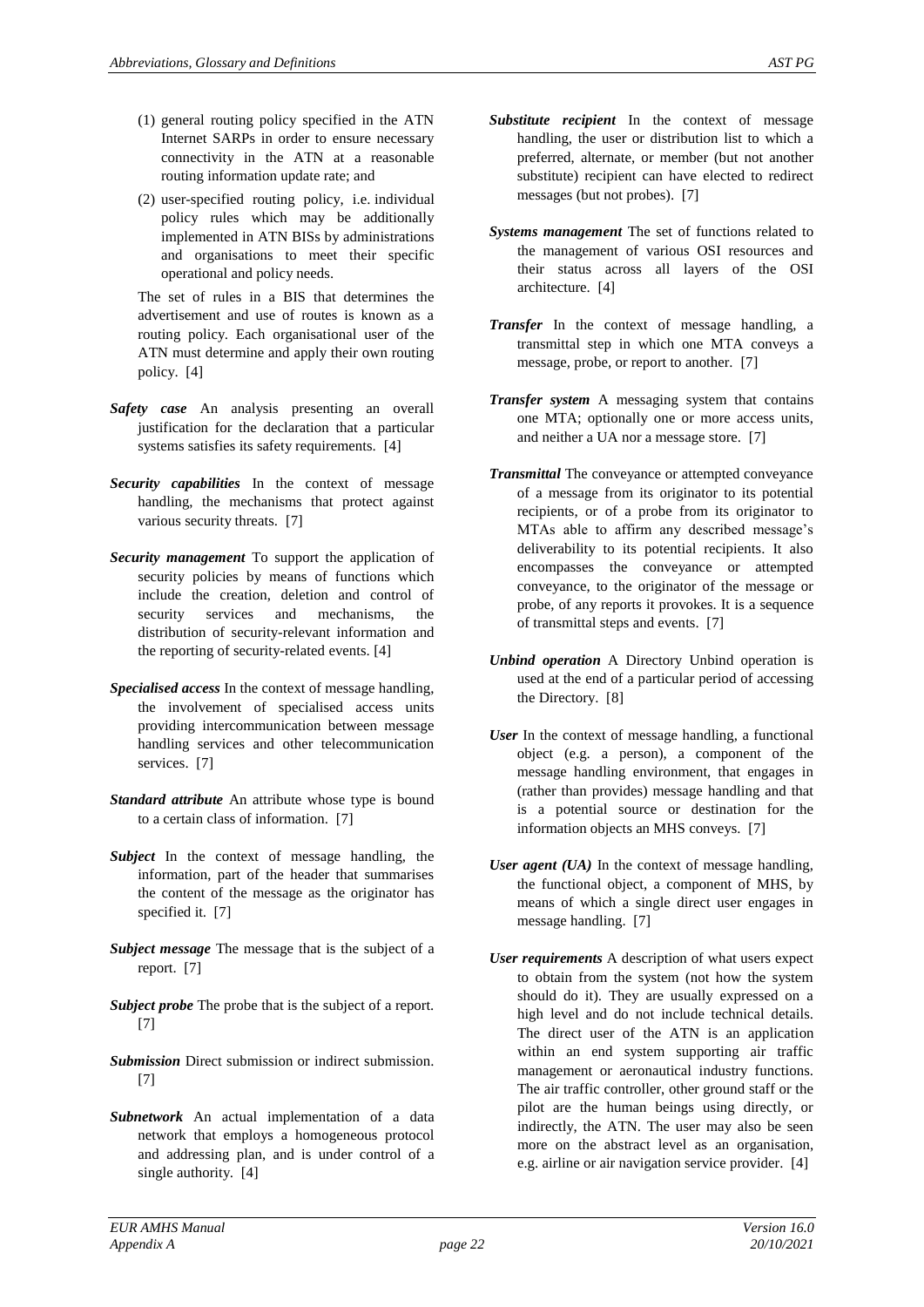- *Validation* In the ICAO context, a process that ensures that systems meet user requirements to an agreed level of confidence and can be produced from written SARPs and guidance material. One has to distinguish between performance based and functional validation. Single subsystems of the ATN, like routers, may be validated on a functional basis; validation of the ATN's suitability with respect to network performance etc. requires definition of performance requirements. [\[4\]](#page-4-6)
- *XF-address* An XF-address (translated address) is a particular MF-address of which the user within an AMHS Management Domain may be converted by an algorithmic method to and from an AFaddress. [\[2\]](#page-4-5)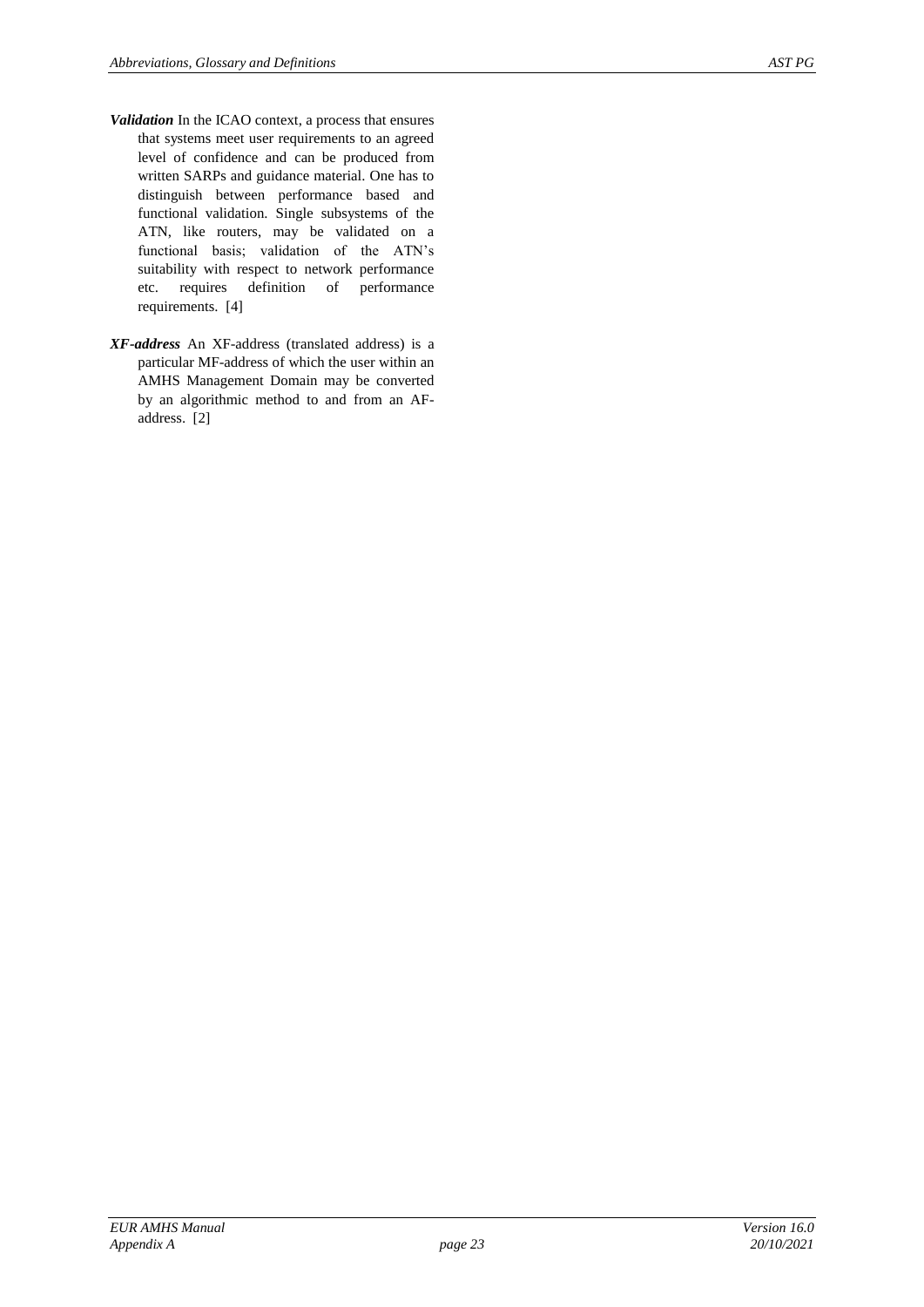#### **3. Definitions of elements of service**

Note. – The abbreviations used in the title line have the following meanings:

- MT Message Transfer
- IPM Interpersonal Messaging
- PD Physical Delivery
- MS Message Store
- PR Per recipient (available on a per-recipient basis)
- *Access management* This element of service enables a UA and MTA to establish access to one another and to manage information associated with access establishment.

The element of service permits the UA and MTA to identify and validate the identity of the other. It provides a capability for the UA to specify its O/R address and to maintain access security. When access security is achieved through passwords, these passwords can be periodically updated.

*Note. – A more secure form of access management is provided by the element of service secure access management.*

- *Additional physical rendition* This element of service allows an originating user to request the PDAU to provide the additional rendition facilities (e.g. kind of paper, colour printing, etc.). Bilateral agreement is required to use this element of service.
- *Alternate recipient allowed* This element of service enables an originating UA to specify that the message being submitted can be delivered to an alternate recipient as described below.

A destination MD will interpret all of the user attributes in order to select a recipient UA. Three cases can be distinguished:

1) all the attributes match precisely those of a subscriber UA. Delivery is attempted to that UA;

2) either insufficient attributes are supplied or those supplied match those of more than one subscriber UA. The message cannot be delivered;

3) at least the minimum set of attributes required by the destination MD is supplied. Nevertheless, taking all of the other attributes into account, the attributes match those of no UA.

In case 3) an MD that supports the alternate recipient assignment element of service can deliver the message to a UA that has been assigned to receive such messages. This UA will be notified of the O/R address of the intended recipient as specified by the originator. Delivery to this UA will be reported in a delivery notification if requested by the originator.

*Alternate recipient assignment* This element of service enables a UA to be given the capability to have certain messages delivered to it for which there is not an exact match between the recipient attributes specified and the name of the user. Such a UA is specified in terms of one or more attributes for which an exact match is required, and one or more attributes for which any value is acceptable. For example, an organisation can establish a UA to receive all messages for which country name, administration management domain name and organisation name (for example, company name) are an exact match but the personal name of the recipient does not correspond to an individual known by an MHS in that organisation. This permits the organisation to manually handle the messages to these individuals.

In order for a message to be reassigned to an alternate recipient, the originator must have requested the alternate recipient allowed element of service.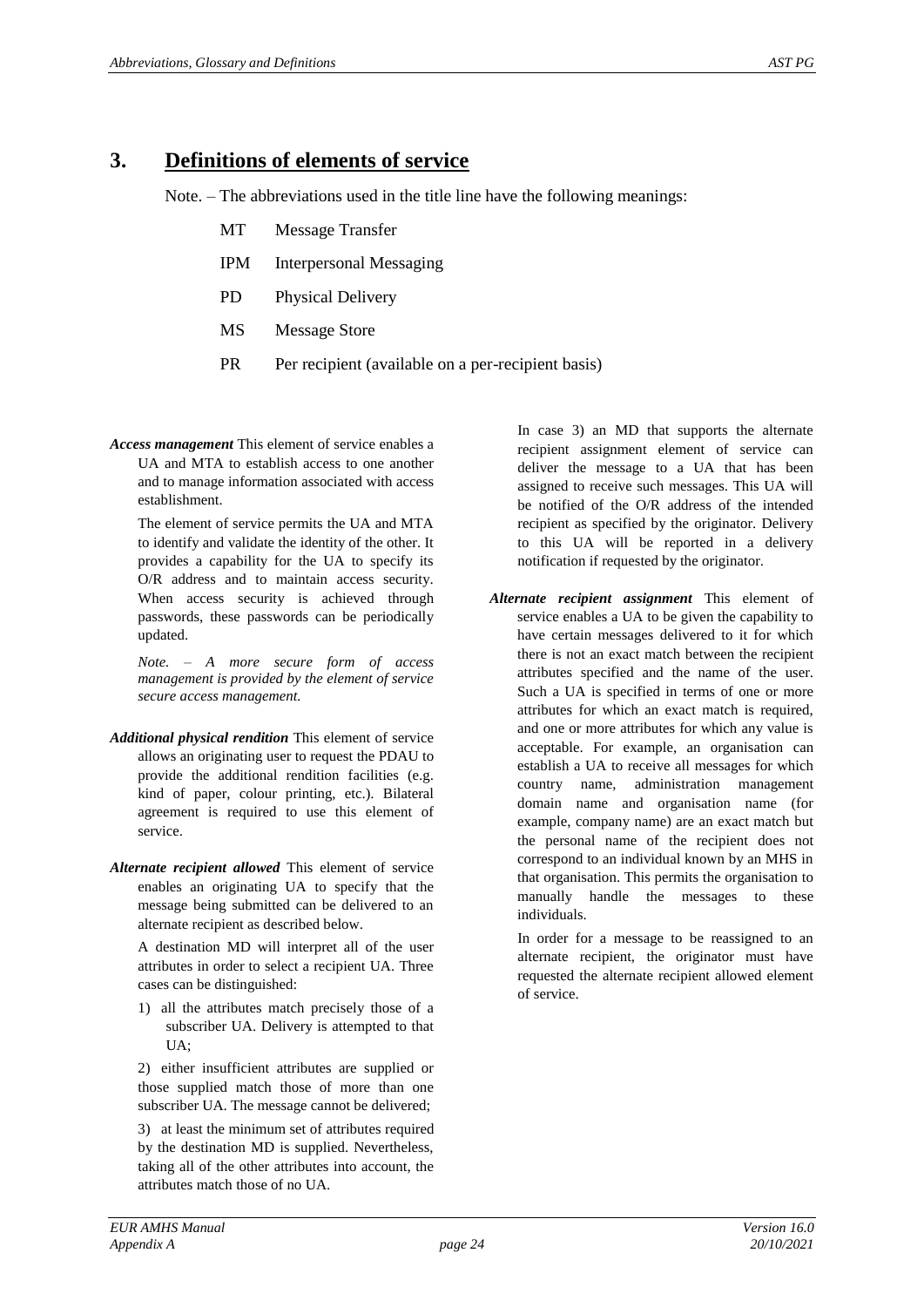- *Authorising users indication* This element of service allows the originator to indicate to the recipient the names of the one or more persons who authorised the sending of the message. For example, an individual can authorise a particular action which is subsequently communicated to those concerned by another person such as a secretary. The former person is said to authorise its sending while the latter person is the one who sent the message (originator).This does not imply signature-level authorisation.
- *Auto-acknowledgement of IP-messages* This element of service enables an MS-user to instruct the MS to generate a receipt notification automatically for each IP-message containing a receipt notification request which is delivered to the MS. The receipt notification is sent when the complete IP-message has been retrieved by the user or when the user indicates to the MS that he regards the message as having been retrieved.
- *Auto-action log* This element of service enables an MS-user to access a log that records details of selected auto-action executions performed by the MS. The MS-user is able to retrieve information from the Auto-action Log by means of the Stored Message Listing and Stored Message Fetching elements of service. The ability to delete Auto-action Log entries is subject to subscription. This log of information is available if and only if this element of service is subscribed to by the user of the MS. Support for an element of service which comprises an auto-action does not require support for the Auto-action Log element of service. For each type of auto-action that may generate log entries, it is a subscription option whether all auto-action executions are logged, or only those executions that result in an error, or no executions are logged for that auto-action.
- *Auto-assignment of annotations* This element of service enables an MS-user to instruct the MS to attach annotations to a selected message automatically, when the message is stored in the MS and satisfies specified criteria.

The MS-user may specify, through registration, several sets of selection criteria each of which may indicate the attachment of a different value of annotation. Subscription to this element of service requires subscription to the Stored Message Annotation element of service.

- *Auto-assignment of group names* This element of service enables an MS-user to instruct the MS to assign group-names to a selected message automatically, when the message is stored in the MS and satisfies specified criteria. The MS-user may specify, through registration, several sets of selection criteria each of which may indicate the assignment of a different group-name. The MS will verify that only registered group-names are assigned to messages. Subscription to this element of service requires subscription to the Stored Message Grouping element of service.
- *Auto-assignment of storage period* This element of service enables an MS-user to instruct the MS to assign a storage period to a selected message automatically, when the message is stored in the MS and satisfies specified criteria. The MS-user may specify, through registration, several sets of selection criteria each of which may indicate the attachment of a different value of storage period. Subscription to this element of service requires subscription to the Storage Period Assignment element of service.
- *Auto-correlation of IP-messages* This element of service enables an MS-user to retrieve information, automatically generated by the MS, concerning the correlation between various related IP-messages. The following types of messages may be correlated:
	- 1) IP-messages received in reply to, or sent in reply to an IP-message;
	- 2) the IP-messages which forwarded (or autoforwarded) one or more messages;
	- 3) the received or submitted IP-messages that obsolete an IP-message;
	- 4) the received or submitted IP-messages that indicate that they are related to an IPmessage.

Besides identifying each IP-message related to a given message in the ways indicated, the MS provides a summary of all such responding IP-messages.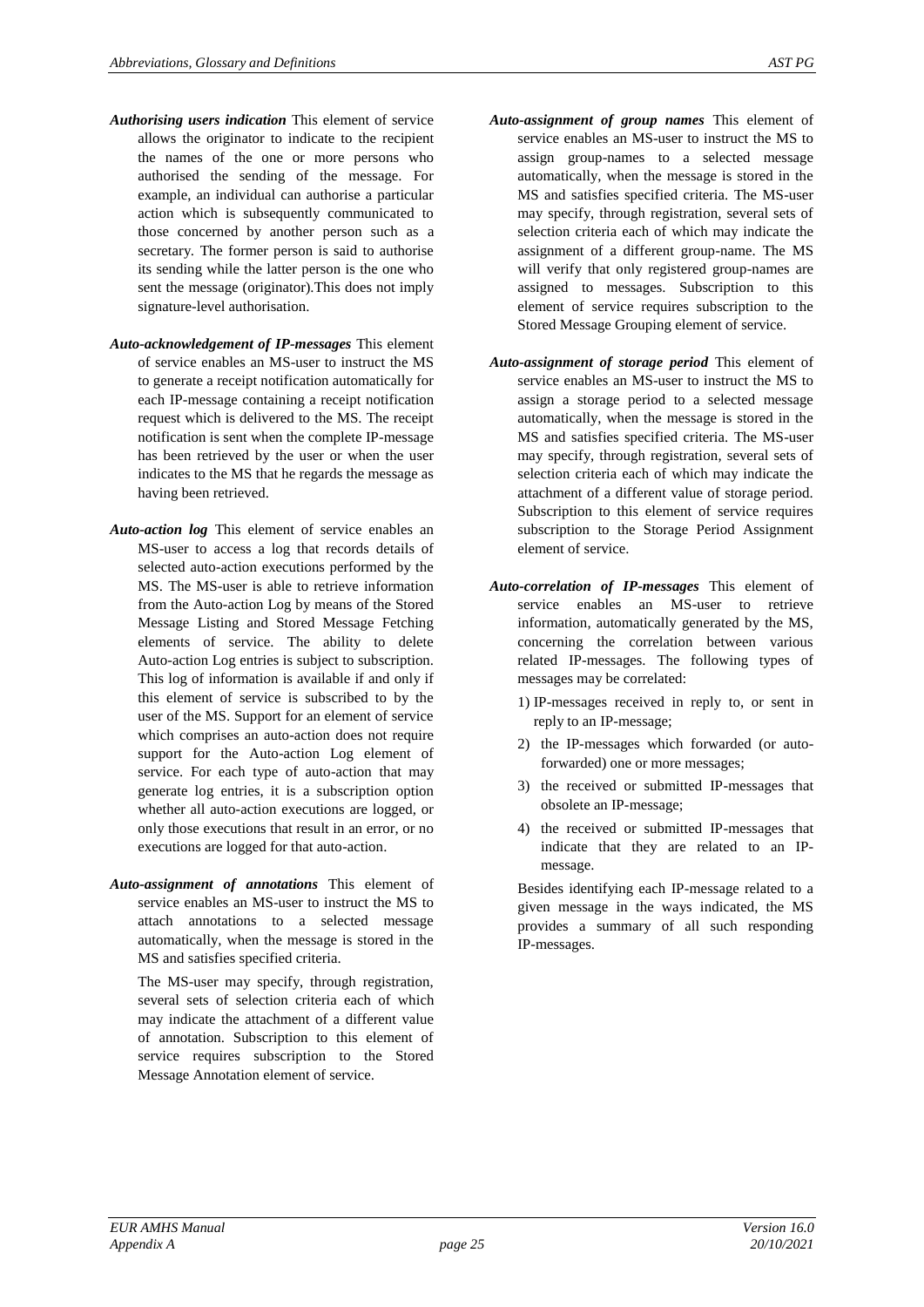- *Auto-correlation of IP-notifications* This element of service enables an MS-user to retrieve information, automatically generated by the MS, concerning the IP-notifications that have been received in response to a previously submitted IP-message. Information may also be retrieved concerning IP-notifications sent by the MS-user or the MS in response to delivered IP-messages. The MS identifies each IP-notification related to a given submitted or delivered message, and for submitted messages it also provides a summary of received IP-notifications. This enables the MS-user to access this information directly rather than perform an exhaustive search of all entries that could hold the information. This element of service is effective only if the submitted or delivered message that an IP-notification refers to is stored in the MS, or is recorded in the Submission Log or Delivery Log. Provision for the storage of submitted messages, and maintenance of the Submission Log and the Delivery Log are supported by separate elements of service.
- *Auto-correlation of reports* This element of service enables an MS-user to retrieve information, automatically generated by the MS, concerning the delivery and non-delivery reports that have been received in response to a previously submitted message. Successful cancellations of deferred delivery for submitted messages are also recorded. In addition to identifying each report related to a given submitted message, the MS provides a summary of these reports. This enables the MS-user to access this information directly rather than perform an exhaustive search of all entries that could hold the information. This element of service requires that at least one of the Submission Log or Storage on Submission elements of service has also been subscribed to.
- *Auto-deletion after storage period* This element of service enables an MS-user to instruct the MS to delete automatically any stored message whose storage period has elapsed. This registration remains in force until disabled by a subsequent registration. Messages that have not been listed or processed are not subject to auto-deletion.

Equally, entries of the Submission Log, Delivery Log, and Auto-action-log are not subject to auto-deletion. Other content-specific message handling Specifications may lay down additional rules for the performance of this element of service. Subscription to this element of service requires subscription to the Storage Period Assignment element of service.

- *Auto-discarding of IP-messages* This element of service enables an MS-user to instruct the MS to discard stored IP-messages automatically, if they satisfy criteria registered by the MS-user. An IP-message becomes a candidate for auto-discarding if a subsequently delivered IP-message renders it obsolete, or if it contains an Expiry Time that has been reached. The MS-user may control whether auto-discarding occurs for such IP-messages by specifying additional conditions which the IP-message must satisfy, e.g. that the message has been fetched by the MS-user, or that the obsoleting IP-message has the same originator as the obsoleted IP-message. Where the message has not been fetched by the MS-user before being auto-discarded, a non-receipt notification is generated if requested in the discarded IP-message.
- *Auto-forwarded indication* This element of service allows a recipient to determine that a body of an incoming IP-message contains an IP-message that has been auto-forwarded. Thus the recipient can distinguish from that where an incoming IP-message contains a forwarded message (as described in B.31) in the body. As with a forwarded IP-message, an auto-forwarded IP-message can be accompanied by information (for example, time stamps, indication of conversion) associated with its original delivery.

*Note. – The indication that auto-forwarding of an IP-message has occurred enables a recipient IPM-UA, should it so choose, to prevent further auto-forwarding and thus the possibility of loops. In addition, a recipient IPM-UA can choose whether or not to auto-forward based on other criteria (for example, sensitivity classification).*

When an IPM-UA auto-forwards an IP-message, it designates it as auto-forwarded. If receipt/non-receipt notification has been requested for the IP-message being auto-forwarded, the IPM-UA generates a non-receipt notification informing the originator of the auto-forwarding of the IP-message. The notification optionally includes a comment supplied by the originally intended recipient. No further notification applying to the auto-forwarded IP-message is generated by any IPM-UA.

Basic physical rendition This element of service enables the PDAU to provide the basic rendition facilities for converting the MHS message into a physical message. This is the default action to be taken by the PDAU.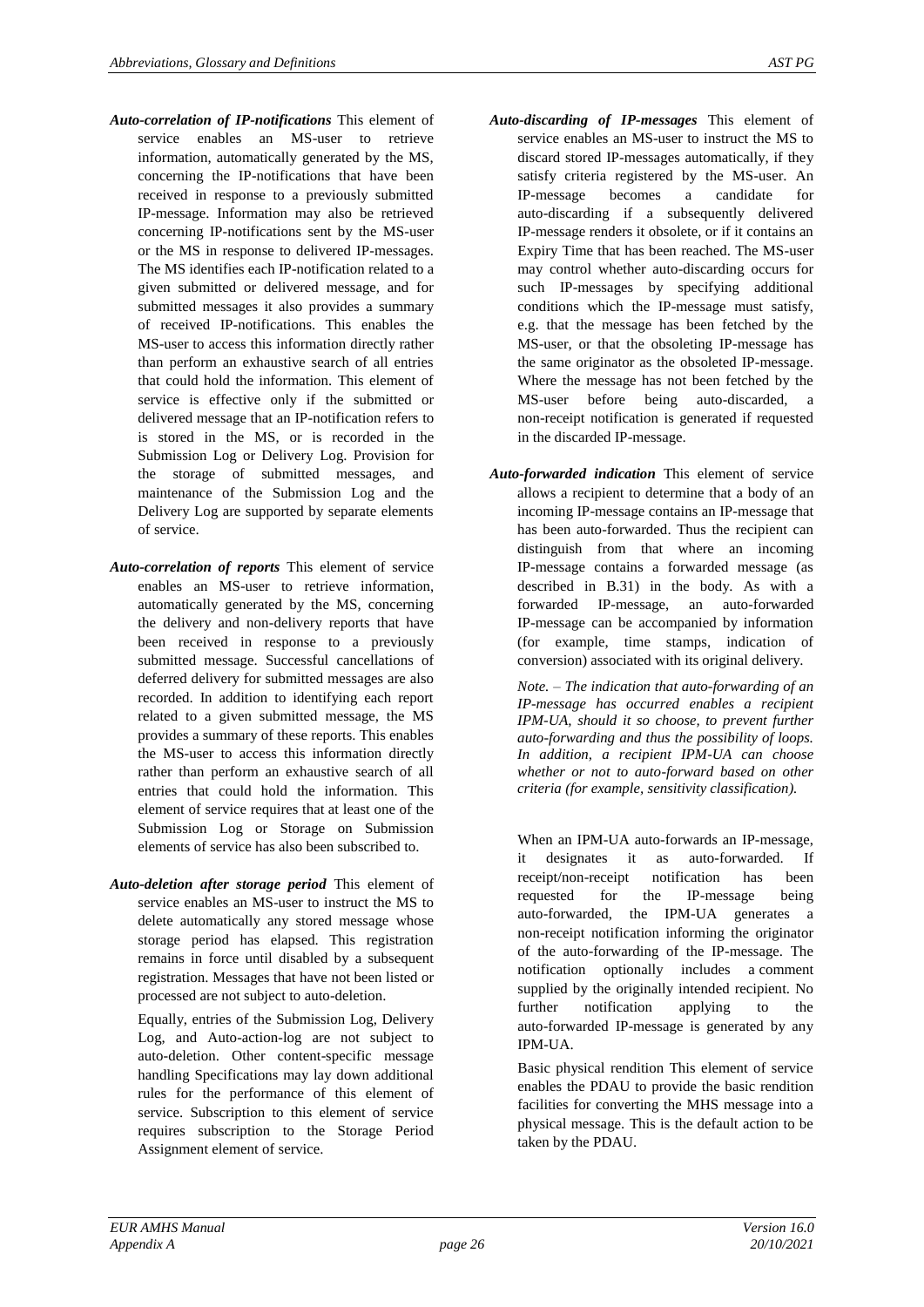*Auto-forwarding of IP-messages* This element of service enables an MS-user to instruct the MS to auto-forward selected IP-messages that are delivered to it. The MS-user may specify through registration several sets of criteria chosen from the attributes available in the MS, and IP-messages meeting each set of criteria will be auto-forwarded to one or more users or DLs. If requested by the message originator, a non-receipt notification is generated indicating that the IP-message was auto-forwarded, even if the MS retains a copy of the forwarded message. For each set of selection criteria, a body part may be specified, to be included as a "cover-note" with each auto-forwarded IP-message.

*Note. – In versions of this part of ISO/IEC 10021 published prior to 1994, this element of service was named Stored Message Auto-forward, and classified as a general MS optional user facility; it has since been classified as IPM-specific.*

- *Auto-submitted indication* This element of service allows the originator, or enables the UA/MS, to indicate to the recipient whether the message was or was not submitted automatically by a machine without either the direct or indirect control by a human of the submission, and to determine the nature of the submission, thus:
	- not auto-submitted;
	- auto-generated;
	- auto-replied;
	- auto-forwarded.

The absence of this indication yields no information as to whether the message submission involved human control or not.

- *Blind copy recipient indication* This element of service allows the originator to provide the O/R name of one or more additional users, or DLs, who are intended recipients of the IP-message being sent. These names are not disclosed to either the primary or copy recipients. Whether or not these additional recipients are disclosed to one another is a local matter.
- *Body part encryption indication* This element of service allows the originator to indicate to the recipient that a particular body part of the IP-message being sent has been encrypted. Encryption can be used to prevent unauthorised inspection or modification of the body part. This element of service can be used by the recipient to determine that some body part(s) of the IP-message must be decrypted. This element of service, however, does not itself encrypt or decrypt any body part.
- *B.61* This element of service enables an originating UA to instruct the MTS not to return a nondelivery notification to the originating UA in the event that the message being submitted is judged undeliverable. In the case of a multi-destination message, the originating UA can request this element of service on a per-recipient basis.
- *B.86 stored message listing* This element of service provides a recipient UA with a list of information about certain of its messages stored in the MS. The information comprises selected attributes from a message's envelope and content and others added by the MS. The UA can limit the number of messages that will be listed.
- *Content confidentiality* This element of service allows the originator of a message to protect the content of the message from disclosure to recipients other than the intended recipient(s). Content confidentiality is on a per-message basis, and can use either an asymmetric or a symmetric encryption technique.
- *Content integrity* This element of service allows the originator of the message to provide to the recipient of the message a means by which the recipient can verify that the content of the message has not been modified. Content integrity is on a per-recipient basis, and can use either an asymmetric or a symmetric encryption technique.
- *Content type indication* This element of service enables an originating UA to indicate the content type for each submitted message. A recipient UA can have one or more content types delivered to it. An example of a content type is the contents generated by the IPM class of co-operating UAs.
- *Conversion prohibition* This element of service enables an originating UA to instruct the MTS that implicit encoded information type conversion(s) shall not be performed for a particular submitted message.
- *Conversion prohibition in case of loss of information*  This element of service enables an originating UA to instruct the MTS that encoded information type conversion(s) shall not be performed for a particular submitted message if such conversion(s) would result in loss of information. Loss of information is discussed in detail in Recommendation X.408.

Should this and the conversion prohibition element of service both be selected, the latter shall take precedence.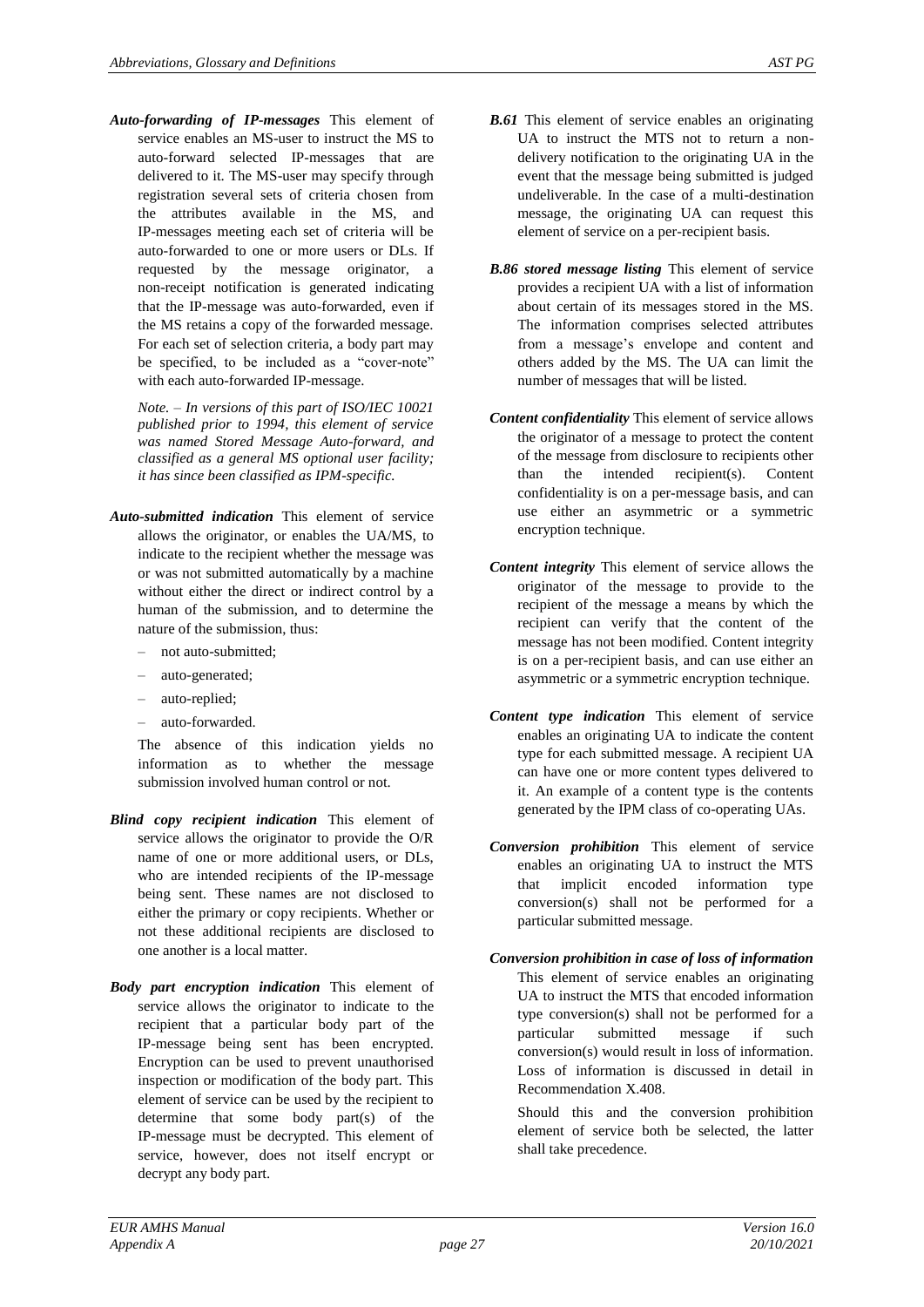*Note. – This element of service will not protect against possible loss of information in certain cases where the recipient is using an I/O device whose capabilities are unknown to the MTA.*

- *Converted indication* This element of service enables the MTS to indicate to a recipient UA that the MTS performed encoded information type conversion on a delivered message. The recipient UA is informed of the resulting types.
- *Copy precedence* This element of service enables an originating UA to convey the precedence level (i.e. supplemental importance information) of a message as it applies to the copy recipients. Six levels of precedence are defined for this field (please see Table B.1 defined in B.131 below for specific values and their semantics).

The value of the copy precedence field must always be equal to, or of a lesser priority than the value of the primary precedence field.

Additional levels of precedence may be defined for national use. Upon receipt, the handling of unknown precedence levels will be dictated by the local "precedence handling policy".

- *Counter collection* This element of service allows an originating user to instruct the PDS to keep the physical message ready for counter collection at the post office specified by the originator, or at the post office which offers counter collection service closest to the given recipient's address.
- *Counter collection with advice* This element of service allows an originating user to instruct the PDS to keep the physical message ready for counter collection at the post office specified by the originator, or at the post office which offers counter collection service closest to the given recipient's address, and to inform the recipient via telephone, or telex, using the number provided by the originator.
- *Cross-referencing indication* This element of service allows the originator to associate with the IPmessage being sent, the globally unique identifiers of one or more other IP-messages. This enables the recipient's IPM-UA, for example, to retrieve from storage a copy of the referenced IP-messages.
- *Deferred delivery* This element of service enables an originating UA to instruct the MTS that a message being submitted shall be delivered no sooner than a specified data and time. Delivery
	- will take place as close to the date and time specified as possible, but not before. The date and time specified for deferred delivery is subject to a limit which is defined by the originator's management domain.

*Note. – Storage of the message shall be handled in the originating country.*

- *Deferred delivery cancellation* This element of service enables an originating UA to instruct the MTS to cancel a previously submitted deferred delivery message. The cancellation attempt may or may not always succeed. Possible reasons for failure are: deferred delivery time has passed, or the message has already been forwarded within the MTS.
- *Delivery log* This element of service enables an MSuser to access a log that records details of the messages and reports delivered to the MS; these records persist even after the messages and reports have been deleted. A Delivery Log entry contains a subset of the information that may be stored for a delivered message. The quantity of information stored in the Delivery Log for each message is specified at subscription time. The MS-user is able to determine whether the delivered message corresponding to a Delivery Log entry has been deleted. The MS-user is able to retrieve information from the Delivery Log by means of the Stored Message Listing, Stored Message Fetching and Stored Message Summary elements of service. The ability to delete Delivery Log entries is subject to subscription, and may be restricted to messages meeting certain criteria, e.g. messages stored longer than an agreed period of time.
- *Delivery notification* This element of service enables an originating UA to request that the originating UA be explicitly notified when a submitted message has been successfully delivered to a recipient UA or in use of access units, may indicate that the message has been successfully received by the destination terminal. The notification is related to the submitted message by means of the message identifier and includes the date and time of delivery. In the case of a multidestination message, the originating UA can request this element of service on a per-recipient basis.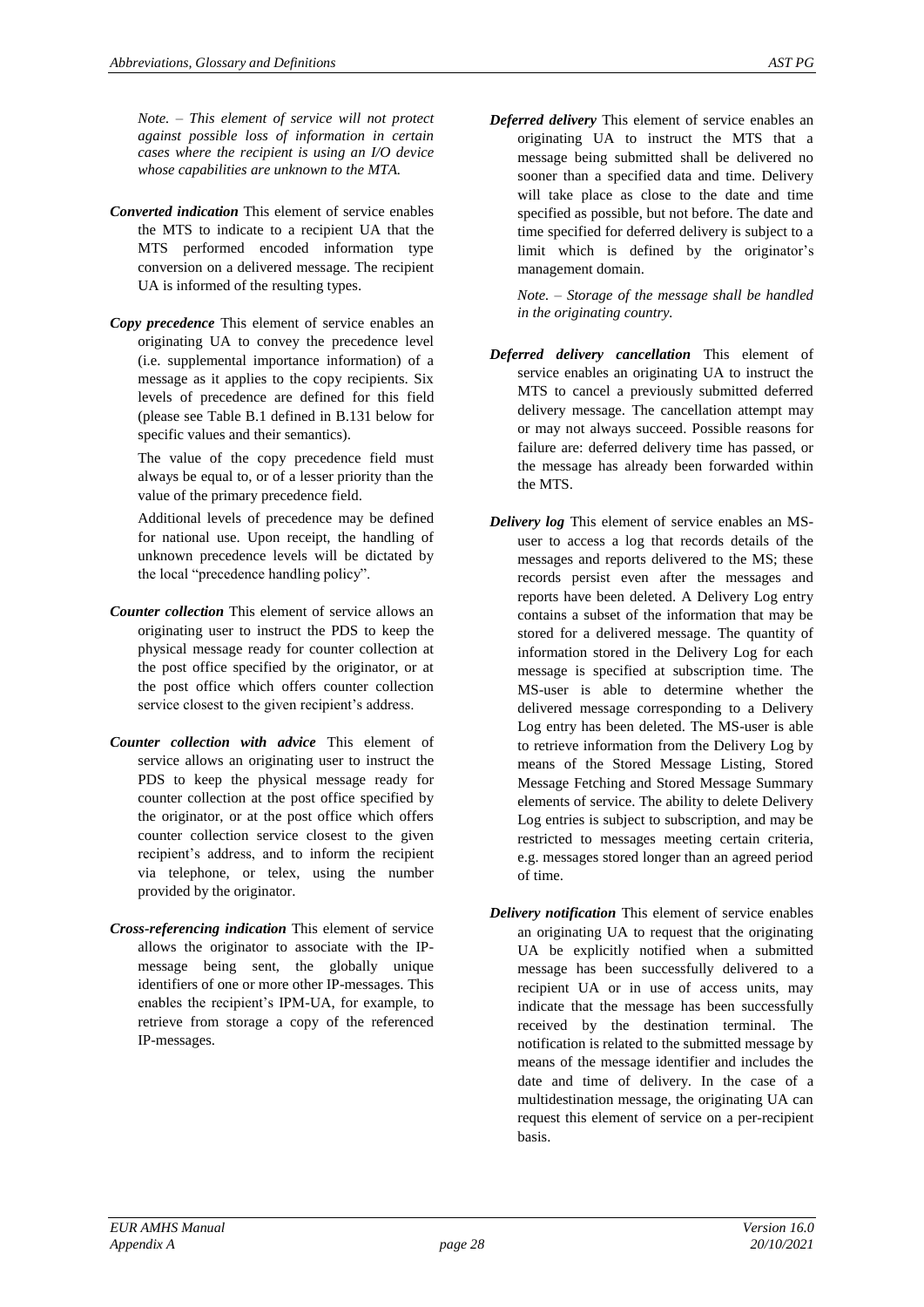When a message is delivered after distribution list expansion, then, depending on the policy of the distribution list, the notification can be sent to either the list owner, the message originator, or both.

Delivery notification carries no implication that any UA or user action, such as examination of the message content, has taken place.

- *Delivery time stamp indication* This element of service enables the MTS to indicate to a recipient UA the date and time at which the MTS delivered a message. In the case of physical delivery, this element of service indicates the date and time at which the PDAU has taken responsibility for printing and further delivery of the physical message.
- *Delivery via bureaufax service* This element of service allows an originating user to instruct the PDAU and associated PDS to use the bureaufax service for transport and delivery.
- *Designation of recipient by directory name* This element of service enables an originating UA to use a directory name in place of an individual recipient's O/R address.
- *Disclosure of other recipients* This element of service enables the originating UA to instruct the MTS when submitting a multi-recipient message, to disclose the O/R names of all other recipients to each recipient UA, upon delivery of the message. The O/R names disclosed are as supplied by the originating UA. If distribution list expansion has been performed, then only the originator specified DL name will be disclosed, and not the names of its members.
- *Distribution code* This element of service enables the originating UA to give distribution information to a recipient UA. The recipient UA can use this information to perform local distribution of a message to one or more persons or staff cells. This service contains two components, the Subject Indicator Code (SIC) and a distribution code, each of which is optional.

The SICs are bilaterally agreed codes that define the subject matter of a message to support onward distribution after delivery to a recipient organisation. Each SIC can consist of between three and eight characters. It is possible to attach up to eight SICs to a message.

The distribution code service the same function, but allows future use of object identifiers as the local distribution criteria. Any number of distribution codes may be specified. The assignment of the distribution code can be privately defined or may be subject to future standardisation.

*Exempted address* This element of service is used to convey the names of members of a DL that the originator has specified are to be excluded from receiving the message. Exclusion is performed at the point of DL expansion.

The names or addresses of exempted list members are also conveyed to the remaining recipient UAs. There is no guarantee that the exempted addresses will not receive the message as the result of redirection.

- *Extended authorisation information* This element of service enables the originating UA to indicate to a recipient UA the date and time of some important event associated with the message, such as when the release of the message was formally approved. Depending upon local requirements, this date and time stamp may vary from the date and time when the message was submitted to the MTS. This element of service may be used in conjunction with B.5 to provide supplementary information.
- *Express mail service (EMS)* This element of service allows an originating user to instruct the PDS to transport and deliver the physical message produced from the MHS message through accelerated letter circulation and delivery service (such as EMS or the equivalent domestic service) in the destination country.
- *Expiry date indication* This element of service allows the originator to indicate to the recipient the date and time after which he considers the IP-message to be invalid. The intent of this element of service is to state the originator's assessment of the current applicability of an IP-message.

The particular action on behalf of a recipient by his IPM-UA, or by the recipient himself, is unspecified. Possible actions might be to file or delete the IP-message after the expiry date has passed.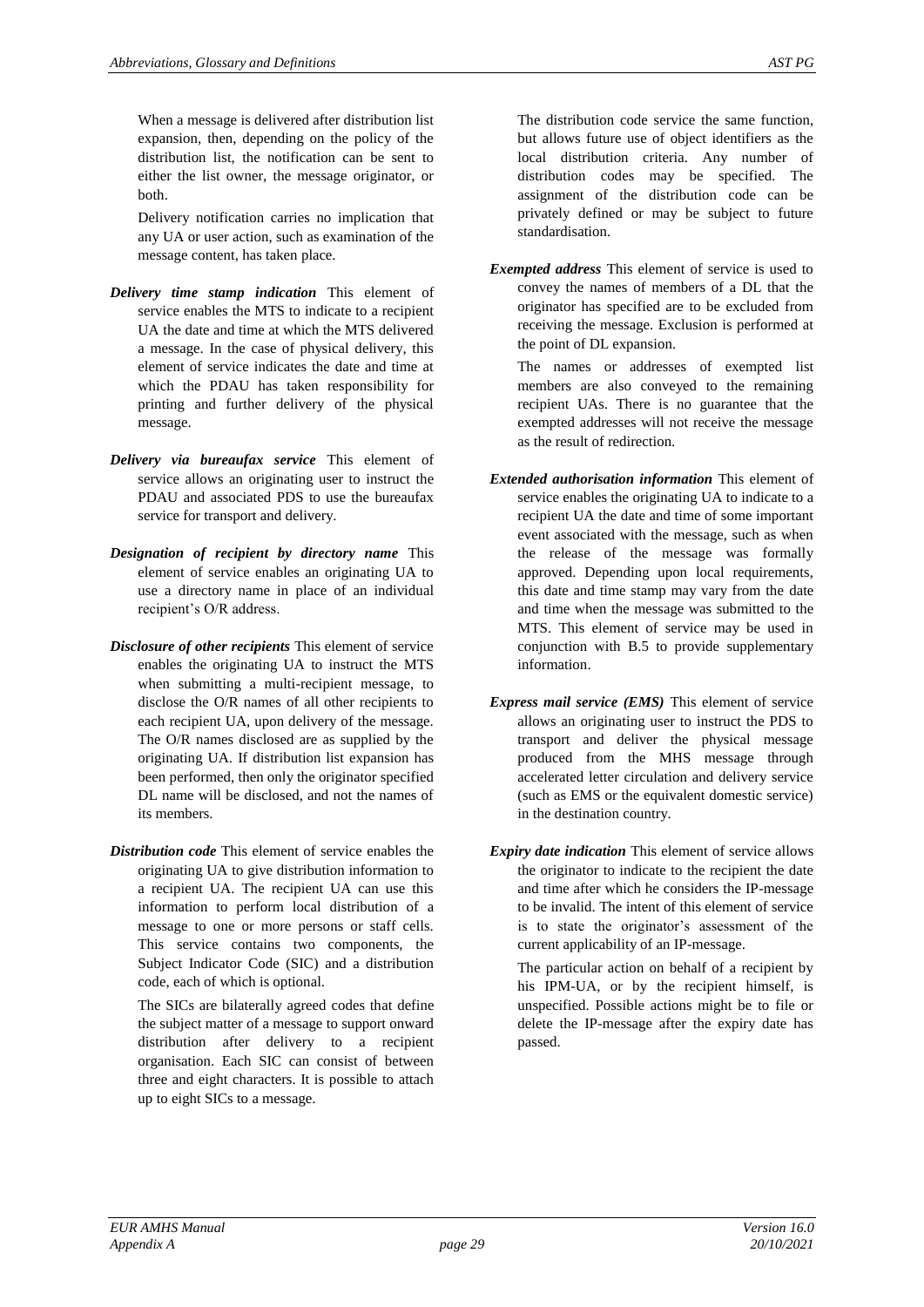*Explicit conversion* This element of service enables an originating UA to request the MTS to perform a specified conversion, such as required when interworking between different telematic services. When a message is delivered after conversion has been performed, the recipient UA is informed of the original encoded information types as well as the current encoded information types in the message.

*Note 1: This element of service is intended to support interworking with telematic terminals/services.*

*Note 2: When DL names are used in conjunction with this element of service, conversion will apply to all members of the DL.*

*Forwarded IP-message indication* This element of service allows a forwarded IP-message, or a forwarded IP-message plus its "delivery information" to be sent as the body (or as one of the body parts) of an IP-message. An indication that the body part is forwarded is conveyed along with the body part. In a multipart body, forwarded body parts can be included along with body parts of other types. "Delivery information" is information which is conveyed from the MTS when an IP-message is delivered (for example, time stamps and indication of conversion). However, inclusion of this delivery information along with a forwarded IP-message in no way guarantees that this delivery information is validated by the MTS.

The receipt notification request indication and the non-receipt notification request elements of service are not affected by the forwarding of a IP-message.

*Grade of delivery selection* This element of service enables an originating UA to request that transfer through the MTS be urgent or non-urgent, rather than normal. The time periods defined for non-urgent and urgent transfer are longer and shorter, respectively, than that defined for normal transfer. This indication is also sent to the recipient with the message.

*Hold for delivery* This element of service enables a recipient UA to request that the MTS hold its messages and returning notifications for delivery until a later time. The UA can indicate to the MTS when it is unavailable to take delivery of messages and notifications, and also, when it is again ready to accept delivery of messages and notifications from the MTS. The MTS can indicate to the UA that messages are waiting due to the criteria the UA established for holding messages. Responsibility for the management of this element of service lies with the recipient MTA.

Criteria for requesting a message to be held for delivery are: encoded information type, content type, maximum content length, and priority. The message will be held until the maximum delivery time for that message expires, unless the recipient releases the hold prior to its expiry.

*Note. – The hold for delivery element of service is distinct from the message store facility. The hold for delivery element of service provides temporary storage to facilitate delivery and, only after a message has been transferred to the recipient's UA is delivery notification returned. The message store facility augments the storage of a UA and can be used to store messages for an extended period of time. Unlike the hold for delivery element of service, delivery notifications are returned as soon as the message is placed in (that is, delivered to) the message store.*

*Implicit conversion* This element of service enables a recipient UA to have the MTS perform for a period of time any necessary conversion on messages prior to delivery. Neither the originating nor recipient UA explicitly requests this element of service on a per-message basis. If the encoded information type capabilities of the recipient UA are such that more than one type of conversion can be performed, the most appropriate conversion is performed.

When a message is delivered after conversion has been performed, the recipient UA is informed of the original encoded information types as well as the current encoded information types in the message.

*Importance indication* This element of service allows the originator to indicate to the recipients his assessment of the importance of the IP-message being sent. Three levels of importance are defined: low, normal and high.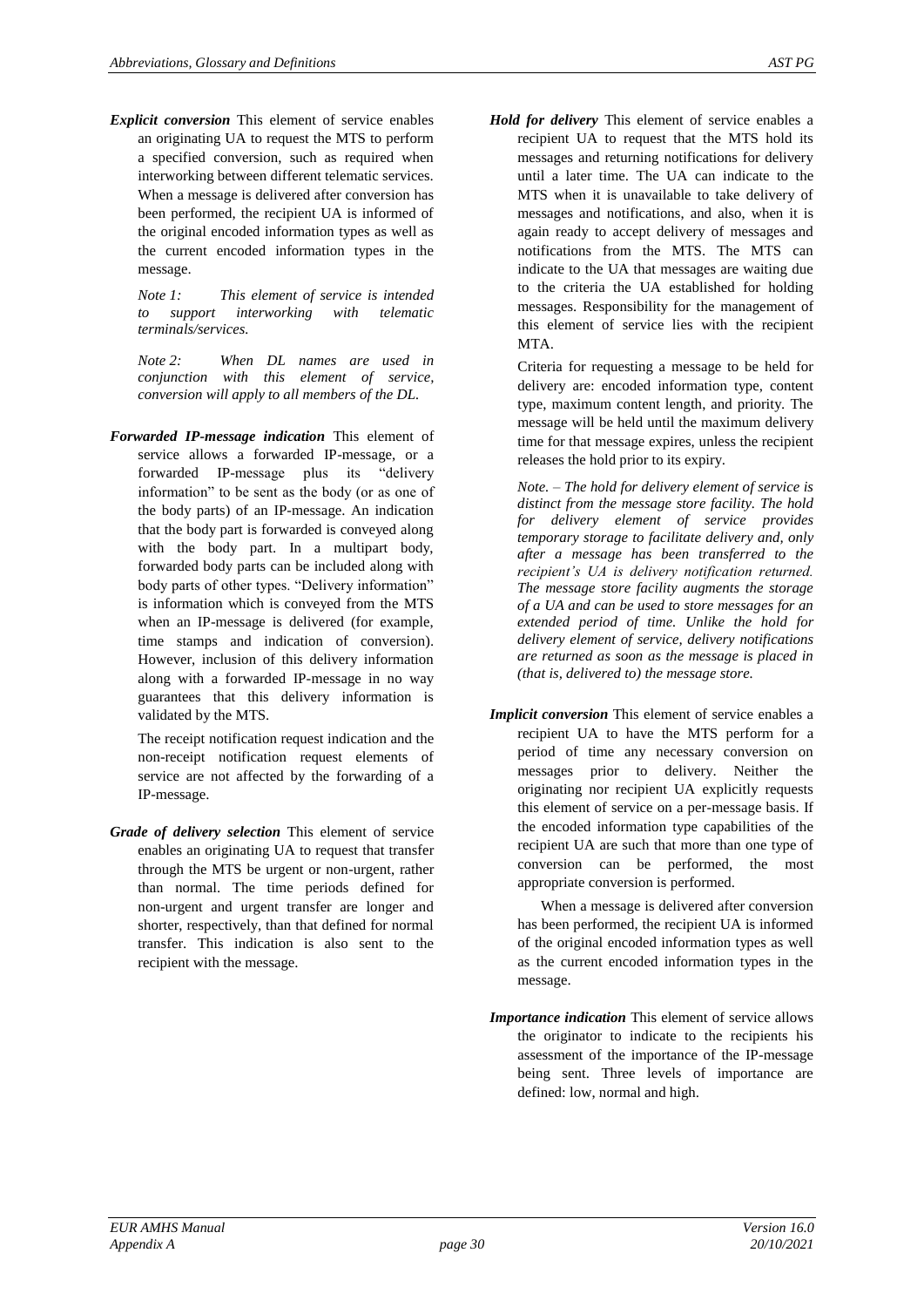This element of service is not related to the grade of delivery selection element of service provided by the MTS. The particular action taken by the recipient or his IPM-UA based on the importance categorisation is unspecified. It is the intent to allow the recipient IPM-UA, for example, to present IP-messages in order of their importance or to alert the recipient of the arrival of IP-messages of high importance.

- *Incomplete copy indication* This element of service allows an originator to indicate that this IPmessage is an incomplete copy of an IP-message with the same IP-message identification in that one or more body parts, and/or heading fields of the original IP-message are absent.
- *IP-message action status* This element of service enables an MS-user to determine whether a reply or a receipt notification has been requested of the user in an IP-message which the user has received. It allows the user to record in the MS (and subsequently retrieve the information) that the reply (or IP-notification) has been sent. In addition, the user may set a reminder that a reply is intended even if no reply was explicitly requested.
- *IP-message identification* This element of service enables co-operating IMP-UAs to convey a globally unique identifier for each IP-message sent or received. The IP-message identifier is composed of an O/R name of the originator and an identifier that is unique with respect to that name. IPM-UAs and users use this identifier to refer to a previously sent or received IP-message (for example, in receipt notifications).
- *IPM-UA* This element of service provides to a recipient, at delivery, information about the distribution list(s) through which the message has arrived. It is a local matter as to how much of this information is presented to the recipient.
- *IPM-UA* This element of service allows an originating user to specify that if any of the recipients can directly or via reassignment refer to a distribution list, then no expansion shall occur. Instead, a non-delivery notification will be returned to the originating UA, unless prevention of non-delivery notification has been requested.
- *Language indication* This element of service enables an originating UA to indicate the language type(s) of a submitted IP-message.
- *Latest delivery designation* This element of service enables an originating UA to specify the latest time by which the message is to be delivered. If the MTS cannot deliver by the time specified, the message is not delivered and is cancelled. On multi-recipient messages, the latest delivery time can expire prior to delivery to all recipients, but this will not negate any deliveries which have already occurred.
- *Message flow confidentiality* This element of service allows the originator of the message to protect information which might be derived from observation of the message flow.

*Note. – Only a limited form of this is supported.*

- *Message identification* This element of service enables the MTS to provide a UA with a unique identifier for each message or probe submitted or delivered by the MTS. UAs and the MTS use this identifier to refer to a previously submitted message in connection with elements of service such as delivery and non-delivery notification.
- *Message instructions* This element of service enables the originating UA to indicate to the recipient UA that message instructions (e.g. remarks) accompany the message. Examples of message instructions include special recipient handling requests, special body descriptions and bilateral information.
- *Message origin authentication* This element of service allows the originator of a message to provide to the recipient(s) of the message, and any MTA through which the message is transferred, a means by which the origin of the message can be authenticated (i.e. a signature). Message origin authentication can be provided to the recipient(s) of the message, and any MTA through which the message is transferred, on a per-message basis using an asymmetric encryption technique, or can be provided only to the recipient(s) of the message, on a per-recipient basis using either an asymmetric or a symmetric encryption technique.
- *Message security labelling* This element of service allows the originator of a message (or probe) to associate with the message (and any reports on the message or probe) an indication of the sensitivity of the message (a security label). The message security label may be used by the MTS and the recipient(s) of the message to determine the handling of the message in line with the security policy in force.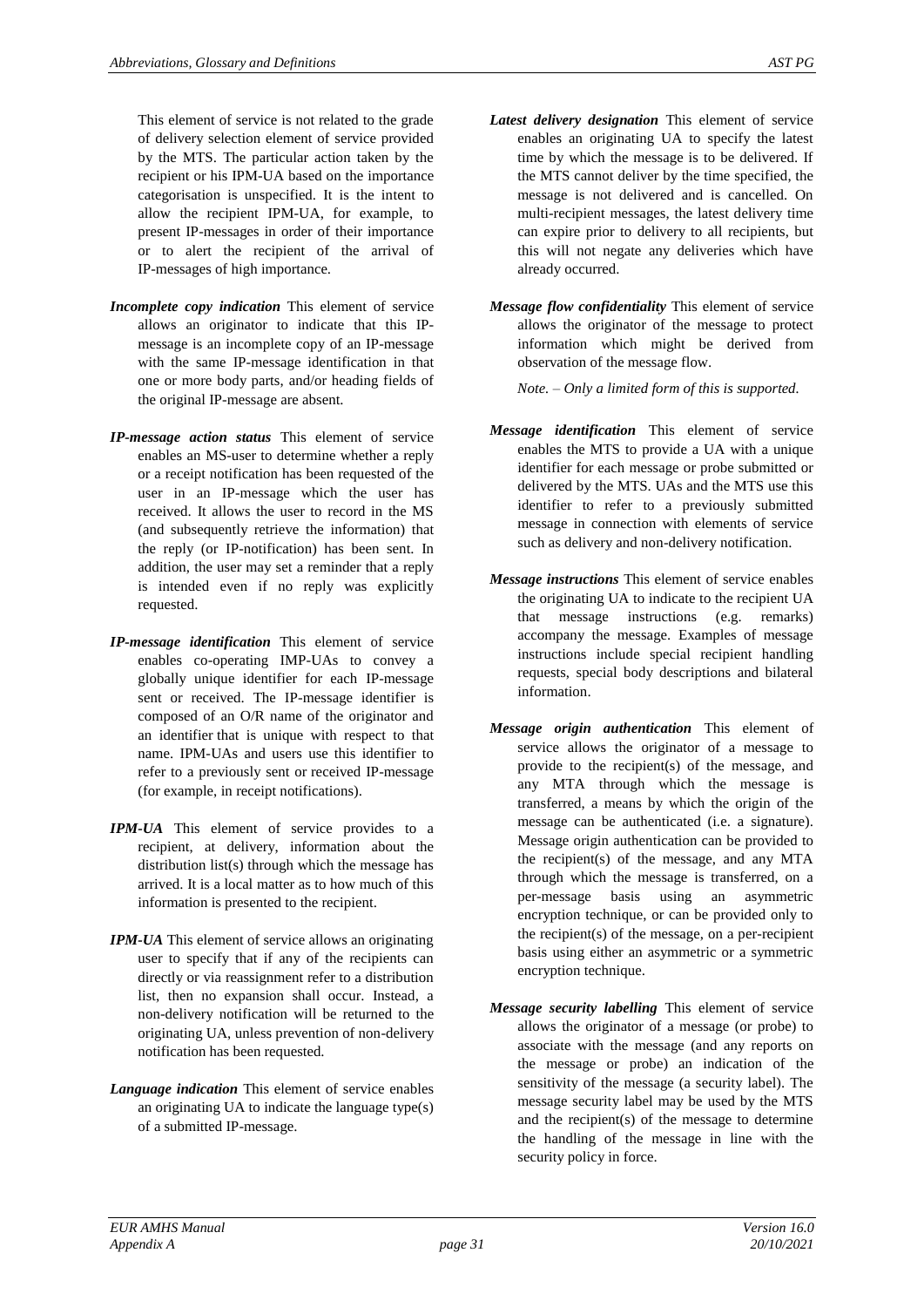- *Message sequence integrity* This element of service allows the originator of the message to provide to a recipient of the message a means by which the recipient can verify that the sequence of messages from the originator to the recipient has been preserved (without message loss, re-ordering, or replay). Message sequence integrity is on a per-recipient basis, and can use either an asymmetric or a symmetric encryption technique.
- *Message type* This service element enables receiving UAs to distinguish messages that relate to a specific project, contract, company position, press release, operation, exercise or drill. The service can convey a discrete identifier for each particular type plus optional printable information capable of identifying a particular project, press release, contract, company position, exercise, operation or drill. The value is provided by the originator.
- *MS register* This element of service enables an MSuser to register various items of information with the MS in order to modify certain aspects of its behaviour, such as:
	- 1) the performance of automatic actions;
	- 2) the default set of information retrieved when using the Stored Message Fetching and Stored Message Listing elements of service. One set of information may be registered per UA employed by the user;
	- 3) the credentials used by the Message Store to authenticate the MS-user.

If a user employs more than one UA implementation, then as a subscription option the MS may store a separate set of registration information for each UA. The user may retrieve the registered information from the MS.

*Note. – The capability to store separate sets of registration information and to retrieve registered information was not defined in versions of this Recommendation published prior to 1996.*

- *Multi-destination delivery* This element of service enables an originating UA to specify that a message being submitted is to be delivered to more than one recipient UA. Simultaneous delivery to all specified UAs is not implied by this element of service.
- *Multi-part body* This element of service allows an originator to send to a recipient or recipients an IP-message with a body that is partitioned into several parts. The nature and attributes, or type, of each body part are conveyed along with the body part.

*Non-delivery notification* This element of service enables the MTS to notify an originating UA if a submitted message was not delivered to the specified recipient UA(s) or in the case of access units, may indicate that the message was not received by the destination terminal. The reason the message was not delivered is included as part of the notification. For example, the recipient UA can be unknown to the MTS.

In the case of a multi-destination message, a nondelivery notification can refer to any or all of the recipient to which the message could not be delivered.

When a message is not delivered after distribution list expansion, then, depending on the policy of the distribution list, the notification can be sent to either the list owner, the message originator, or both.

*Note. – Non-delivery notifications are generated automatically, and do not depend on a request by an originator.*

*Non-receipt notification request indication* This element of service allows the originator to ask that he be notified, should the IP-message be deemed unreceivable. In the case of a multi-recipient IP-message, the originator can request this element of service on a per-recipient basis.

The originator's UA conveys his request to the recipient's UA. The recipient's UA automatically issues a non-receipt notification, if either receipt notification or non-receipt notification was requested, when any of the following events occur:

- 1) the recipient's UA auto-forwards the IPmessage to another user;
- 2) the recipient's UA discards the IP-message prior to receipt;
- 3) the recipient's subscription is terminated before he receives the IP-message.

Since receipt can occur arbitrarily long after delivery, the recipient's failure to access the IPmessage, even for a long period of time (for example, while on an extended business trip), does not constitute non-receipt and thus no notification is issued.

*Note. – No legal significance can be adduced from this element of service.*

*Non-repudiation of content received* This Element of Service enables a recipient of an IP-message to provide an irrevocable proof that the original IP-message content was received by the recipient.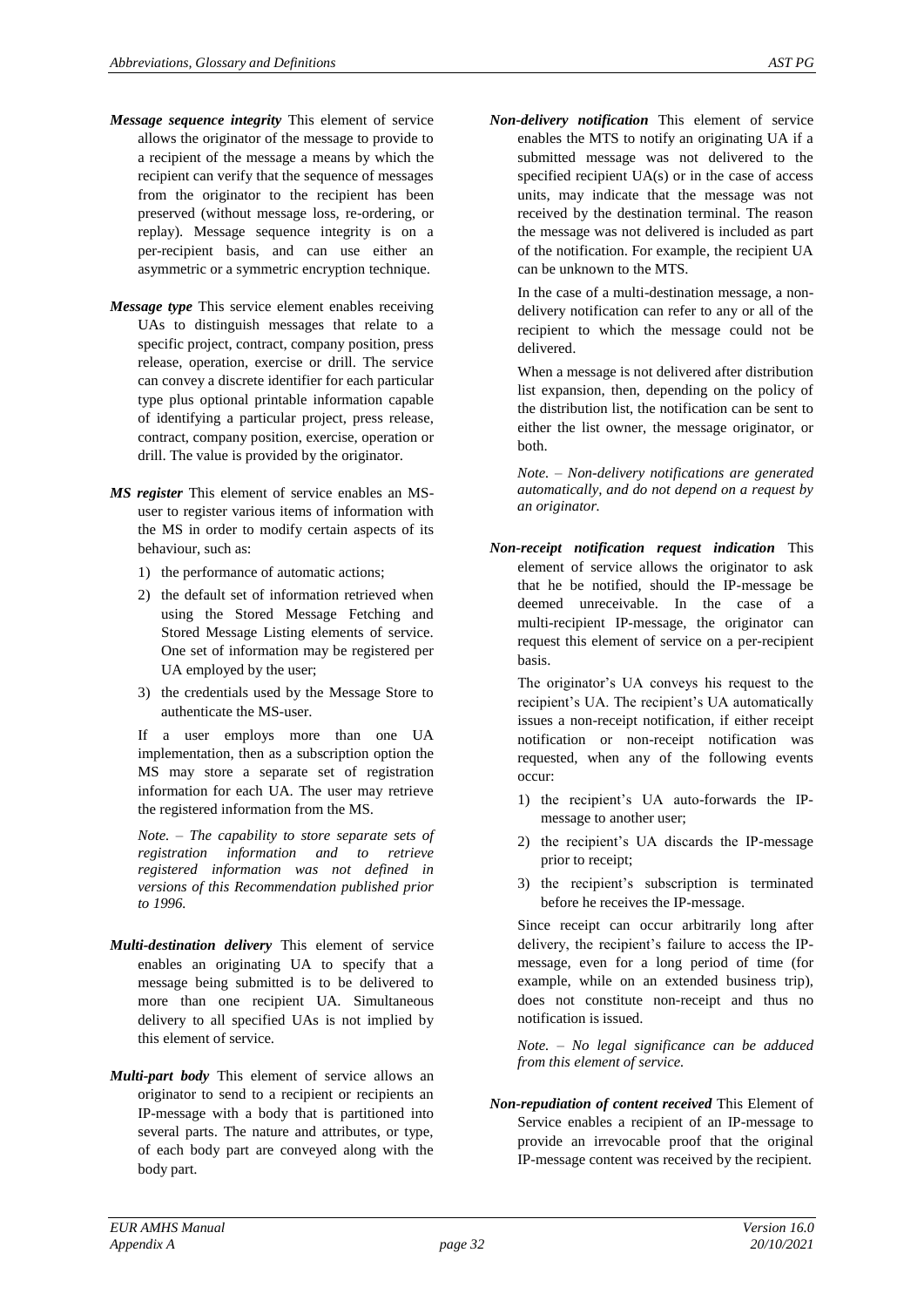This service provides irrevocable proof of the integrity of the content received and irrevocable proof of the authenticity of the recipient of the IP-message. This service fulfils the same function as the Proof of Content Received Element of Service, but in a manner which cannot be repudiated.

The corresponding irrevocable proof can be supplied in various ways depending on the security policy in force. The originator of the IP-notification always uses the "Non-repudiation of Origin" Element of Service when sending the IP-notification in response to the IP-message:

one way of providing the irrevocable proof is to incorporate the following in the IP-notification:

- A verified copy of the IP-message originator's "Non-repudiation of Origin" arguments (when present in the IP-message and verified by the recipient of the IP-message).
- A verified copy of the complete IP-message content, if the IP-message originator's "Non-repudiation of Origin" arguments are not present in the IP-message.

*Note. – As an alternative to invoking this Element of Service, equivalent security may be achieved by the use of a notarisation mechanism, which requires bilateral agreement outside the scope of this Recommendation.*

*The recipient is required to fulfil the request for this Element of Service only when the UA is subject to a security policy which mandates the support of this element of service.*

- *Non-repudiation of delivery* This element of service allows the originator of a message to obtain from the recipient(s) of the message irrevocable proof that the message was delivered to the recipient(s). This will protect against any attempt by the recipient(s) to subsequently deny receiving the message or its content. Non-repudiation of delivery is provided to the originator of a message on a per-recipient basis using asymmetric encryption techniques.
- *Non-repudiation of IP-notification* This Element of Service provides the recipient of a IP-notification with irrevocable proof of the identity of the originator of the IP-notification and with proof that the corresponding IP-message was received by the recipient.

This protects against any attempt by the recipient to deny subsequently that the IP-message was received or that the IP-notification was returned to the originator of the IP-message. This Element of Service fulfils the same service as Proof of IP-notification but in a manner which cannot be repudiated.

This Element of Service is used only in conjunction with Non-repudiation of Origin Element of Service applied to the IP-notification.

The corresponding irrevocable proof can be supplied in various ways depending on the security policy in force. One way of providing the irrevocable proof is by means of the MTS-user to MTS-user Data Origin Authentication Security Services defined in 10.2.1.1.1/X.402 and in ISO/IEC 10021-2 applied to the IP-notification, when the security service has non-repudiation properties.

The recipient is required to fulfil the request for this Element of Service only when the UA is subject to a security policy which mandates the support of this element of service.

- *Non-repudiation of origin* This element of service allows the originator of a message to provide the recipient(s) of the message irrevocable proof of the origin of the message. This will protect against any attempt by the originator to subsequently revoke the message or its content. Non-repudiation of origin is provided to the recipient(s) of a message on a per-message basis using asymmetric encryption techniques.
- *Non-repudiation of submission* This element of service allows the originator of a message to obtain irrevocable proof that a message was submitted to the MTS for delivery to the originally specified recipient(s). This will protect against any attempt by the MTS to subsequently deny that the message was submitted for delivery to the originally specified recipient(s). Non-repudiation of submission is provided to the originator of a message on a per-message basis, and uses an asymmetric encryption technique.
- *Obsoleting indication* This element of service allows the originator to indicate to the recipient that one or more IP-messages he sent previously are obsolete. The IP-message that carries this indication supersedes the obsolete IP-message.

The action to be taken by the recipient or his IPM-UA is a local matter. The intent, however, is to allow the IPM-UA or the recipient to, for example, remove or file obsolete messages.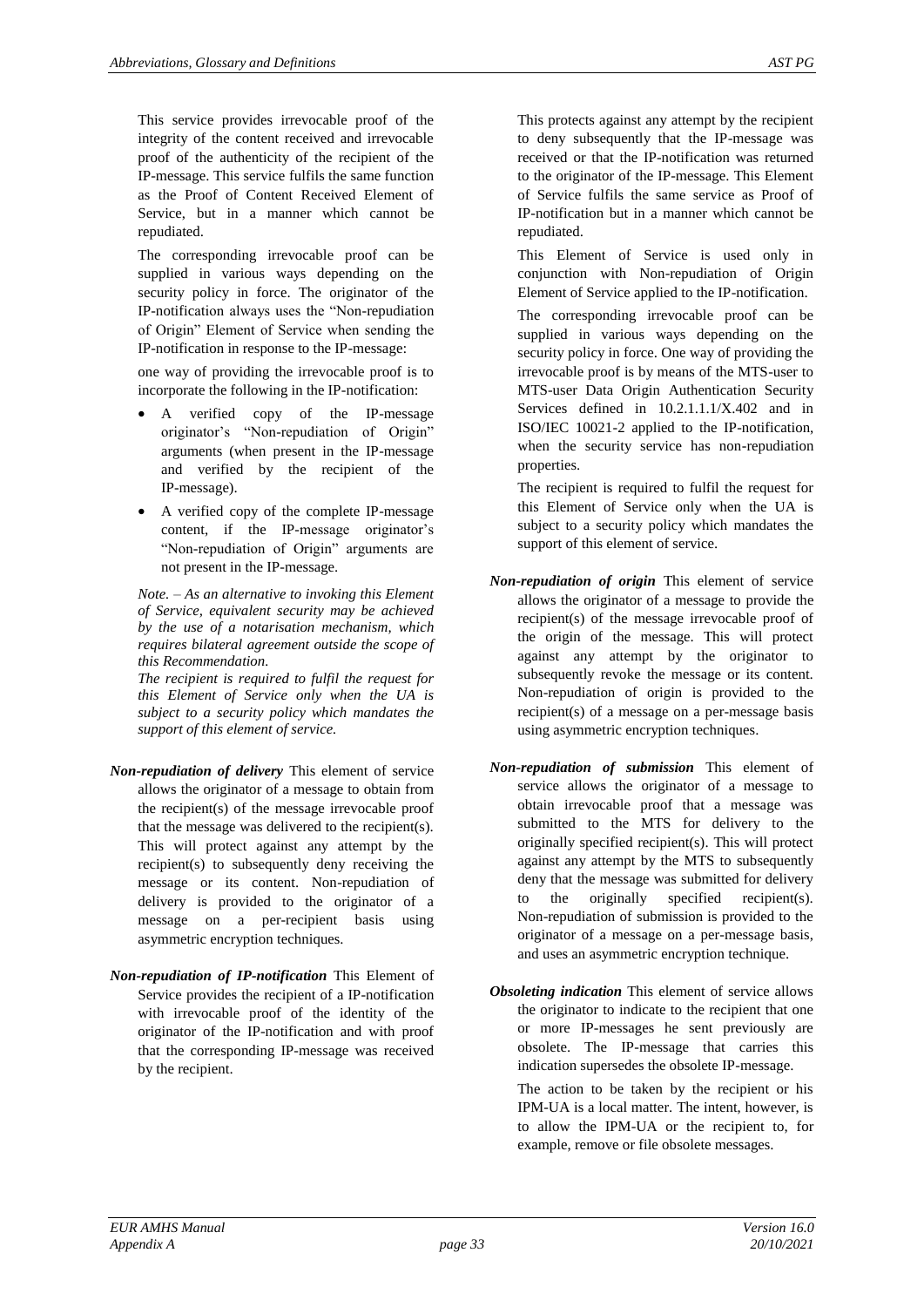- *Ordinary mail* This element of service enables the PDS to transport and deliver the letter produced from the MHS message in the mode available through the ordinary letter mail service in the country of destination. This is the default action for the transport and delivery of a physical message.
- *Original encoded information types indication* This element of service enables an originating UA to specify to the MTS the encoded information types of a message being submitted. When the message is delivered, it also indicates to the recipient UA the encoded information types of the message specified by the originating UA.
- *Originator indication* This element of service allows the identity of the originator to be conveyed to the recipient. The intent of this IPM element of service is to identify the originator in a user-friendly way. In contrast, the MTS provides to the recipient the actual O/R address and directory name, if present, of the originator. DL names should not be used in originator indication.
- *originator requested alternate recipient* This element of service enables an originating UA to specify, for each intended recipient, one alternate recipient to which the MTS can deliver the message, if delivery to the intended recipient is not possible. The alternate recipient can be a distribution list. For the purposes of determining success or failure (and hence delivery and non-delivery notifications), delivery to the originator requested alternate recipient is equivalent to delivery to the intended recipient. If the intended recipient has requested redirection of incoming messages, and if the originating UA has requested redirection allowed by the originator, the system first tries to redirect the message. If this fails, the system then attempts to deliver the message to the designated alternate recipient.
- *Originator reference* This element of service enables the originating UA to indicate to a recipient UA a reference called the "originator's number". The originator's number may be used by the originating organisational unit as an internal reference. This service element is different from the identifier in that this reference is assigned by the originator, while the identifier is supplied by the UA.

*Other recipients indicator* The intent of this service element is to enable a recipient to determine which recipients are intended to receive the message without the use of MHS, as well as the category in which they are placed. While the primary and copy recipients indication service provides the names of recipients that can be reached through MHS, other recipients can be determined with this service element.

*Note. – This service element does not allow the originator to convey the reason why the other recipient(s) will not receive the message via the MHS.*

*Physical delivery notification by MHS* This element of service allows an originating user to request that an explicit notification, informing the originator of either successful or unsuccessful delivery of the physical message, be generated and returned by MHS. The notification provides information on delivery but no physical record is provided by the PDS.

*Note 1: The notification includes the date and time of delivery based on the delivery confirmation given by the delivery person, the addressee or another authorised person. This is subject to national regulations in the destination country and is also dependent on the type of delivery requested (e.g. in the case of registered mail to addressee in person, the addressee would be the confirming person).*

*Note 2: This notification carries no implication that any action on the part of the recipient (such as examination of the message content) has taken place.*

*Note 3: When this element of service is requested, and the physical message is undeliverable, it is either returned or destroyed depending on national regulations in the destination country, which means that the default action of the element of service B.91 is overridden.*

*Physical delivery notification by PDS* This element of service allows an originating user to request that an explicit notification, informing the originator of either successful or unsuccessful delivery of the physical message, be generated and returned by the PDS. The notification serves as a record of delivery for the originating user to retain for reference.

*Note 1: The notification includes the date and time, and, in the case of successful delivery, the signature of the person confirming the delivery. The confirming person can be the delivery person, the addressee or another authorised person. This is subject to national*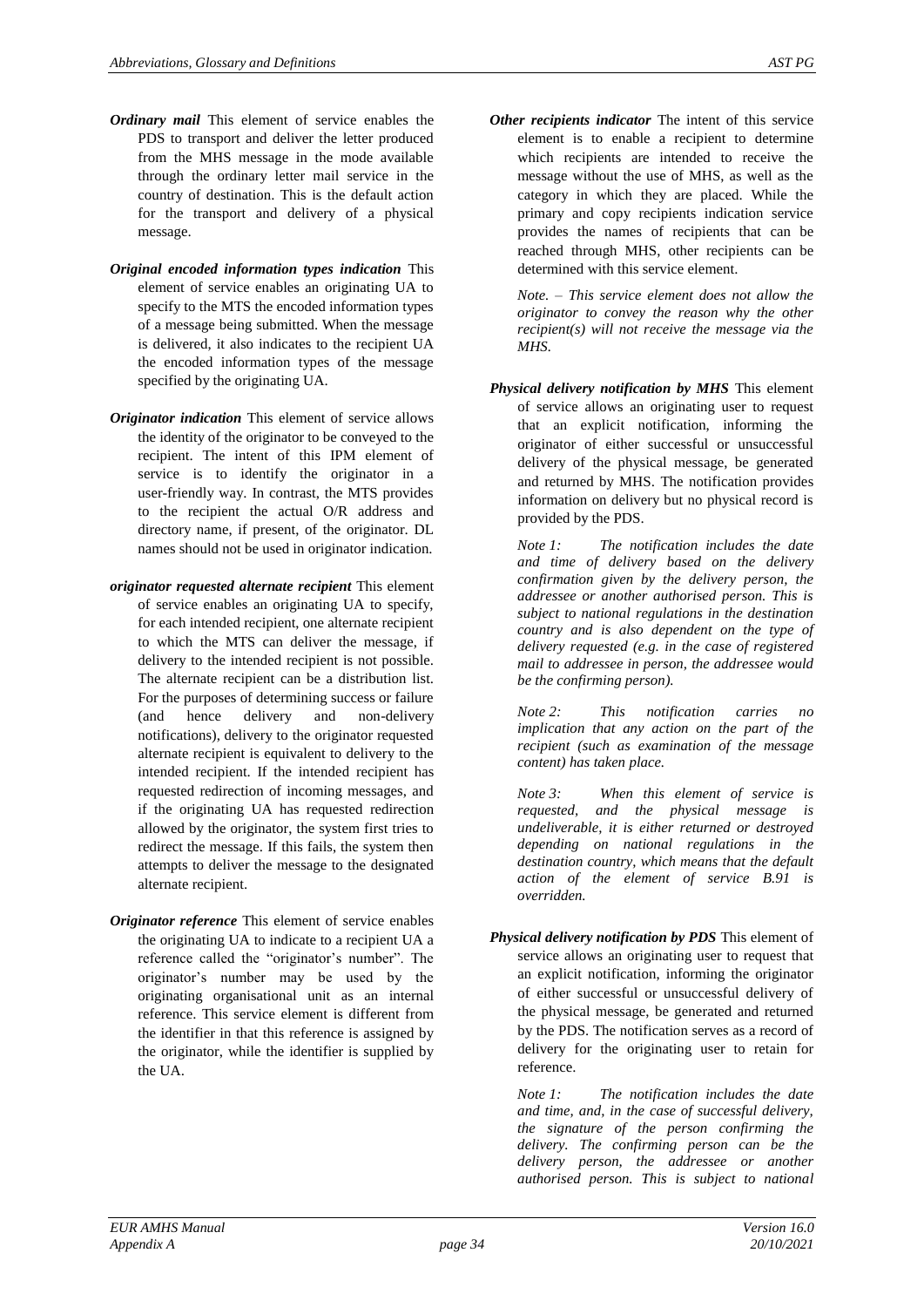*regulations in the destination country and is also dependent on the type of delivery requested (e.g. in the case of registered mail to addressee in person, the addressee would be the confirming person).*

*Note 2: This notification carries no implication that any action on the part of the recipient (such as examination of the message content) has taken place.*

*Note 3: When this element of service is requested, and the physical message is undeliverable, it is either returned or destroyed depending on national regulations in the destination country, which means that the default action of the element of service B.91 is overridden.*

- *Physical forwarding allowed* This element of service enables the PDS to forward the physical message to a forwarding address if the recipient has changed his address and indicated this to the PDS. This is the default action taken by the PDS.
- *Physical forwarding prohibited* This element of service allows an originating user to instruct the PDS not to forward the physical message to a forwarding address.
- *Primary and copy recipients indication* This element of service allows the originator to provide the names of zero or more users, or DLs, who are the intended primary recipients of the IP-message, and the names of zero or more users, or DLs, who are the intended copy recipients of the IP-message. It is intended to enable a recipient to determine the category in which each of the specified recipients (including the recipient himself) was placed. The exact distinction between these two categories of recipients is unspecified. However, the primary recipients, for example, might be expected to act upon the IP-message, while the copy recipients might be sent the IP-message for information only.

*Note. – As an example of this element of service in a typical memorandum, the primary recipients are normally designated by the directive "to:" while "cc:" identifies the copy recipients.*

*Primary precedence* This element of service enables an originating UA to convey the precedence level (i.e. supplemental importance) information of a message as it applies to the primary recipients. Six levels of precedence are defined for this element of service (see below for specific values and their semantics).

Additional levels of precedence may be defined for national use. Upon receipt, the handling of unknown precedence levels will be dictated by the local "precedence handling policy".

This service is provided not only as information from originator to recipient, but also is used to automatically select the MTS grade of delivery. The six levels of precedence are mapped to only three levels of grade of delivery which is conveyed in the MTS envelope. Table B.1 maps primary precedence values onto the MTS priority protocol element. Behaviour upon receipt is determined by local policy.

#### TABLE B.1/F.400

**Primary precedence value mapping onto the MTS Priority EOS**

| <b>Primary Precedence</b> | <b>MTS EOS Priority</b> |
|---------------------------|-------------------------|
| Override (5)              | Urgent $(2)$            |
| Flash(4)                  | Urgent $(2)$            |
| Immediate (3)             | Normal (0)              |
| Priority (2)              | Normal $(0)$            |
| Routine (1)               | Non-urgent $(1)$        |
| Deferred $(0)$            | Non-urgent $(1)$        |

*Note. – Elements of service specific to EDI messaging and voice messaging are defined in Recommendations F.435 and F.440.*

*Probe* This element of service enables a UA to establish before submission whether a particular message could be delivered. The MTS provides the submission information and generates delivery and/or non-delivery notifications indicating whether a message with the same submission information could be delivered to the specified recipient UAs.

The probe element of service includes the capability of checking whether the content size, content type, and/or encoded information types would render it undeliverable. The significance of the result of a probe depends upon the recipient UA(s) having registered with the MTS the encoded information types, content type and maximum message size that it can accept.

This element of service is subject to the same delivery time targets as for the urgent class. In the case of DLs, a probe indicates nothing about the likelihood of successful delivery to the DL members, but only whether the originator has the right to submit to the DL.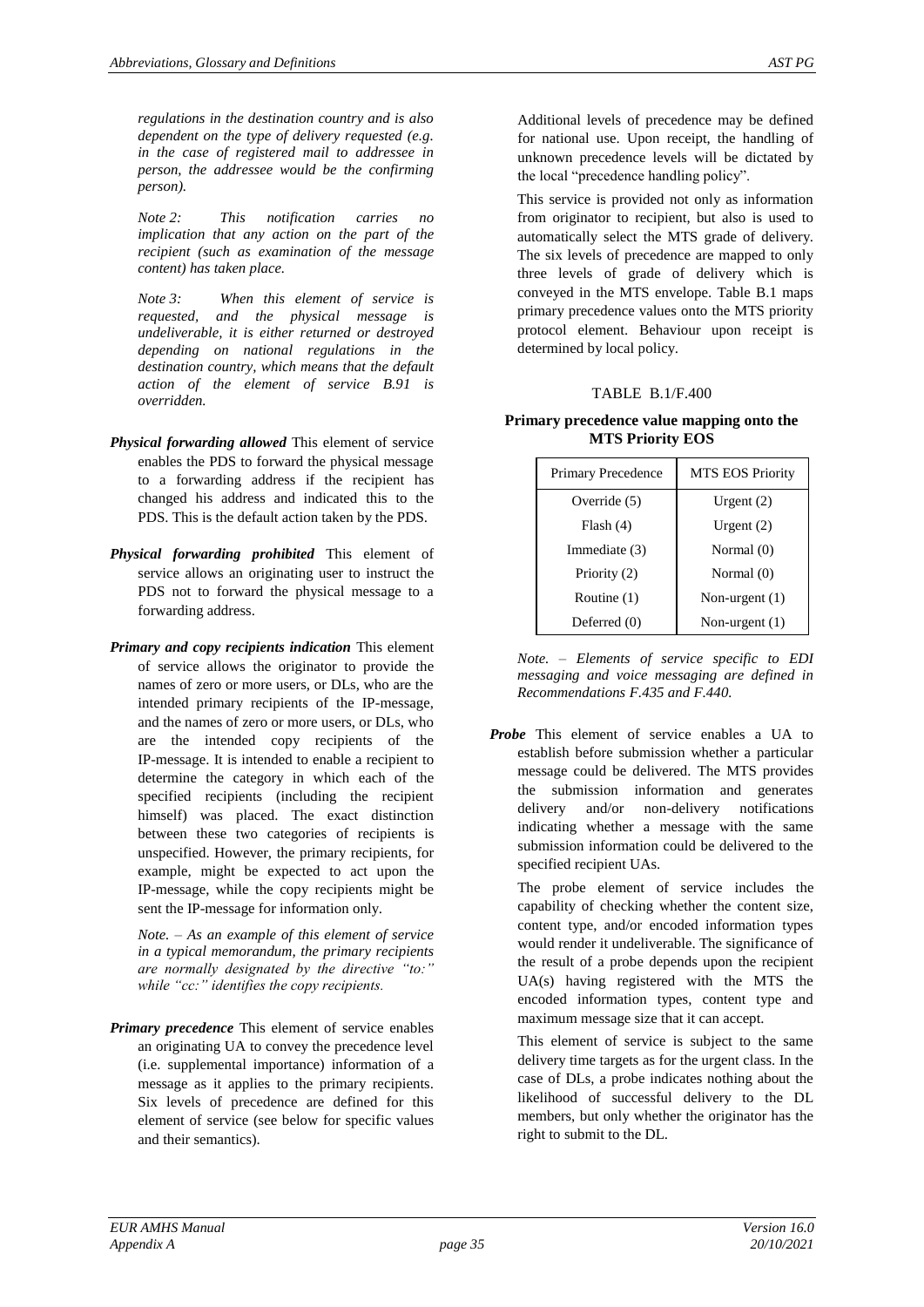- *Probe origin authentication* This element of service allows the originator of a probe to provide to any MTA through which the probe is transferred a means to authenticate the origin of the probe (i.e. a signature). Probe origin authentication is on a per-probe basis, and uses an asymmetric encryption technique.
- *Proof of content received* This Element of Service enables a recipient of an IP-message to provide proof that the original IP-message content was received by the recipient. This service provides proof of the integrity of the content received and proof of the authenticity of the recipient of the IP-message.

This Element of Service is used only in conjunction with "Content Integrity" and/or "Message Origin Authentication" Elements of Service applied to the subject IP-notification.

The corresponding proof can be supplied in various ways depending on the security policy in force. The originator of the IP-notification always uses the "Content Integrity" and/or "Message Origin Authentication" Element of Service when sending the receipt IP-notification in response to the IP-message.

One way of providing the proof is to incorporate the following in the IP-notification:

- verified copy of the IP-message originator's "Content Integrity" and/or "Message Origin Authentication" arguments (when present in the IP-message and verified by the recipient of the IP-message).
- A verified copy of the complete original IPmessage content, if the IP-message originator's "Content Integrity" and/or "Message Origin Authentication" arguments are not present in the IP-message.

The recipient is required to fulfil the request for this Element of Service only when the UA is subject to a security policy which mandates the support of this element of service.

*Note 1: The "Message Origin Authentication" Element of Service may be provided on a per message basis using the Message-origin-authentication-check and/or on a per recipient basis using the Message-token as defined in Recommendation X.411 | ISO/IEC 10021-4.*

*Note 2: The "Content Integrity" Element of Service may be conveyed in several places on the message envelope. The Content-integrity-check can be stand-alone security argument in the message envelope and/or attributes of the Message-token as defined in Recommendation X.411 and ISO/IEC 10021-4.*

- *Proof of delivery* This element of service allows the originator of a message to obtain from the recipient(s) of the message the means to authenticate the identity of the recipient(s) and the delivered message and content. Message recipient authentication is provided to the originator of a message on a per-recipient basis using either symmetric or asymmetric encryption techniques.
- *Proof of IP-notification* This Element of Service provides the originator of an IP-message with proof that the IP-message was received by its recipient, and that the recipient was the originator of the received IP-notification.

This protects against any attempt by the recipient IPM-UA to deny subsequently that the IP-message was received and that the IP-notification was returned to the originator.

This Element of Service is used only in conjunction with "Content Integrity" and /or the "Message Origin Authentication" Element of Service applied to the IP-notification.

The corresponding proof can be supplied in various ways depending on the security policy in force. One way of providing the proof is by means of the MTS-user to MTS-user Data Origin Authentication Security Services, defined in 10.2.1.1.1/X.402 and in ISO/IEC 10021-2, applied to the IP-notification.

The recipient is required to fulfil the request for this Element of Service only when the UA is subject to a security policy which mandates the support of this element of service.

- *Proof of submission* This element of service allows the originator of a message to obtain from the MTS the means to authenticate that the message was submitted for delivery to the originally intended recipient. Message submission authentication is provided on a per-message basis, and can use symmetric or asymmetric encryption techniques.
- *Receipt notification request indication* This element of service allows the originator to ask that he be notified when the IP-message being sent is received by the recipient's UA. In the case of a multi-recipient message, the originator can request this element of service on a per-recipient basis. This element of service also implicitly requests non-receipt notification request indication.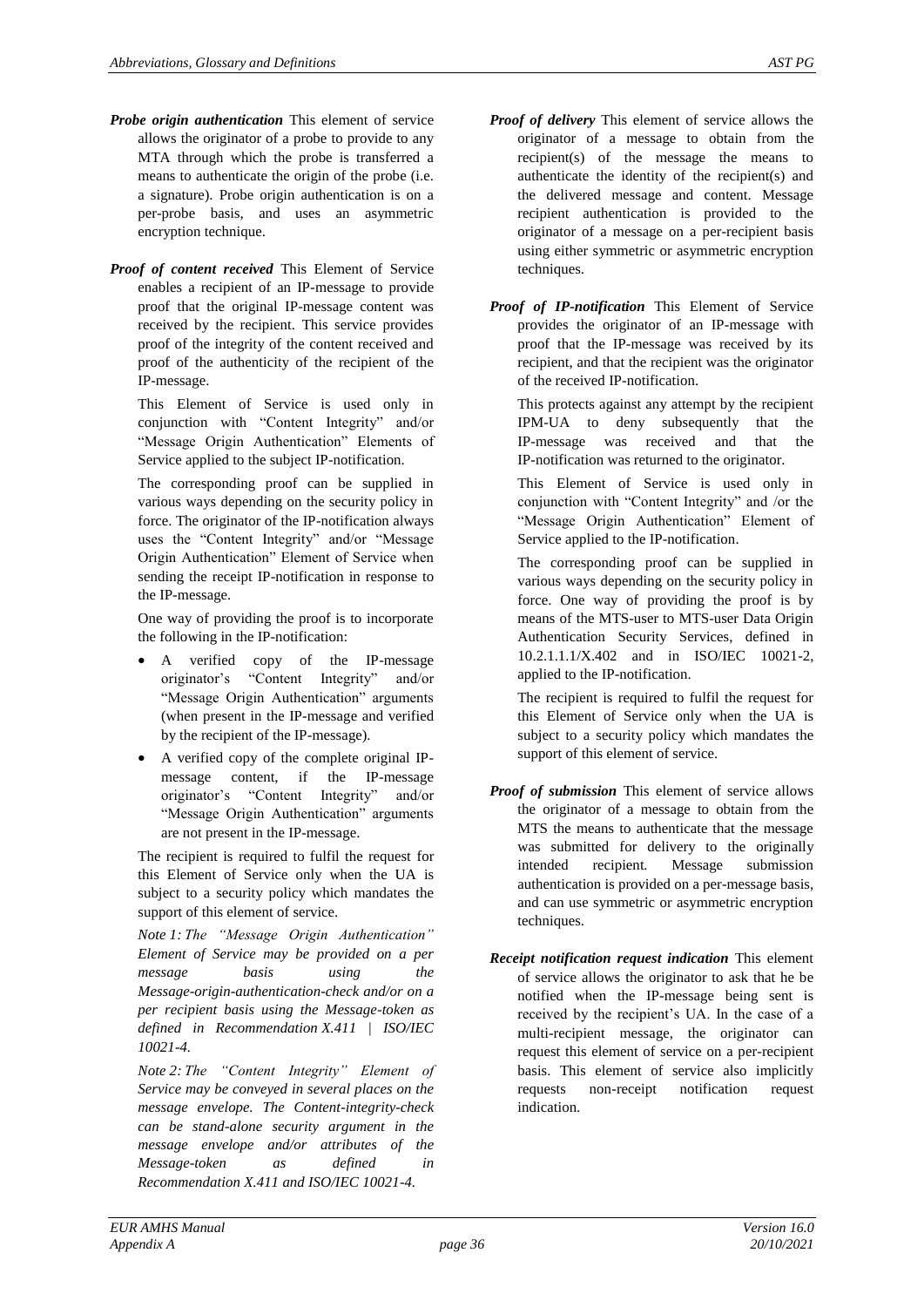The originator's UA conveys his request to the recipient's UA. The recipient can instruct his UA to honour such requests, either automatically (for example, when it first renders the IP-message on the recipient's terminal) or upon his explicit command. The recipient can also instruct his UA, either in blanket fashion or case by case, to ignore such requests.

- *Redirection disallowed by originator* This element of service enables an originating UA to instruct the MTS, if the recipient has requested the redirection of incoming messages element of service, that redirection should not be applied to a particular submitted message.
- *Redirection of incoming message* This element of service enables a UA, through registration, to instruct the MTS to redirect incoming messages addressed to it, to another UA or to a DL, for a specified period of time, or until revoked.

*Note 1: This is an MT element of service that does not require delivery to the intended recipient before redirection can take place. It is therefore distinct from the Auto-forwarding of IP-messages element of service.*

*Note 2: Different incoming messages, on the basis of their content-types, security labels, and other criteria, may be redirected to separate alternate recipients or not redirected at all.*

- *Registered mail* This element of service allows an originating user to instruct the PDS to handle the physical message as registered mail.
- *Registered mail to addressee in person* This element of service allows an originating user to instruct the PDS to handle the physical message as registered mail and to deliver it to the addressee only.
- *Reply request indication* This element of service allows the originator to request that a recipient send an IP-message in reply to the IP-message that carries the request. The originator can also specify the date by which any reply should be sent, and the one or more users and DLs to whom the originator requests (but does not demand) be among the preferred recipients of any reply. The recipient is informed of the date and names but it is up to the recipient to decide whether or not, and if so, to whom to reply.

*Note. – A blind copy recipient should consider carefully to whom he sends a reply, in order that the meaning of the blind copy recipient indication element of service is preserved.*

- *Replying IP-message indication* This element of service allows the originator of an IP-message to indicate to the recipient(s) that this IP-message is being sent in reply to another IP-message. A reply can, depending on the wishes of the originator of the replied-to message, and the final decision of the originator of the reply, be sent to:
	- 1) the recipients specified in the reply request indication of the replied-to message;
	- 2) the originator of the replied-to message;
	- 3) the originator and other recipients;
	- 4) a distribution list, in which the originator of the replied-to message can be a receiving member;
	- 5) other recipients as chosen by the originator of the reply.

The recipients of the reply receive it as a regular IP-message, together with an indication of which IP-message it is a reply to.

- *Report origin authentication* This element of service allows the originator of a message (or probe) to authenticate the origin of a report on the delivery or non-delivery of the subject message (or probe), (a signature). Report origin authentication is on a per-report basis, and uses an asymmetric encryption technique.
- *Request for forwarding address* This element of service allows an originating user to instruct the PDS to provide the forwarding address if the recipient has changed his address and indicated this to the PDS.

This element of service can be used with either physical forwarding allowed or prohibited. The provision of the forwarding address by the PDS to an originating user is subject to national regulations in the destination country. The default action is no provision of the forwarding address.

*Requested preferred delivery method* This element of service allows a user to request, on a per-recipient basis, the preference of method or methods of message delivery (such as through an access unit).

*Note. – This assumes availability of a directory and specification of a directory name by the originator together with this element of service. It may not be possible to match the request with the O/R address available in the directory. Non-delivery may occur if no feasible match can be found.*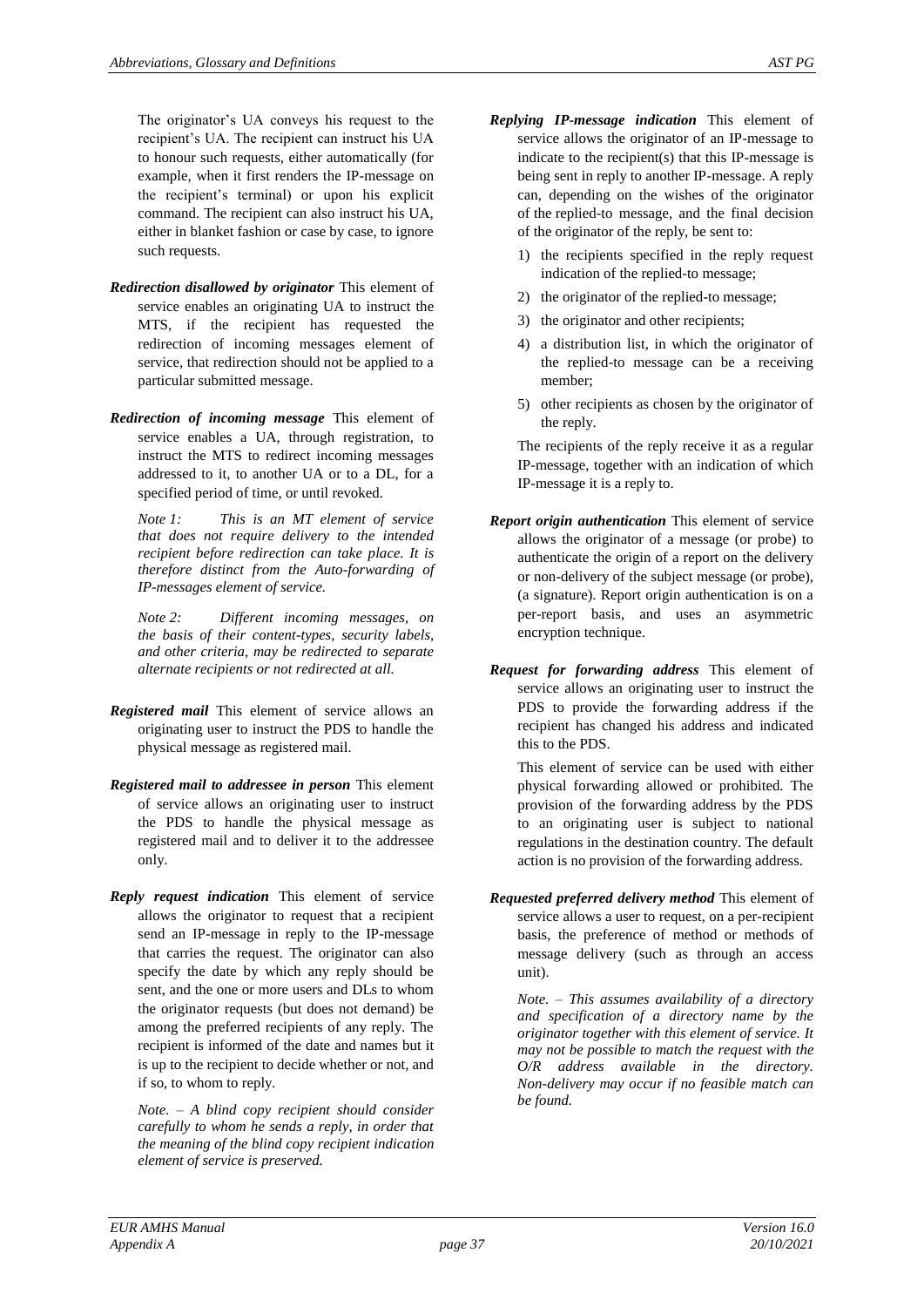*Request for non-repudiation of content received* This Element of Service enables the originator of an IP-message to request the recipient of the IP-message to provide an irrevocable proof of the received IP-message content by means of an IP-notification.

This Element of Service may be subscribed to only if the Receipt Notification Request Indication Element of Service is subscribed to.

If this Element of Service is requested, the Request for Proof of Content Received Element of Service shall not be requested.

This Element of Service provides only an indication of the originator's request. Fulfilment of the request requires support of the Non-repudiation of Content Received Element of Service.

*Request for non-repudiation of IP-notification* This Element of Service enables the originator of an IP-message to request the recipient of the IP-message to provide irrevocable proof of the origin of an IP-notification generated in response to the IP-message.

This Element of Service may be subscribed to only if the Receipt Notification Request Indication Element of Service is subscribed to.

If this Element of Service is requested, the Request for Proof of IP-notification Element of Service shall not be requested.

This Element of Service provides only an indication of the originator's request. Fulfilment of the request requires support of the Non-repudiation of IP-notification Element of Service.

*Request for proof of content received* This Element of Service enables the originator of the IP-message to request the recipient of the IP-message to provide proof of the received IP-message content by means of an IP-notification.

This Element of Service may be subscribed to only if the Receipt Notification Request Indication Element of Service is subscribed to.

This Element of Service provides only an indication of the originator's request. Fulfilment of the request requires support of the Proof of Content Received Element of Service.

*Request for proof of IP-notification* This Element of Service enables the originator of the IP-message to request the recipient of the IP-message to provide proof of the origin of an IP-notification generated in response to the IP-message.

This Element of Service may be subscribed to only if the Receipt Notification Request Indication Element of Service is subscribed to.

This Element of Service provides only an indication of the originator's request. Fulfilment of the request requires support of the Proof of IP-notification Element of Service.

*Restricted delivery* This element of service enables a recipient UA to indicate to the MTS, through registration, that it is not prepared to accept delivery of messages which originate from, or are redirected by, or are DL-expanded by certain MTS-users.

*Note 1: This element of service can be requested in either of two ways:*

*a) specification by the recipient UA of unauthorised originators, all other originators are considered as authorised;*

*b) specification by the recipient UA of authorised originators, all other originators are considered to be unauthorised.*

*Note 2: The MTS abstract service specified in Recommendation X.411 and ISO/IEC 10021-4 does not provide a technical realisation of this element of service. Its provision is for further study.*

- *Return of content* This element of service enables an originating UA to request that the content of a submitted message be returned with any non-delivery notification. This will not be done, however, if any encoded information type conversion has been performed on the message's content.
- *Sensitivity indication* This element of service allows the originator of an IP-message to specify guidelines for the relative sensitivity of the message upon its receipt. It is the intent that the sensitivity indication should control such items as:
	- 1) whether the recipient should have to prove his identity to receive the IP-message;
	- 2) whether the IP-message should be allowed to be printed on a shared printer;
	- 3) whether an IPM-UA should allow the recipient to forward the received IP-message;
	- 4) whether the IP-message should be allowed to be auto-forwarded.

The sensitivity indication can be indicated to the recipient or interpreted directly by the recipient's IPM-UA.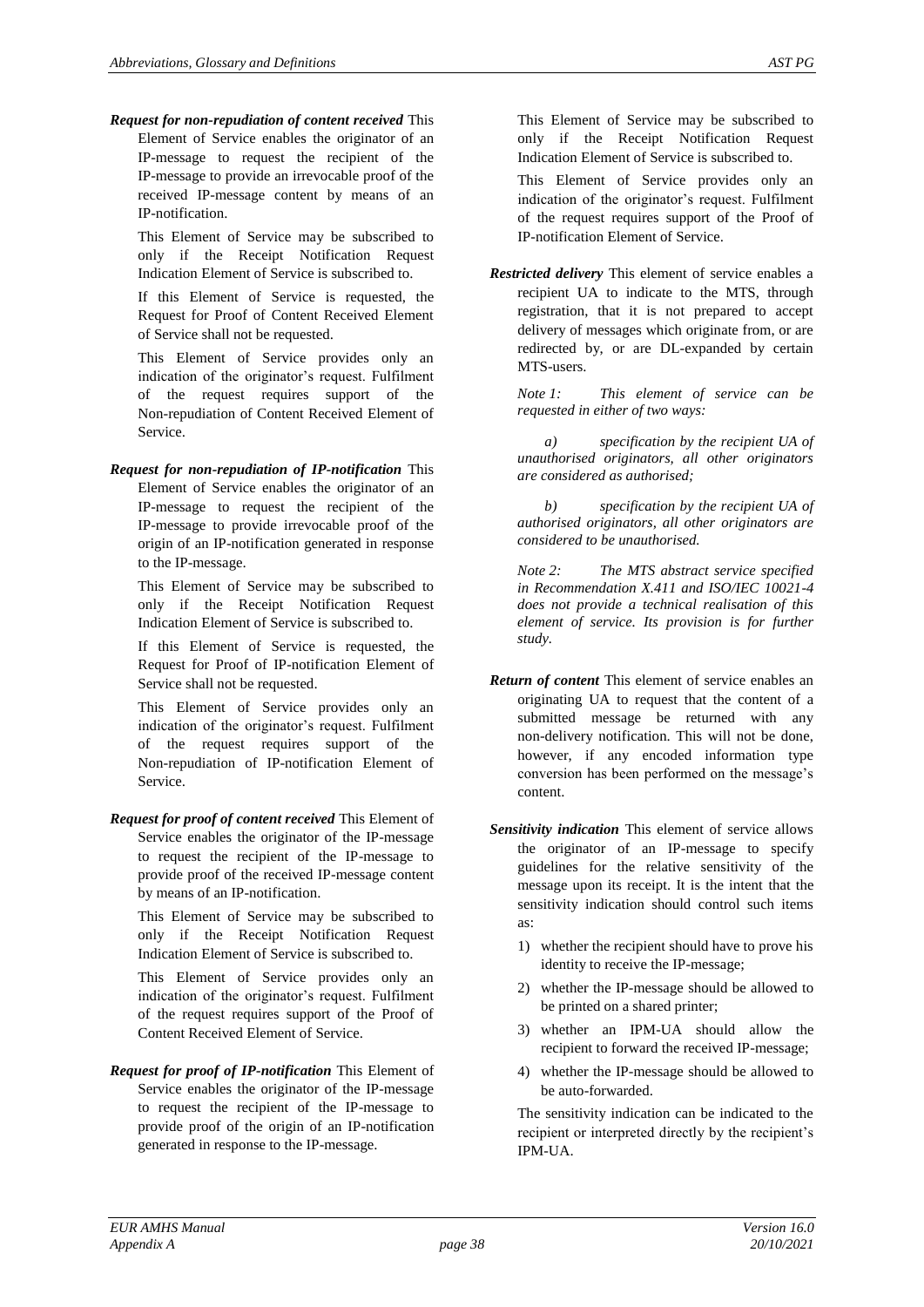If no sensitivity level is indicated, it should be assumed that the IP-message originator has advised no restriction on the recipient's further disposition of the IP-message. The recipient is free to forward, print, or otherwise do as he chooses with the IP-message.

Three specific levels of sensitivity above the default are defined:

- Personal: The IP-message is sent to the recipient as an individual, rather than to him in his role. There is no implication that the IP-message is private, however.
- Private: The IP-message contains information that should be seen (or heard) only by the recipient, and not by anyone else. The recipient's IPM-UA can provide services to enforce this intent on behalf of the IP-message's originator.
- Company-confidential: The IP-message contains information that should be treated according to company-specific procedures.
- *Special deliver* This element of service allows an originating user to instruct the PDS to transport the letter produced from the MHS message through the ordinary letter mail circulation system and to deliver it by special messenger delivery.
- *Stored message alert* This element of service allows a user of an MS to register relevant sets of criteria that can cause an alert to be generated to the user when a message arrives at the MS satisfying the selected criteria. The generation of the alert can occur as follows:
	- 1) If the UA is connected and on-line to the MS, the alert message will be sent to the UA as soon as a message arrives at the MS that satisfies the registered criteria for generating alerts. If the UA is off line then the next time the UA connects to his MS after a message arrives at the MS satisfying the registered criteria, the user will be informed that one or more alert cases have occurred, the details of which can be determined by performing a stored message summary.
	- 2) In addition to, or as an alternative to 1) above, the MS can use other mechanisms to inform the user.
- *Stored message annotation* This element of service enables an MS-user to attach one or more textual annotations to a stored message. Annotations apply to the complete message and may not be applied selectively to different parts of the message. Annotations are local to the MS and MS-user and are not transmitted through the MTS in any message. The "cover note" described in B.83 is not related to message annotations.
- *Stored message deletion* This element of service enables a recipient UA to delete certain of its messages from the MS. Subject to subscription, deletion may be restricted to messages meeting certain criteria, e.g. messages stored for longer than an agreed period of time. Messages cannot be deleted if they have not been previously listed.
- *Stored message fetching* This element of service enables a recipient UA to fetch from the MS a message, or portions of a message. The UA can fetch a message (or message portion) based on the same search criteria that can be used for stored message listing.
- *Stored message grouping* This element of service enables an MS-user to attach group-names to messages stored in the MS. A message can have zero, one, or more group-names associated with it that can subsequently be used for selection purposes. Each message group-name comprises a sequence of components which may be regarded as modelling a storage hierarchy. The setting, changing, or deletion of the group-names attached to a message can be performed by the MS-user.
	- The UA indicates to the MS, through registration, the name of each distinct group which the UA will employ to label each group of related messages. Each group-name may be assigned a descriptive text registered together with the group-name. The MS will verify that the group-names subsequently employed by the user belong to the registered set of group-names, and will prevent the user from deregistering groupnames which are currently attached to stored messages, or which are registered for use by the Auto-assignment of Group Names element of service. A group-name remains valid until it is deregistered. The MS will prohibit an attempt to register the same group-name twice.
- *Stored message summary* This element of service provides a recipient UA with a count of the number of messages satisfying a specified criteria based on one or more attributes of the message stored in the MS.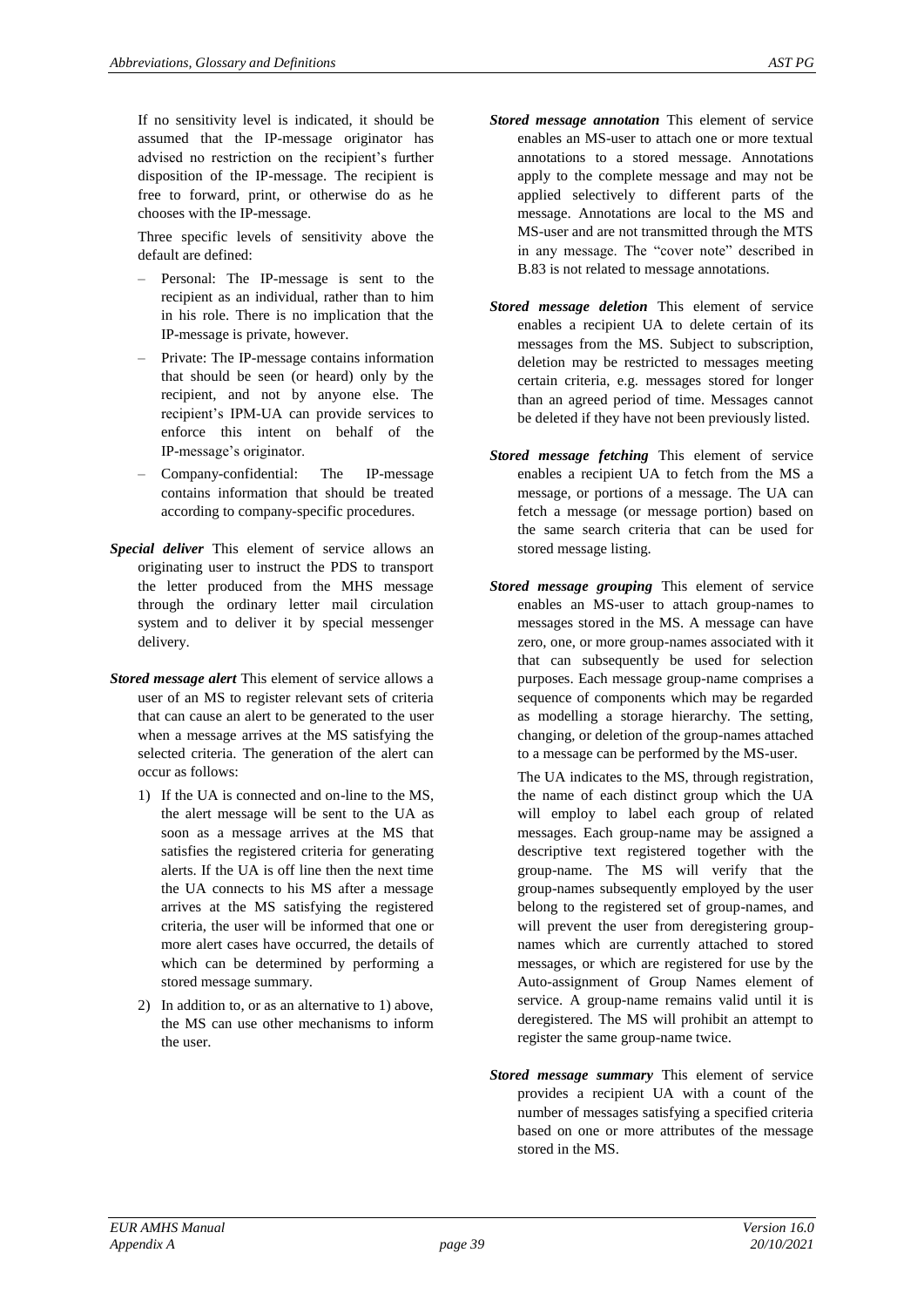- *Storage of draft messages* This element of service enables an MS-user to store draft messages in the MS. The user may obtain summaries of draft messages and may access a draft message by means of the Stored Message Listing and Stored Message Fetching elements of service.
- *Storage on submission* This element of service enables an MS-user to instruct the MS to store a copy of a message upon its submission, either by the MS-user or as a result of the performance of an auto-action. Storage of a submitted message is conditional upon the success of the submission. The user may instruct the MS to store all submitted messages, or may control storage on a per message basis.
- *Storage period assignment* This element of service enables an MS-user to assign a storage period to a stored message. The storage period indicates the period of time for which the user anticipates the message should be retained in the MS; this may be expressed as a period of time (from the start of storage), or as an absolute date and time. This element of service must be subscribed to if the Auto-deletion after Storage Period or Auto-assignment of Storage Period elements of service are subscribed to.
- *Subject indication* This element of service allows the originator to indicate to the recipient(s) the subject of an IP-message being sent. The subject information is to be made available to the recipient.
- *Submission log* This element of service enables an MS-user to access a log that records details of the messages submitted from the MS to the MTS. These records are generated regardless of whether a copy of the submitted message is stored by means of the Storage on Submission element of service. Even where a copy is stored, the corresponding Submission Log entry may persist after the message has been deleted. Both successful and unsuccessful submissions are recorded. A Submission Log entry contains a subset of the information that may be stored for a submitted message.

The quantity of information stored in the Submission Log for each message is specified at subscription time. The MS-user is able to determine whether the submitted message corresponding to a Submission Log entry has been deleted. The MS-user is able to retrieve information from the Submission Log by means of the Stored Message Listing, Stored Message Fetching and Stored Message Summary elements of service. The ability to delete Submission Log entries is subject to subscription, and may be restricted to messages meeting certain criteria, e.g. messages stored longer than an agreed period of time.

*Submission of IP-messages incorporating stored messages* This element of service enables an MSuser to instruct the MS to incorporate parts of one or more stored messages as body parts of a submitted IP-message. The submitted IP-message may also contain body parts supplied in the submission from the MS-user.

The stored message which is the source of a body part may be a delivered, submitted or draft message. Individual body parts or the whole content of a stored IP-message may be incorporated. When the content is incorporated it will form a Forwarded IP-message. Delivery-information may also be incorporated from delivered messages when the content is incorporated.

The MS may optionally support the forwarding of body parts from messages which are not IP-messages. In this case, only body parts whose definition is compatible with IPM (or for which rules of conversion into IPM body parts are defined) may be forwarded. The complete content of a message cannot be forwarded if the message is not an IP-message.

The message submitted to the MTS, incorporating the stored messages or body parts may be stored in the MS if the user subscribes to the Storage on Submission element of service. An extract of the message will also be stored in the Submission Log if this element of service is subscribed to.

*Submission time stamp indication* This element of service enables the MTS to indicate to the originating UA and each recipient UA the date and time at which a message was submitted to the MTS. In the case of physical delivery, this element of service also enables the PDAU to indicate the date and time of submission on the physical message.